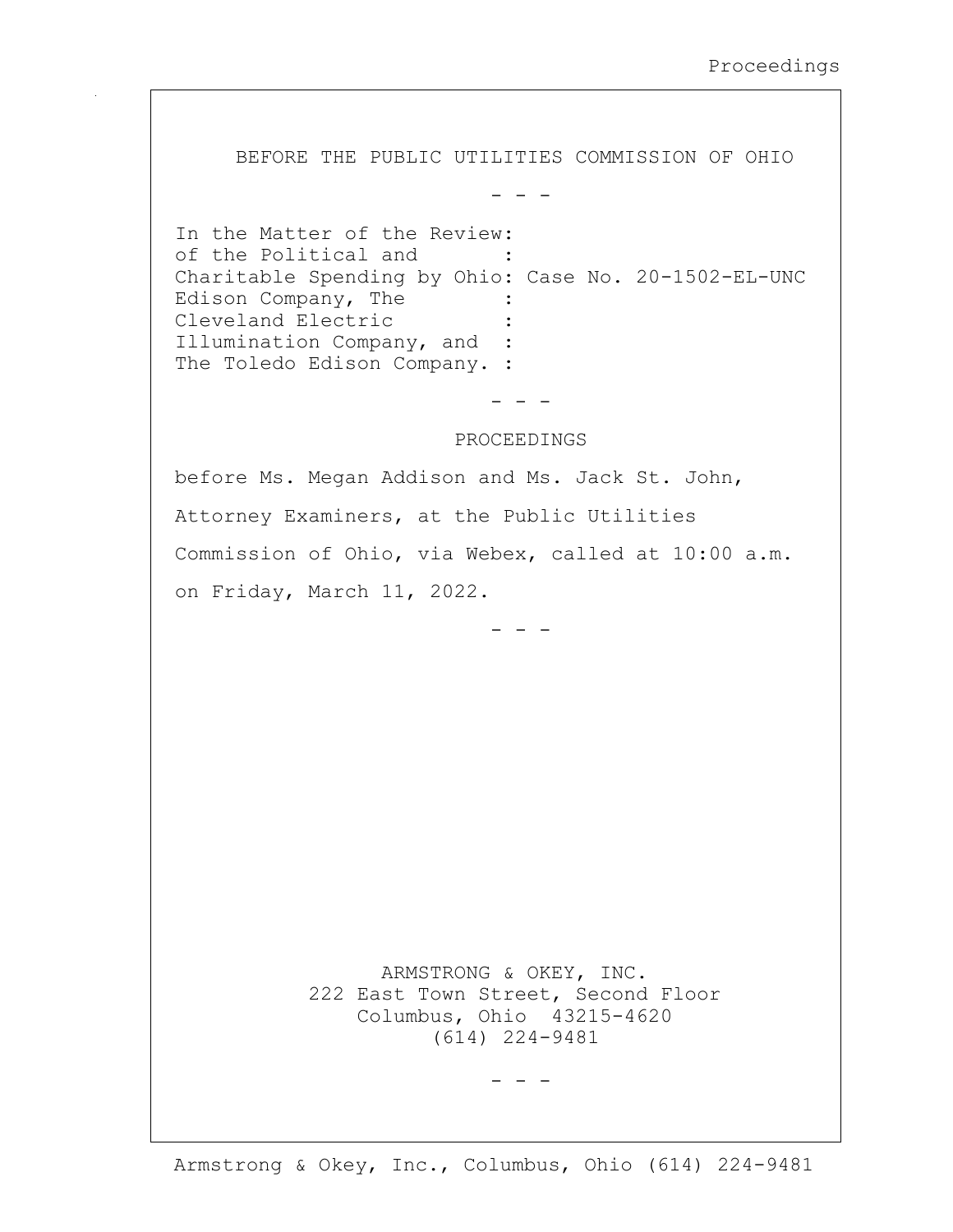1 APPEARANCES: 2 FirstEnergy Service Company By Mr. Brian Knipe 3 76 South Main Street Akron, Ohio 44308 4 Jones Day 5 By Mr. Michael R. Gladman 325 John H. McConnell Boulevard, Suite 600 6 Columbus, Ohio 43215 7 Jones Day By Mr. Ryan A. Doringo 8 and Mr. Cory Lee 901 Lakeside Avenue East 9 Cleveland, Ohio 44114 10 | Con behalf of the Ohio Edison Company, The Cleveland Electric Illuminating 11 Company, and the Toledo Edison Company. 12 Mr. Trent Dougherty 1391 Grandview Avenue 13 Columbus, Ohio 43212 14 On behalf of Citizens Utility Board of Ohio. 15 McNeese, Wallace & Nurick, LLC 16 By Mr. Matthew R. Pritchard Ms. Rebekah J. Glover 17 Mr. Bryce A. McKenney 21 East State Street, 17th Floor 18 Columbus, Ohio 43215 19 On behalf of Industrial Energy Users Ohio. 20 Bricker & Eckler By Ms. Rachel Mains 21 | 100 South Third Street Columbus, Ohio 43215 22 On behalf of the Ohio Hospital 23 Association. 24 25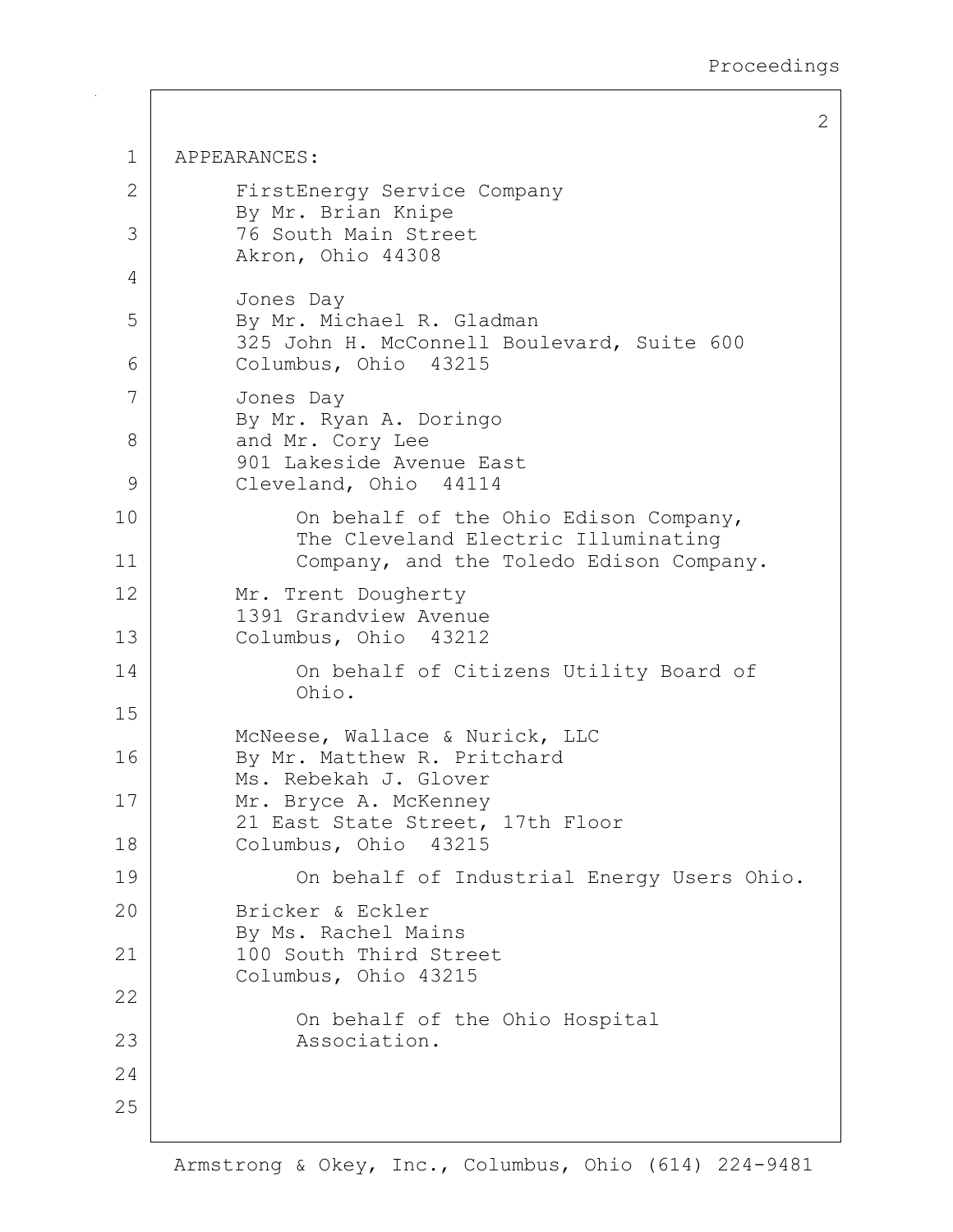1 APPEARANCES: (Continued) 2 Carpenter, Lipps & Leland By Ms. Kimberly W. Bojko 3 and Mr. Thomas Donadio 280 North High Street 4 280 Plaza Suite 1300 Columbus, Ohio 43215 5 On behalf of Ohio Manufacturer's 6 | Resociation Energy Group. 7 | Interstate Gas Supply, Inc. Mr. Michael Nugent 8 Mr. Joseph Oliker and Mr. Evan Betterton 9 6100 Emerald Parkway Dublin, Ohio 43016. 10 On behalf of Interstate Gas Supply, Inc. 11 Bruce J. Weston, Ohio Consumers' Counsel 12 By Ms. Maureen Willis, Senior Counsel, 13 and Mr. John Finnigan Assistant Consumers' Counsel 14 65 East State Street, Suite 200 Columbus, Ohio 43215 15 On behalf of Ohio Consumers' Counsel. 16 Boehm, Kurtz & Lowery 17 | By Mr. Michael L. Kurtz Mr. Kurt J. Boehm 18 Ms. Jody Kyler Cohn 36 East Seventh Street, Suite 1510 19 Cincinnati, Ohio 45202 20 | Con behalf of Ohio Energy Group. 21 | Dave Yost, Ohio Attorney General Mr. John Jones, Section Chief 22 By Mr. Thomas Lindgren, Mr. Werner L. Margard, III, 23 and Ms. Sarah Feldkamp 30 East Broad Street, 26th Floor 24 Columbus, Ohio 43215 25 On behalf of the Staff of the PUCO.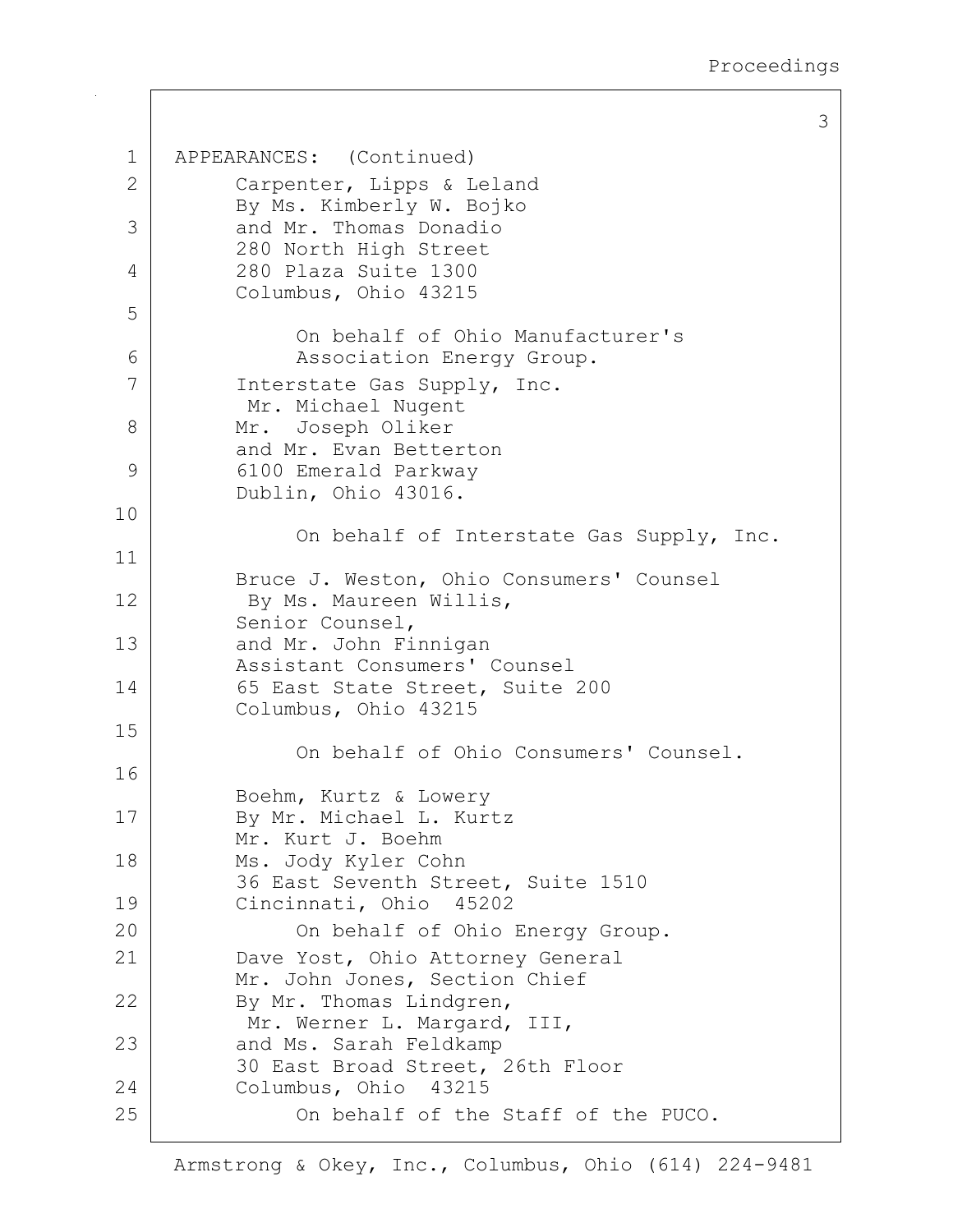|             | $\overline{4}$                                        |
|-------------|-------------------------------------------------------|
| $\mathbf 1$ | Friday Morning Session,                               |
| 2           | March 11, 2022.                                       |
| 3           |                                                       |
| 4           | EXAMINER ST. JOHN: Go on the record.                  |
| 5           | The Public Utilities Commission of Ohio calls for a   |
| 6           | prehearing conference at this time and place, Case    |
| 7           | No. 20-1502-EL-UNC, being In the Matter of the Review |
| 8           | of the Political and Charitable Spending by Ohio      |
| 9           | Edison Company, The Cleveland Electric Illuminating   |
| 10          | Company, and The Toledo Edison Company.               |
| 11          | My name is Jackie St. John, and with me               |
| 12          | is Megan Addison. And we are the Attorney Examiners   |
| 13          | assigned to preside over this prehearing conference.  |
| 14          | Now, let's begin by taking appearances starting with  |
| 15          | the Companies.                                        |
| 16          | MR. KNIPE: Good morning, your Honors.                 |
| 17          | Appearing on behalf of Ohio Edison Company, The       |
| 18          | Cleveland Illuminating Company, and The Toledo Edison |
| 19          | Company, I'm Brian Knipe, FirstEnergy Service         |
| 20          | Company, 76 South Main Street, Akron, Ohio 44308.     |
| 21          | Also appearing on behalf of the Ohio Companies, the   |
| 22          | law firm of Jones-Day, are Michael Gladman, 325 John  |
| 23          | H. McConnell Boulevard, Columbus, Ohio 43215, and     |
| 24          | Ryan Doringo, North Point, 901 Lakeside Avenue,       |
| 25          | Cleveland, Ohio 44114.                                |
|             |                                                       |

 $\Gamma$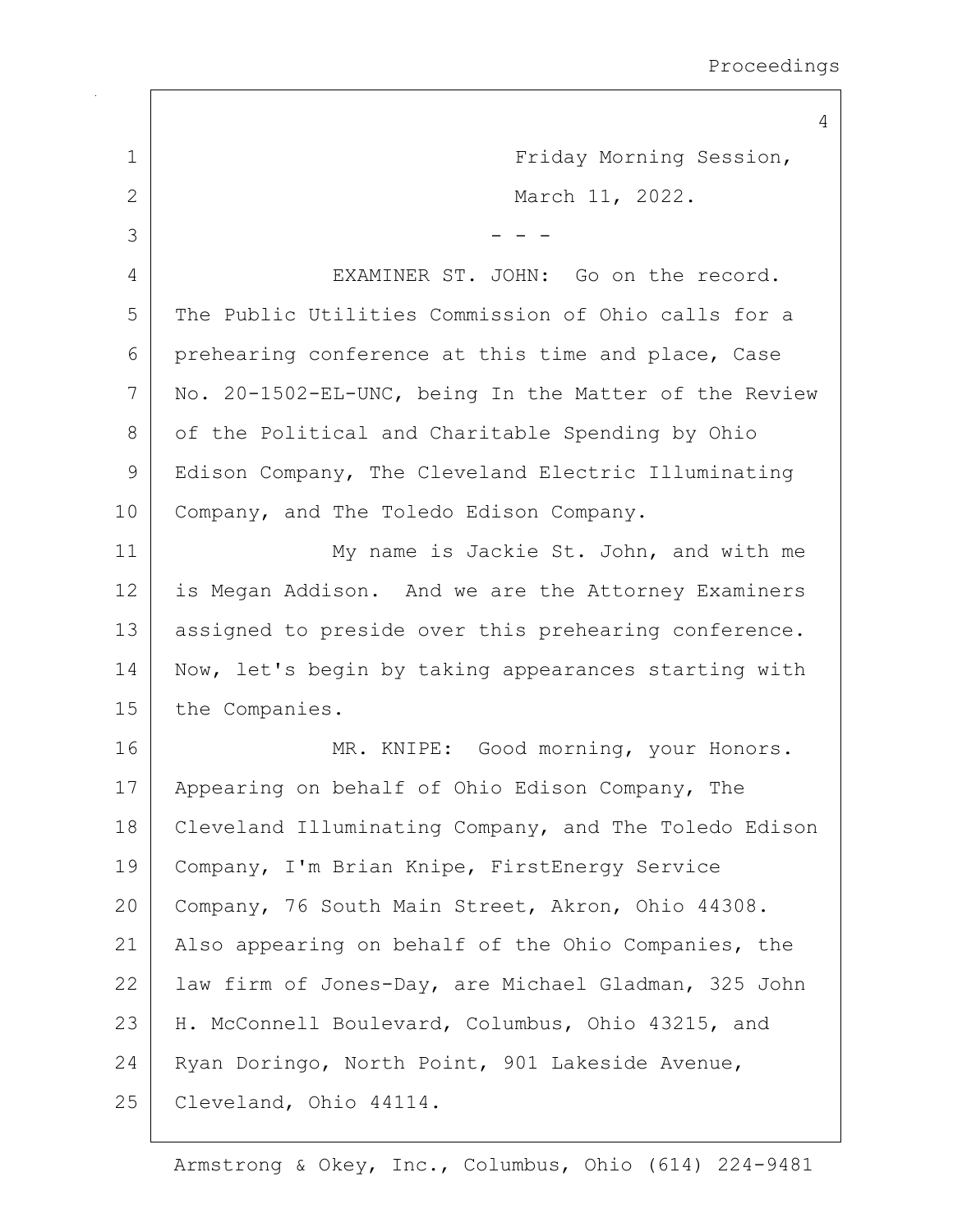|              | 5                                                     |
|--------------|-------------------------------------------------------|
| $\mathbf 1$  | EXAMINER ST. JOHN: Thank you. Although                |
| $\mathbf{2}$ | not a party to this case, we have asked Mr. Lee to    |
| 3            | attend, so Mr. Lee, would you like to make an         |
| 4            | appearance at this time?                              |
| 5            | MR. LEE: Good morning. Yes, Corey Lee                 |
| 6            | on behalf of FirstEnergy Corporation, with Jones-Day, |
| 7            | North Point, 901 Lakeside Avenue, Cleveland, Ohio     |
| 8            | 44114.                                                |
| 9            | EXAMINER ST. JOHN: Thank you. Next I                  |
| 10           | have Citizens Utility Board of Ohio.                  |
| 11           | MR. DOUGHERTY: Yes. Thank you. Trent                  |
| 12           | Dougherty for CUB Ohio, 1391 Grandview Avenue,        |
| 13           | Columbus, Ohio 43212.                                 |
| 14           | EXAMINER ST. JOHN: Thank you.                         |
| 15           | Industrial Energy Users Ohio.                         |
| 16           | MR. MC KENNEY: Good morning, your                     |
| 17           | Honors. On behalf of IEU Ohio, Bryce McKenney and     |
| 18           | Matthew Pritchard, with the law firm of McNees,       |
| 19           | Wallace & Nurick, 21 East State Street, 17th floor,   |
| 20           | Columbus, Ohio 43215.                                 |
| 21           | EXAMINER ST. JOHN: Thank you. The Ohio                |
| 22           | Hospital Association.                                 |
| 23           | MS. MAINS: Good morning, your Honors.                 |
| 24           | This is Rachael Mains on behalf of the Ohio Hospital  |
| 25           | Association, with the law firm Bricker & Eckler, 100  |
|              |                                                       |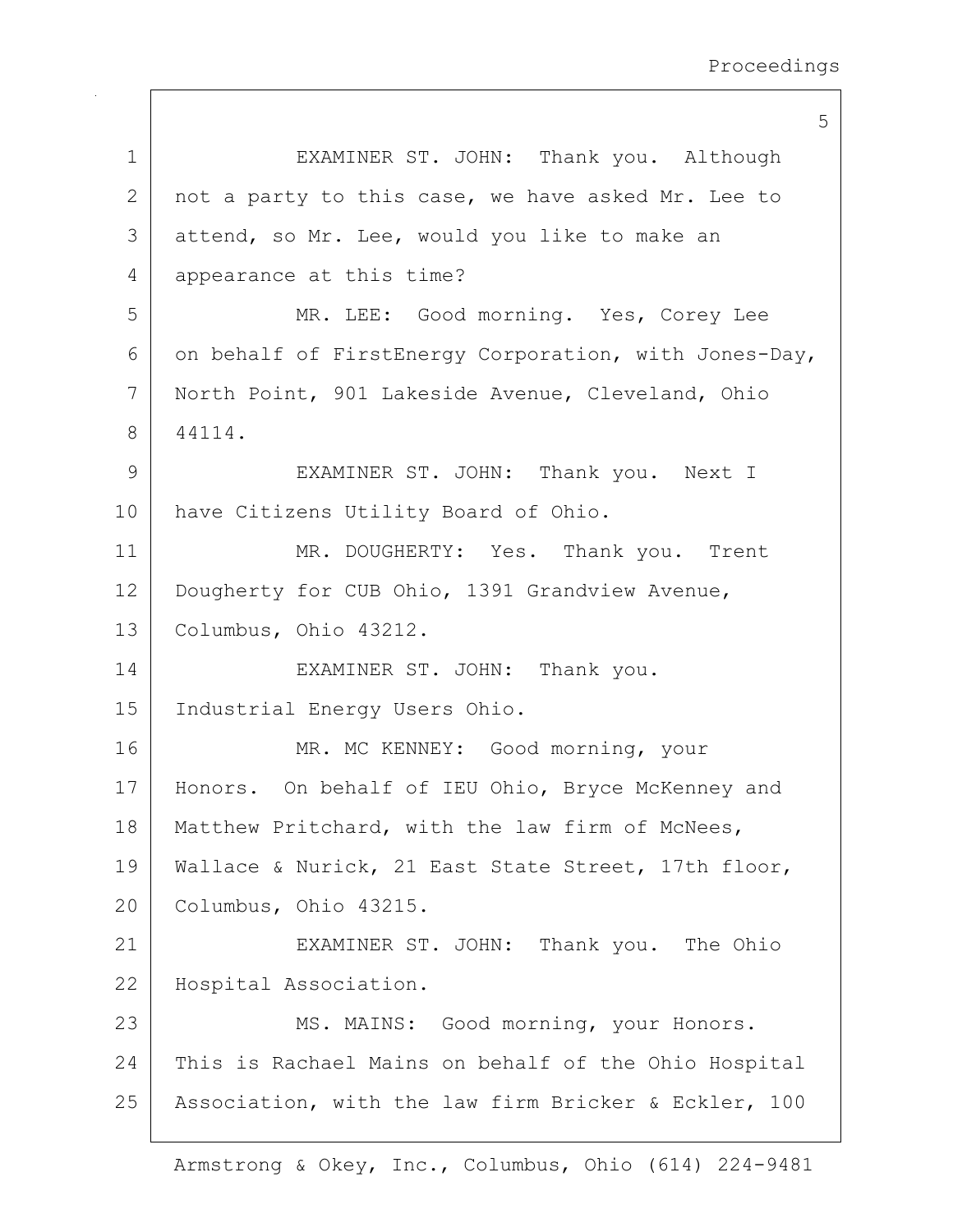6 1 South Third Street, Columbus, Ohio 43215. Thank you. 2 EXAMINER ST. JOHN: Thank you. 3 Northwest Aggregation Coalition? 4 Ohio Manufacturers Association Energy 5 Group. 6 MS. BOJKO: Good morning, your Honors. 7 On being half of OMAEG, Kimberly W. Bojko, Thomas 8 Donadio, with the law firm Carpenter, Lipps & Leland, 9 280 North Ohio Street, Suite 1300, Columbus, 43215. 10 EXAMINER ST. JOHN: Thank you. 11 Interstate Gas Supply Inc. 12 MR. NUGENT: Good morning, your Honors. 13 On behalf of Interstate Gas Supply, Inc., Michael 14 Nugent, Evan Betterton, and Joseph Oliker, 6100 15 Emerald Parkway, Dublin, Ohio 43016. 16 EXAMINER ST. JOHN: Thank you. 17 Mr. Dove? 18 Ohio Environmental Council? 19 Ohio Consumers' Counsel? 20 MS. WILLIS: Thank you, your Honor. On 21 behalf of the Residential Customers of the 22 FirstEnergy utilities, Bruce J. Weston, Consumers' 23 | Counsel, by Maureen R. Willis and John Finnigan, 65 24 | East State Street, Suite 700, Columbus, Ohio 43215. 25 Thank you.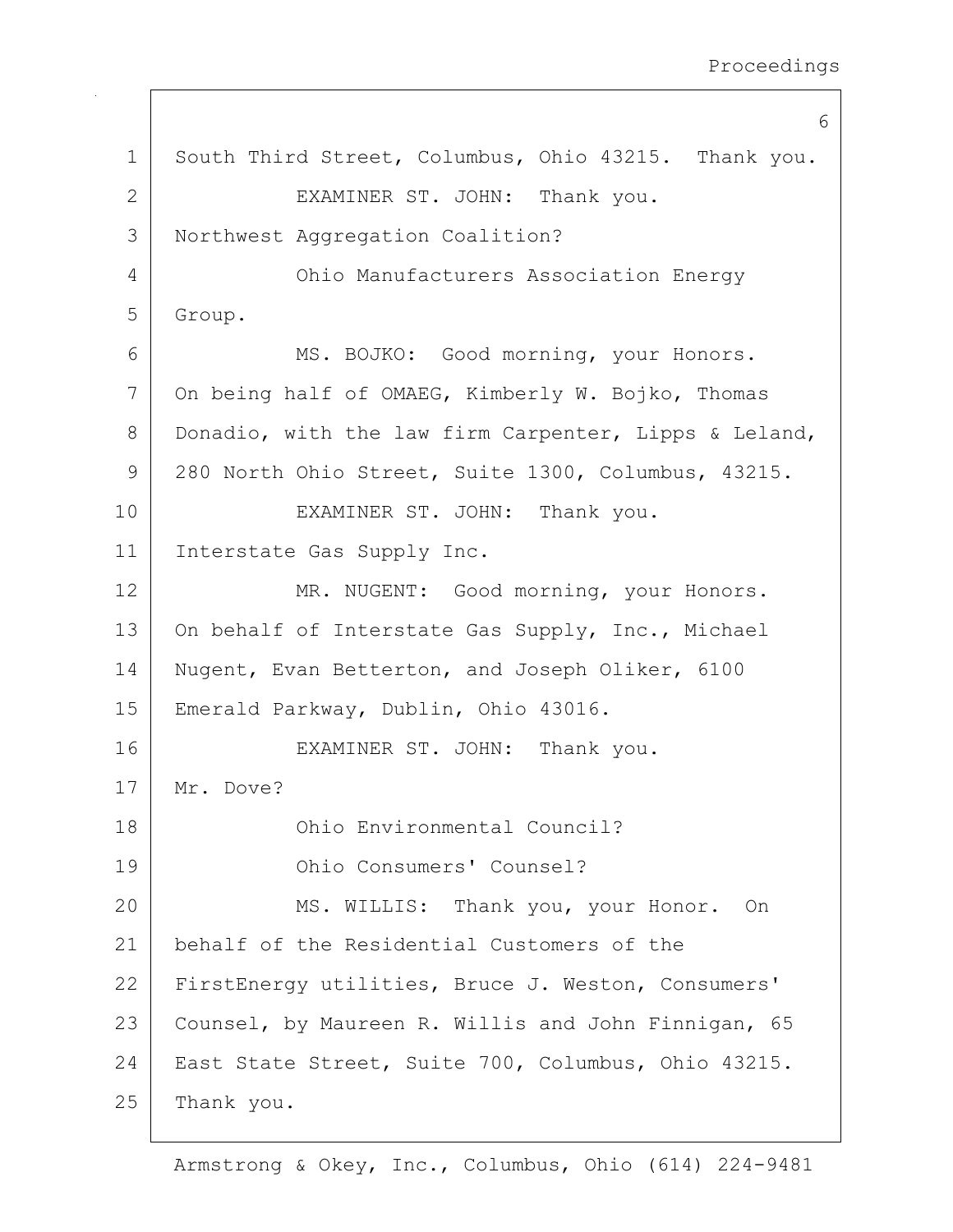7 1 EXAMINER ST. JOHN: Thank you. 2 | Environmental Law & Policy Center? 3 Ohio Energy Group? 4 MS. COHN: Good morning, your Honor. On 5 | behalf of the Ohio Energy Group, Jody Cohn, Michael 6 Kurtz, and Kurt Boehm, from the law firm of Boehm, 7 Kurtz & Lowry, 36 East Seventh Street, Cincinnati, 8 Ohio 45202. 9 EXAMINER ST. JOHN: Thank you. And on 10 behalf of Staff? 11 MR. LINDGREN: Thank you, your Honor. 12 | On behalf of the Commission Staff, Ohio Attorney 13 General Dave Yost, by Thomas Lindgren, Werner 14 | Margard, and Sarah Feldkamp, at 30 East Broad Street, 15 26th floor, Columbus, Ohio 43215. 16 EXAMINER ST. JOHN: Thank you. The 17 | first thing I'd like to note today, as I'm sure many 18 of you have seen earlier in this week, the Commission 19 issued a request for proposals for audit services in 20 this case, and the Commission plans to select an 21 auditor on May 4th. 22 Now I'd like to turn to the discussion 23 of the in camera review. First I do have some 24 questions. I'm not sure if Mr. Gladman or 25 Mr. Doringo would be the appropriate parties to field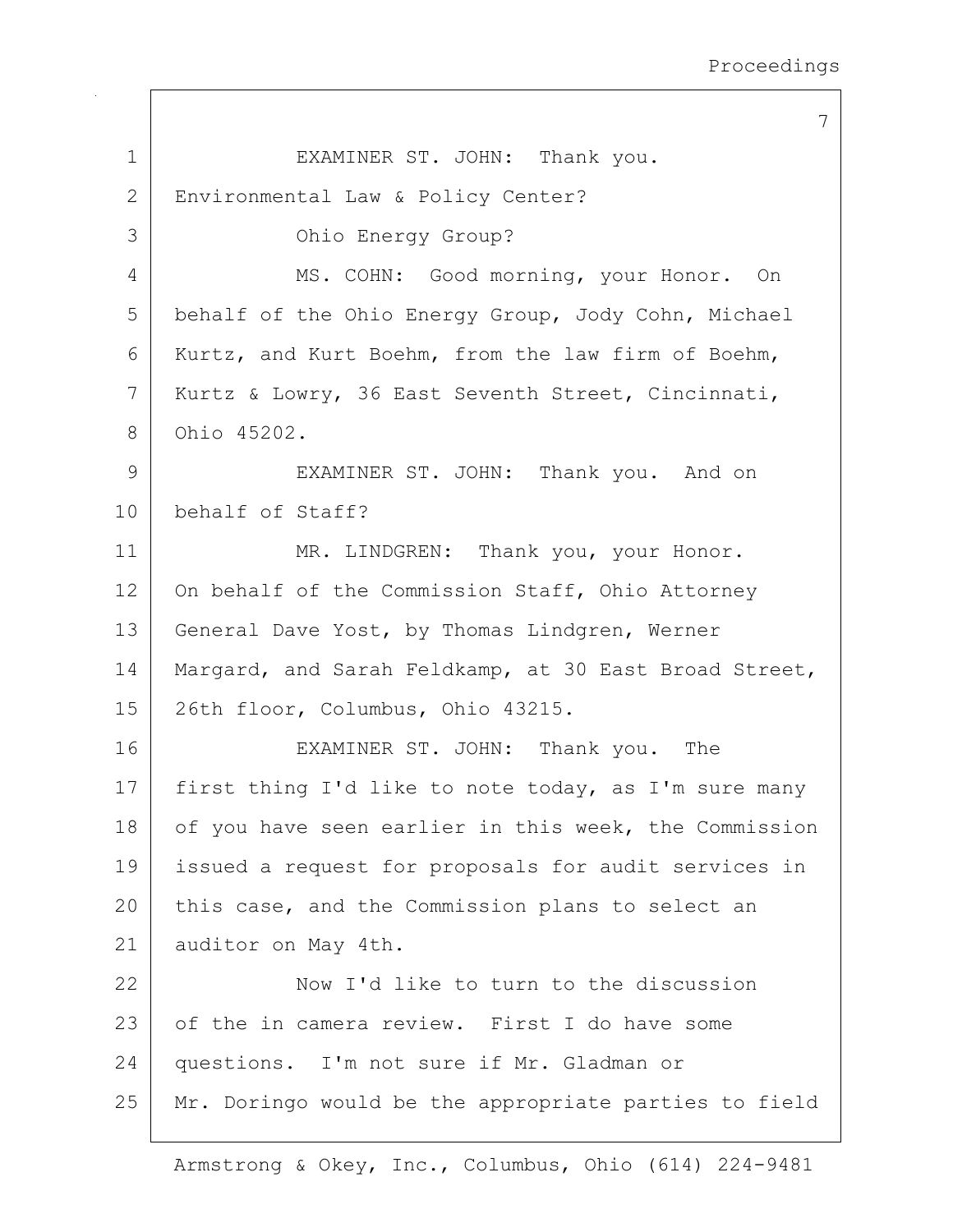1 | these questions to, but the first group of documents 2 that I'd like to discuss are documents 82, 83, 87, 3 and 145. 4 And specifically with those documents 5 I'd like to discuss just the very first couple pages 6 of the document. And for identification purposes 7 those have a navigation link at the bottom of the 8 page. 9 So my question for you is, is this a 10 | general reference document that the Companies use in 11 many different context, or is this a document that 12 was prepared specifically to go along with the 13 remainder of those documents? 14 MR. DORINGO: Thank you, your Honor. 15 | This is Ryan Doringo, I'll be fielding these 16 questions. 17 | And I just wanted to note up front, 18 given the nature of the topic of discussion with 19 | these privileged materials, I'm going to try to be as 20 circumspect as possible when speaking about these so 21 as to not potentially disclose privileged 22 information, so bear with me if it takes me a little 23 | bit longer to respond than maybe normal. 24 But with respect to these documents, as 25 you probably have figured out, that these are all the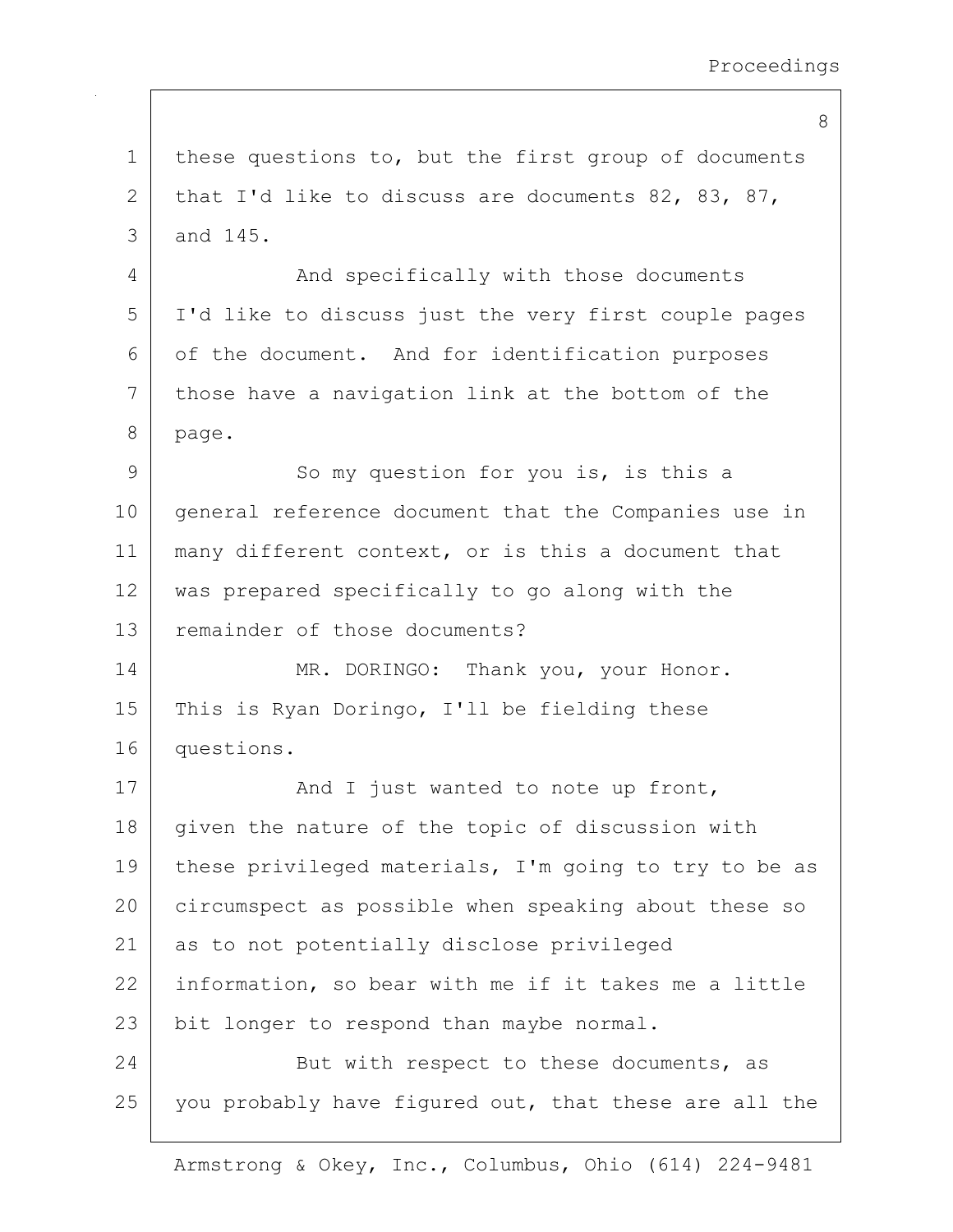1 copies of the same spreadsheet that were attached to 2 different emails. 3 as to your question specifically, the --4 | this is -- well, let me back up. This is a 5 compilation of data that was prepared at the 6 direction of counsel for the Companies' use in 7 responding to the Commission's show cause directive 8 in September of 2020. 9 And specifically, if you would look at 10 the last three tabs of the spreadsheet, those contain 11 | analyses performed at the request of counsel. 12 And I understand that there are lots of 13 tabs and it's a little unwieldy. So while the data 14 on the first number of sheets in that spreadsheet is 15 not -- I guess I would say was not created 16 specifically for the case, this is a compilation of 17 data collected and analyzed for purposes of this 18 proceeding. 19 And, your Honor, while we are on this 20 subject, because I think it might be useful, I wanted 21 to direct the Bench to what we would call the parent 22 emails for each of these attachments, the spreadsheet 23 attachments, which when you look at those, you'll see 24 that they are communications between counsel for the 25 Companies and Jones-Day, in most instances, or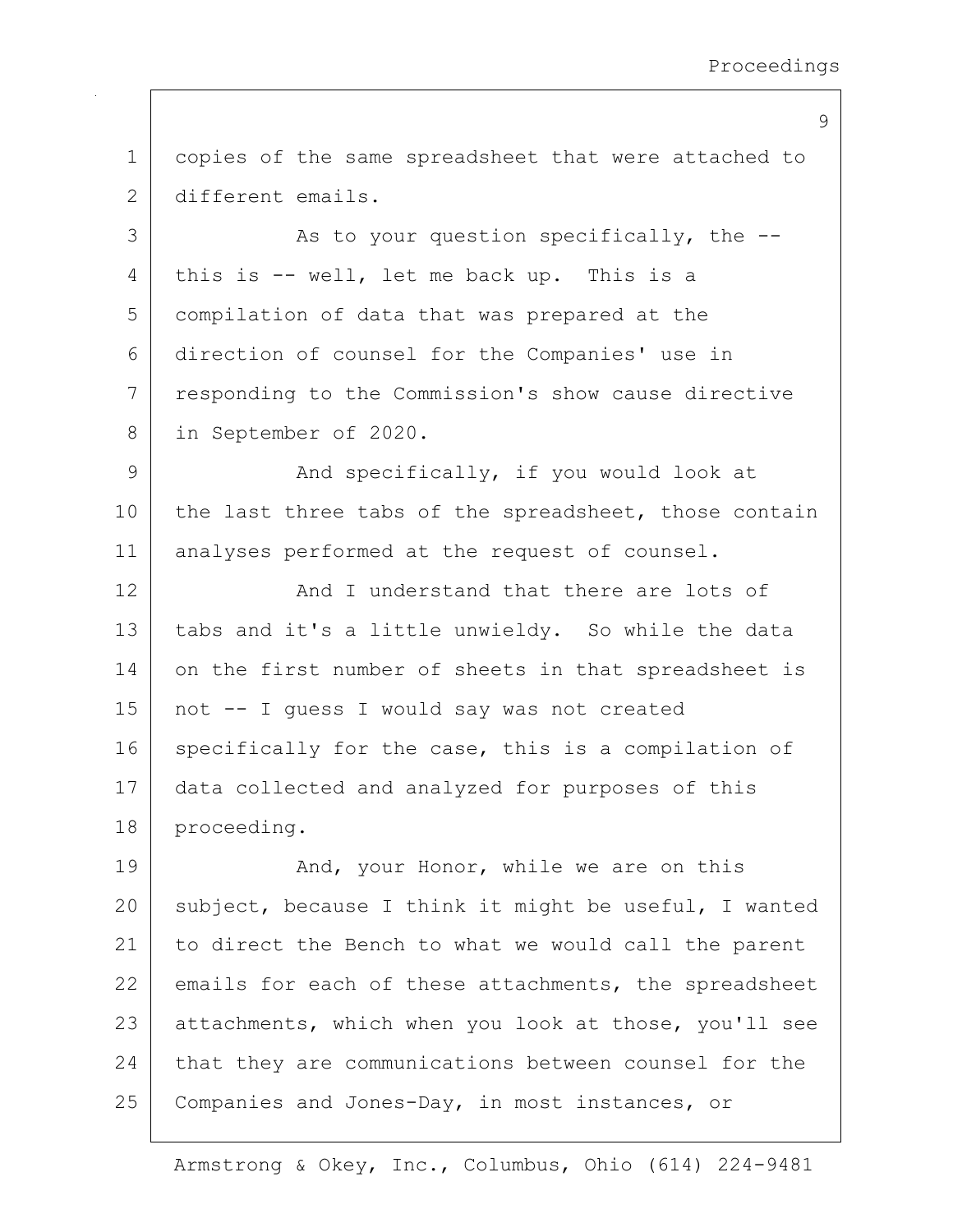10 1 internal counsel for the Companies, that specifically 2 regard responding to OCC's discovery request in this 3 case. 4 So for Log Item No. 82, the parent email 5 is Log Item No. 219. For Log No. 83, the parent 6 email is Log No. 79. For Log No. 87, the parent 7 email is Log No. 220, and for the Log No. 145, the 8 parent email is Log No. 225. 9 And I realize that that is not at all 10 intuitive during an in camera review given that these 11 are not sequential in order, but I think that was a 12 product of how the metadata sorted the items on our 13 log. 14 That is all I have on those first four 15 documents. 16 EXAMINER ST. JOHN: Okay. I appreciate 17 | that. That's helpful. I guess to kind of ask my 18 question again: So specific to the very first page 19 or two of that document, were you saying that that is 20 a compilation that is related to the data in the 21 | sequential tabs of those documents? 22 MR. DORINGO: Right. So I quess I was 23 | referring to the spreadsheet as a whole being a 24 compilation of data that was analyzed and reviewed 25 | for purposes of this proceeding at the request of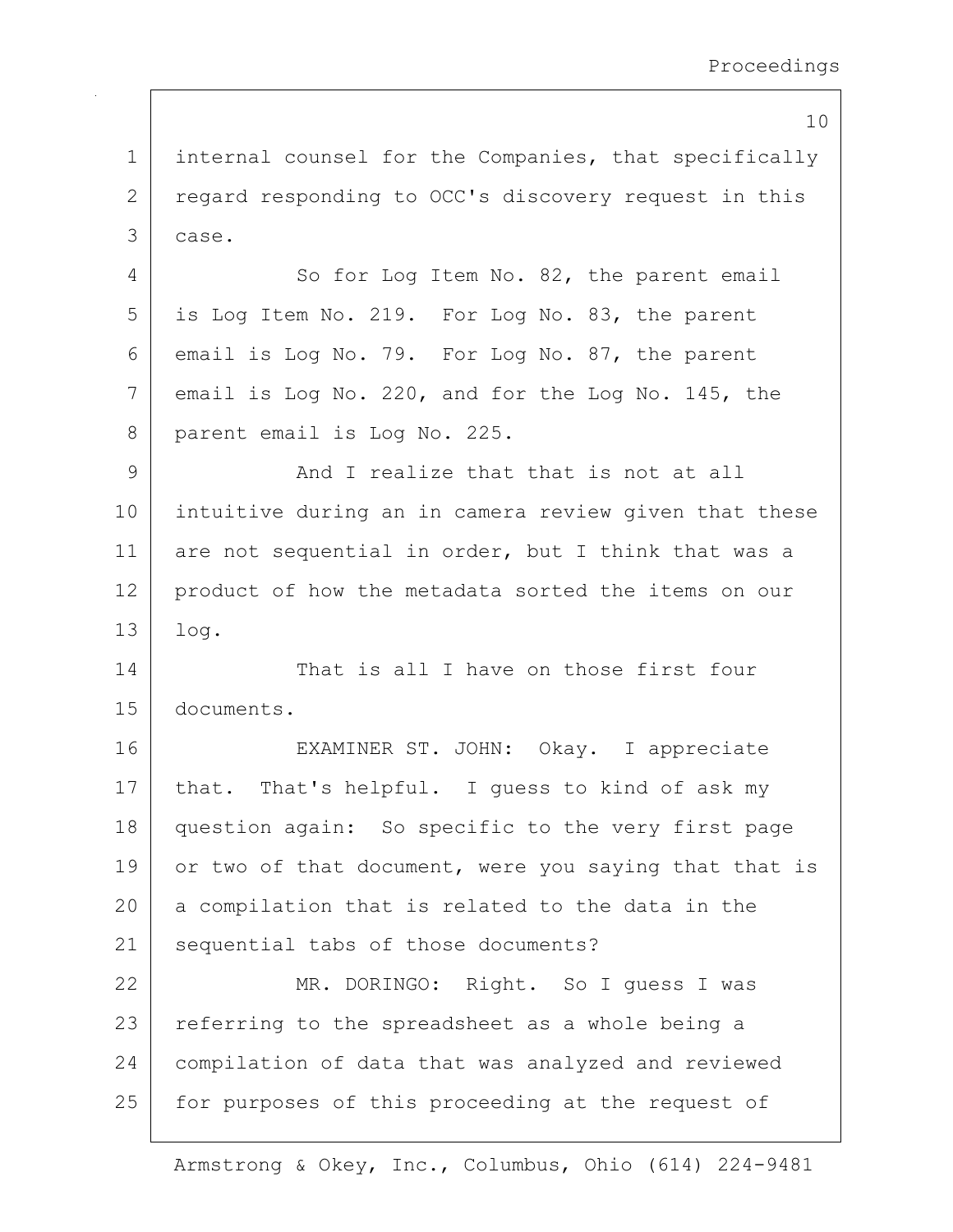1 counsel.

| $\mathbf{2}$ | The first tab just lays out, I quess,                 |
|--------------|-------------------------------------------------------|
| 3            | the contents of the following tabs, but again, I      |
| 4            | quess the meat of it is those last three tabs that I  |
| 5            | referenced, take that data in the preceding tabs and  |
| 6            | analyze them for purposes of this case. I'm sorry if  |
| 7            | I'm -- if I'm missing your question, but is that      |
| 8            | helpful?                                              |
| $\mathsf 9$  | EXAMINER ST. JOHN: That is helpful. I                 |
| 10           | guess my question is, you know, as we looked at the   |
| 11           | very first couple documents, we were not sure if this |
| 12           | was a general reference document that would be used   |
| 13           | in other contexts as well, or if it was created along |
| 14           | with the other tabs in those documents, and is        |
| 15           | directly related to those.                            |
| 16           | MR. DORINGO: Yes. And so I can say                    |
| 17           | that this data would be used, I think, in other       |
| 18           | contexts, but the compilation of the data and the     |
| 19           | analysis performed here makes that document work      |
| 20           | product and privileged protected. And yes, I          |
| 21           | believe -- so I mean, the raw data, itself, would be  |
| 22           | used in other contexts.                               |
| 23           | EXAMINER ST. JOHN: So --                              |
| 24           | MR. DORINGO: And there's a pivot                      |
| 25           | table -- excuse me, I apologize. There's a pivot      |
|              |                                                       |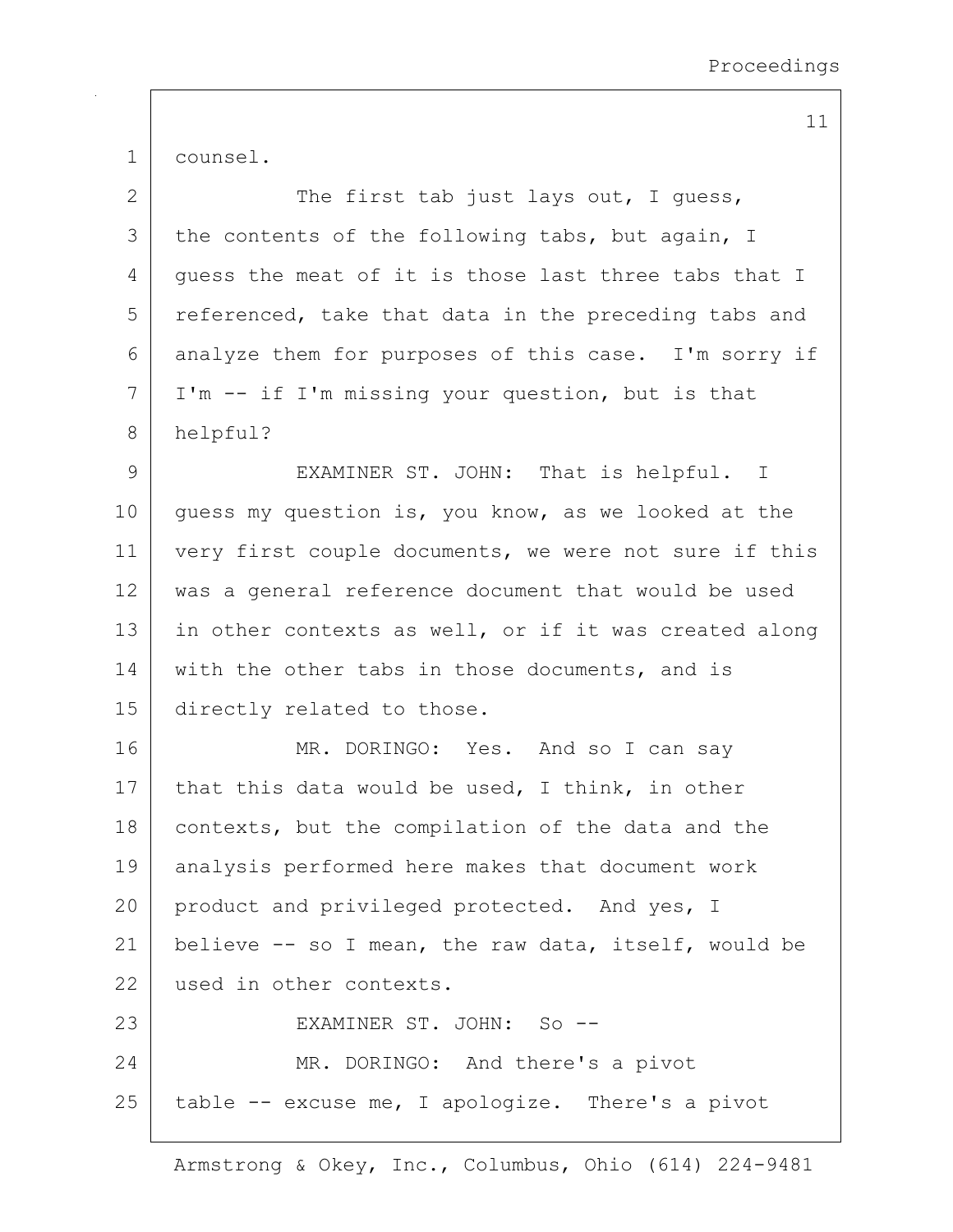| $\mathbf 1$ | table at the end that sort of does the analysis for   |
|-------------|-------------------------------------------------------|
| 2           | purposes of responding to the Commission's directive. |
| 3           | EXAMINER ST. JOHN: Understood. When we                |
| 4           | review the documents, there was not a question in our |
| 5           | minds about the large majority of the documents in    |
| 6           | those $--$ those document numbers, so those aren't in |
| 7           | question.                                             |
| 8           | But the last three sections that you're               |
| 9           | referencing we -- you know, we were not questioning   |
| 10          | the privilege of those documents, but specifically    |
| 11          | the very first few pages.                             |
| 12          | And again, those are the pages that have              |
| 13          | a link at the bottom of them to -- as it looked like, |
| 14          | it could have been a reference material that's used   |
| 15          | generally.                                            |
| 16          | So with that being said, is just the                  |
| 17          | very first page of the document, is that something    |
| 18          | that you would be willing to produce, or do you       |
| 19          | maintain that that is privileged and that was created |
| 20          | specific -- specific to the remainder of the          |
| 21          | documents, and is privileged?                         |
| 22          | MR. DORINGO: Thank you. And just when                 |
| 23          | we are talking about the first page, since we're      |
| 24          | working on a spreadsheet, I just want to make sure    |
| 25          | I'm on the same page, but are we talking about the -- |
|             |                                                       |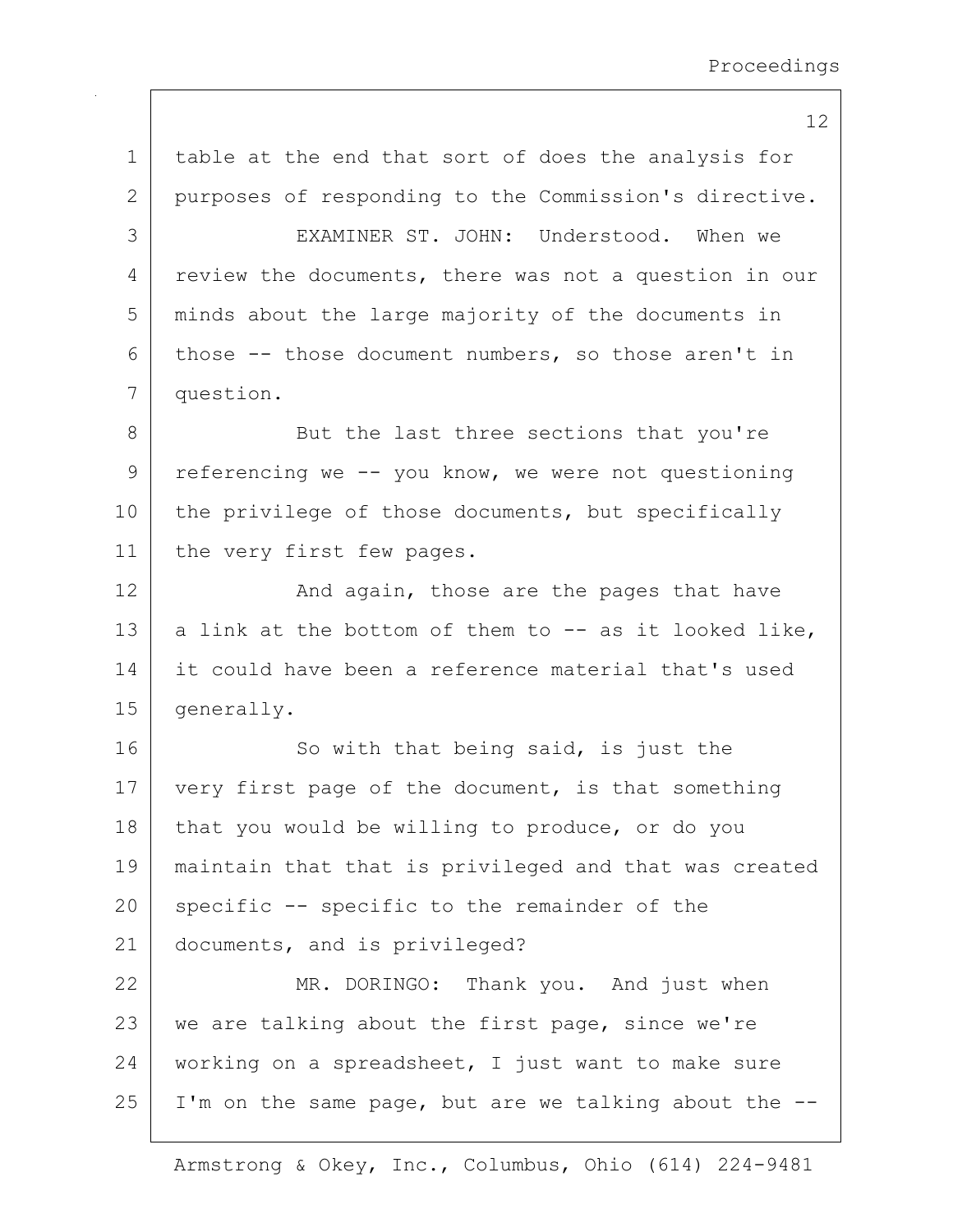1 | there's a tab titled Table of Contents, or the tab 2 titled Review Matrix? 3 EXAMINER ST. JOHN: Yeah, I believe it 4 would be the tab  $-$  so we don't have, you know, 5 labels for the document in what we have been 6 provided, but I believe it is referencing a document 7 that would be considered a table of contents. 8 MR. DORINGO: Right. So I think, 9 standing alone, that that information would not be 10 privileged, but in the context of this compilation we 11 would assert privilege over it. 12 But if I could ask for -- you know, 13 after we field your questions, for a little bit of 14 time to confer with my client about whether we would 15 | be able to sort of separate out this data, I would 16 appreciate that, rather than, you know, giving an 17 answer right now, given the potential privileged 18 implications of that. 19 EXAMINER ST. JOHN: Understood. All 20 right. Thank you. And let's move on to the next 21 group of documents. 22 MS. WILLIS: Your Honor, if I may, will 23 | OCC be given a chance to be heard on these documents? 24 Is that your  $-$  because we would like to be heard and  $25$  give a general response to the inquiry.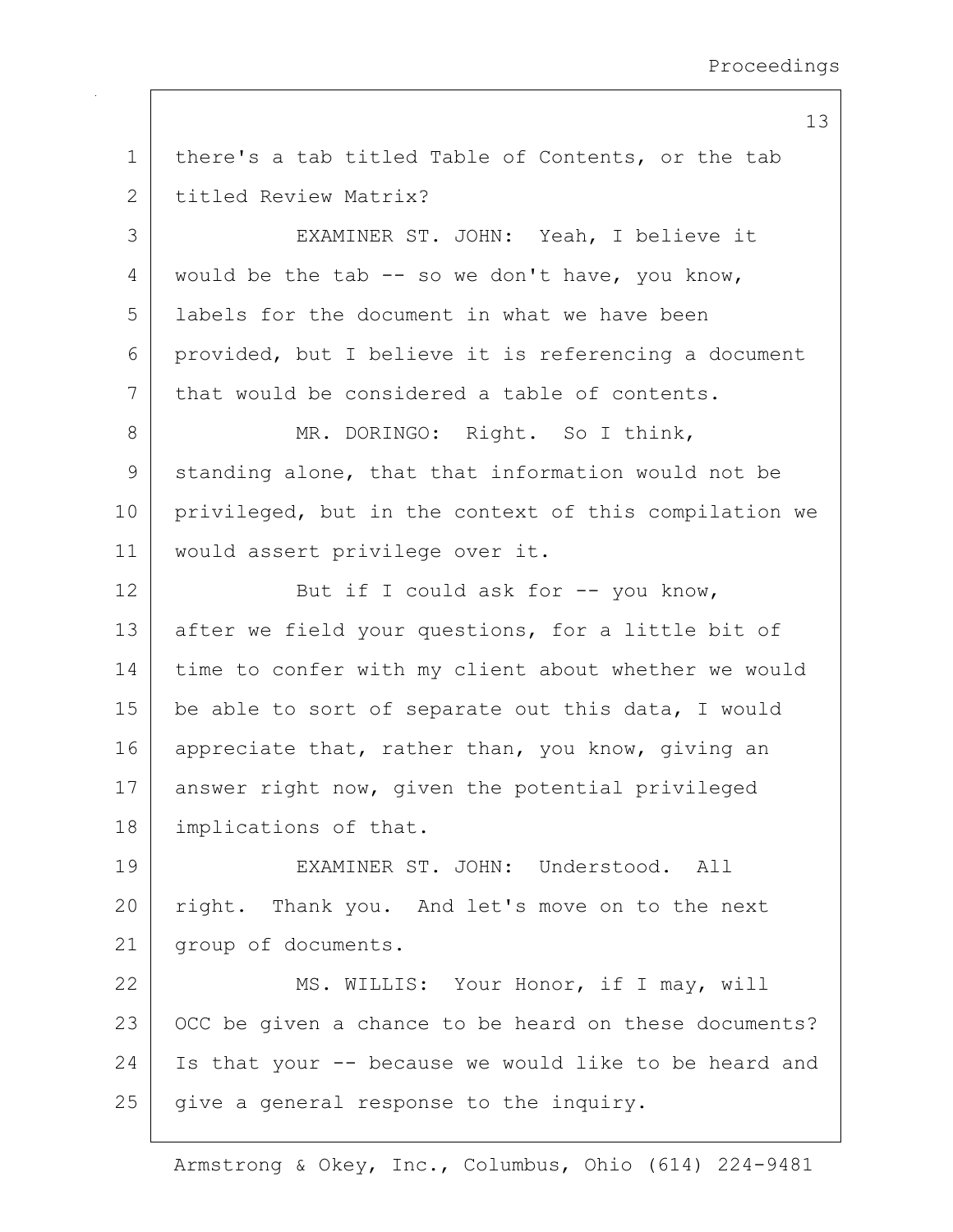|              | 14                                                    |
|--------------|-------------------------------------------------------|
| 1            | I quess we had asked for, originally, a               |
| $\mathbf{2}$ | line by line review, we did not get that, but we      |
| 3            | would be happy to provide commentary on the           |
| 4            | spreadsheets, because I think the spreadsheets are    |
| 5            | the items that your Honors have questions on.         |
| 6            | And we have -- certainly have our                     |
| 7            | opinion and view on the spreadsheets and the          |
| 8            | propriety of using attorney/client or work product to |
| $\mathsf 9$  | shield facts, versus attorney/client advice or mental |
| 10           | impressions.                                          |
| 11           | EXAMINER ST. JOHN: Just to be clear,                  |
| 12           | Ms. Willis, are your comments related to specific     |
| 13           | items that we'll be discussing today, or are your     |
| 14           | comments generally related to the in camera review as |
| 15           | a whole?                                              |
| 16           | MS. WILLIS: Well, your Honor, I think                 |
| 17           | they could be categorized as arguments related to the |
| 18           | specific spreadsheets that your Honors identified     |
| 19           | that they had questions on.                           |
| 20           | And we also have other comments on                    |
| 21           | spreadsheets, you know, we're prepared to talk about  |
| 22           | the spreadsheets. I think those are the most          |
| 23           | pertinent items.                                      |
| 24           | As your Honors have indicated, you know,              |
| 25           | there's where your questions are, so we would be      |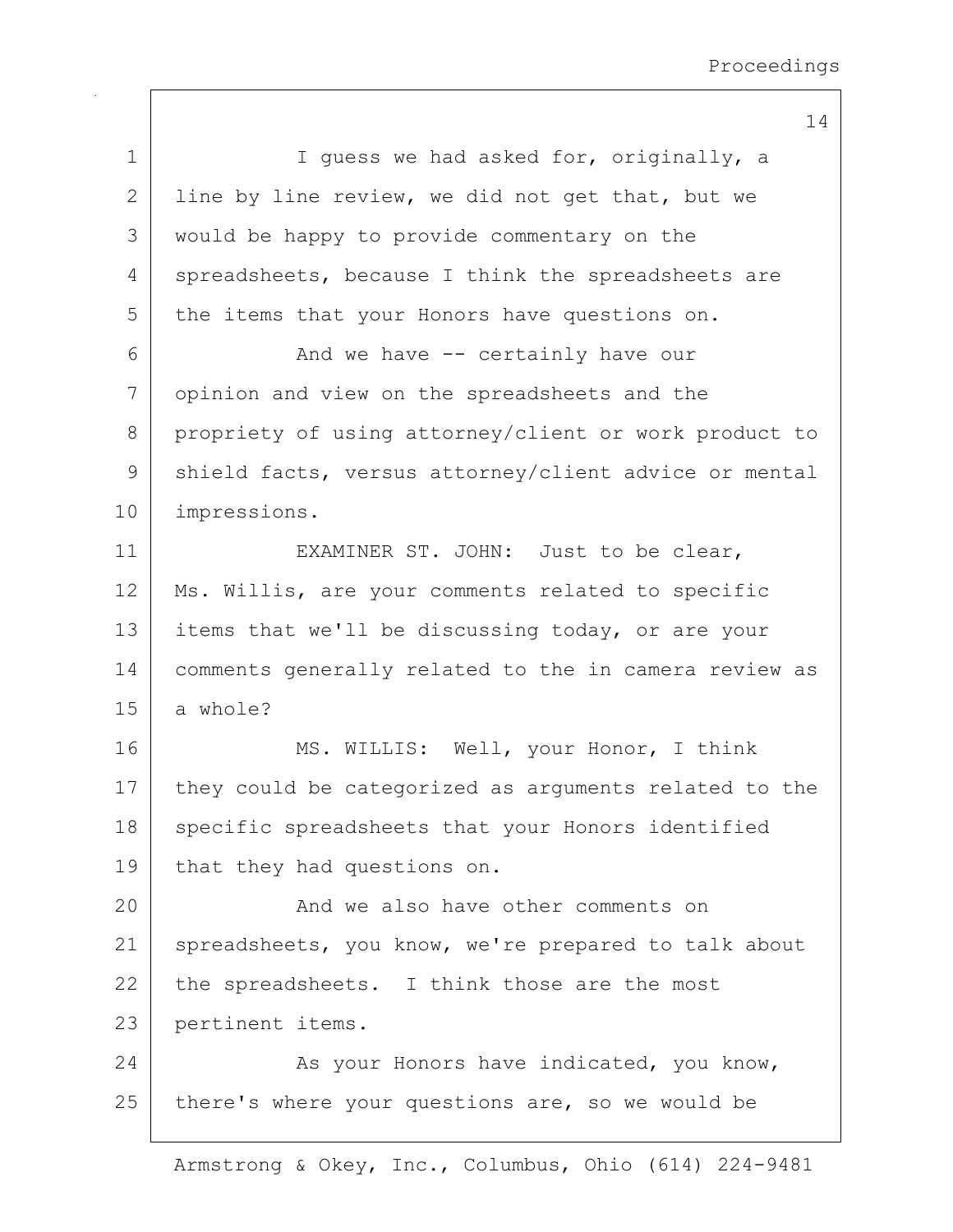1 | prepared to have -- address both these spreadsheets,  $2$  and generally the spreadsheet that  $-$  the assumption 3 of privilege for spreadsheets and data and facts. 4 EXAMINER ST. JOHN: Okay. Understood. 5 Yes, we will -- we'll hear your arguments at this 6 time. 7 | MS. WILLIS: Okay. Your Honor, with 8 respect to the spreadsheets themselves, we would 9 assert that these are facts or data compilation, and 10 it's not -- it's not entitled to attorney/client 11 privilege, and it does not -- would not divulge the 12 attorney's mental impression. 13 And if it's work product -- you know, it 14 can be under Civil Rule 26B if it's found to be work 15 | product and not necessarily attorney/client, that 16 that protection can be removed if a party can 17 demonstrate there's a sufficient need for the 18 | protected materials, which we believe we have 19 demonstrated. 20 And then, your Honor, I bring up 21 generally the question about whether there's been 22 waiver by the actions of the utilities in this  $-$  to 23 this extent. 24 In Ohio there's expressed waiver and 25 | there's implied waiver, and the expressed waiver

Armstrong & Okey, Inc., Columbus, Ohio (614) 224-9481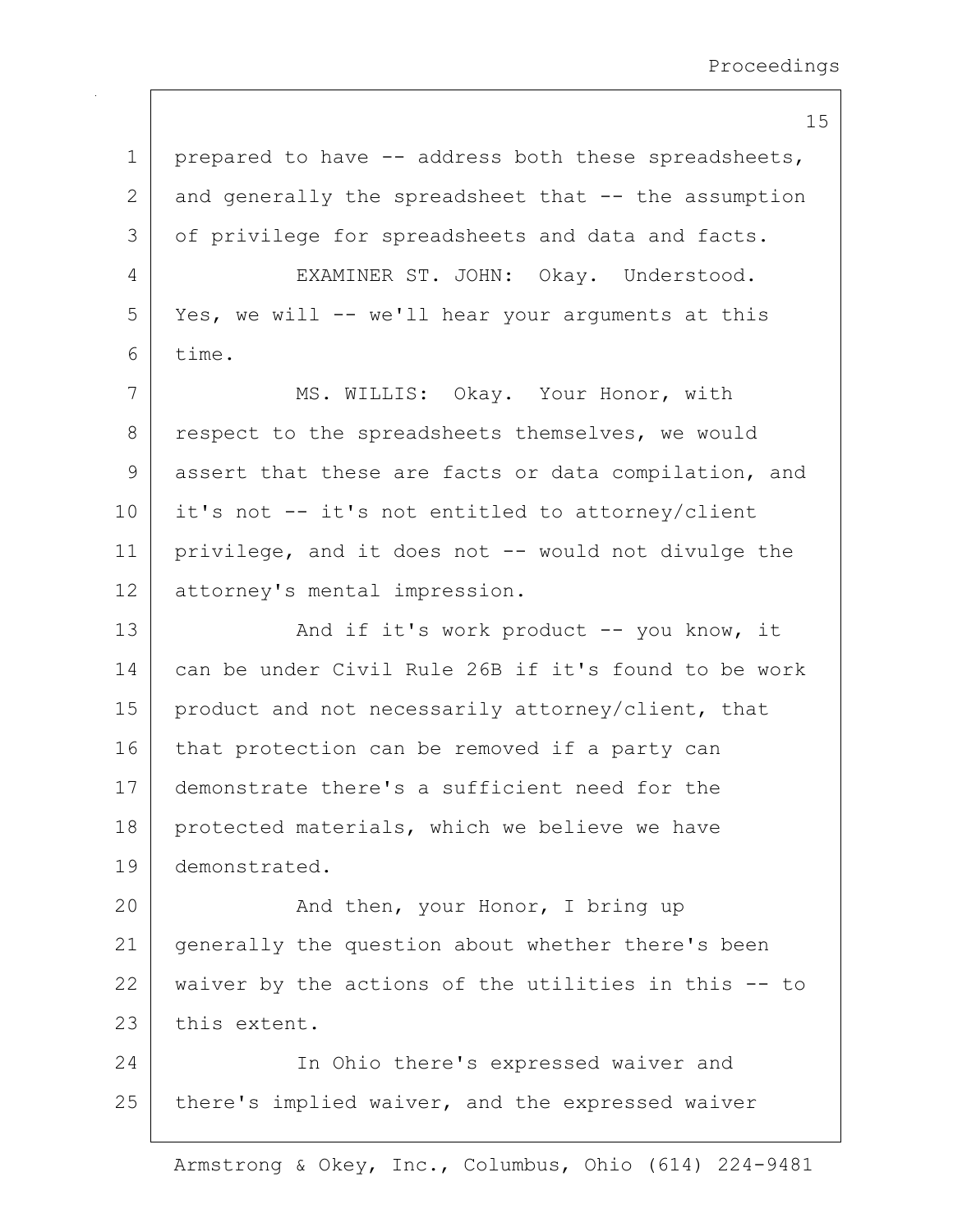| 1 occurs if the client has shared that with a third |  |  |  |  |  |
|-----------------------------------------------------|--|--|--|--|--|
| $2$   party.                                        |  |  |  |  |  |

3 We believe this information may have 4 been shared with the PUCO Staff, and so that would be 5 a waiver. And there's also an implied waiver, and 6 that's under the Hern test in Ohio.

7 | The Mand an implied waiver can result if 8 they  $-$  if a party has, through affirmative action, 9 placed the protected information at issue by making 10 it relevant to the case, and we believe by the filing 11 of the affidavit and the supplemental response, that 12 it has made this information relevant to this case, 13 and therefore has impliedly waived that privilege.

14 So in all, your Honor, we are saying 15 that FirstEnergy utilities can't just pick and choose 16 which opponents it's going to give information to and 17 say it's not waiving privilege, and then maintain a 18 | claim of confidentiality to obstruct others, and we 19 think that's what's going on here with respect to the 20 information that may have been provided to the PUCO 21 Staff, and/or the Blue Ridge Consulting Firm, with 22 respect to the show cause and the spreadsheet 23 | information that we're talking about here. 24 EXAMINER ST. JOHN: Ms. Willis, I was

25 under the impression that we had already discussed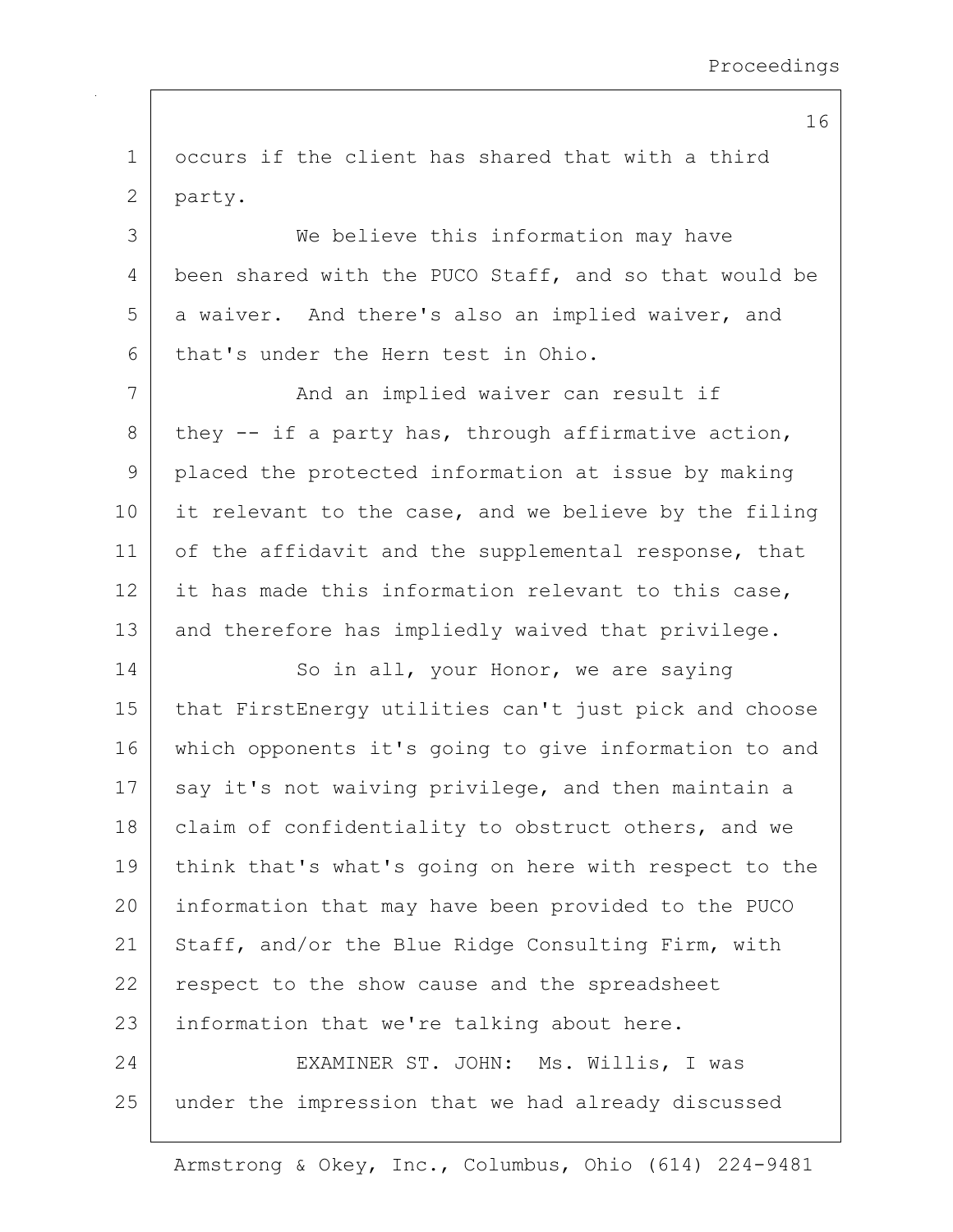1 and made a ruling on the waiver claims at our last 2 prehearing conference.

3 I believe Mr. Doringo expressed at that 4 time that these documents had not been disclosed to  $5$  any third parties, and that he would let the Bench 6 know, and the parties know, if they were disclosed 7 between the time of that prehearing conference and 8 this prehearing conference. Mr. Doringo, is that 9 correct?

10 MR. DORINGO: That is correct, your 11 Honor. These have not been disclosed to Staff or 12 anyone else.

13 | And I will say also that to the extent 14 anything has been disclosed to Staff in this case, or 15 | others, that those materials have been produced to 16 OCC. And the same is true with the auditors that we 17 provided information to.

18 | The Mand I -- you know, I strongly disagree 19 with the characterizations of waiver, and the issue 20 of whether work product can apply -- work product 21 protection or privilege can apply to compilations of 22 materials.

23 | The law in Ohio is very clear that it 24 can and does, but I think we're sort of past the 25 point, your Honor, as you mentioned, of reviewing or

Armstrong & Okey, Inc., Columbus, Ohio (614) 224-9481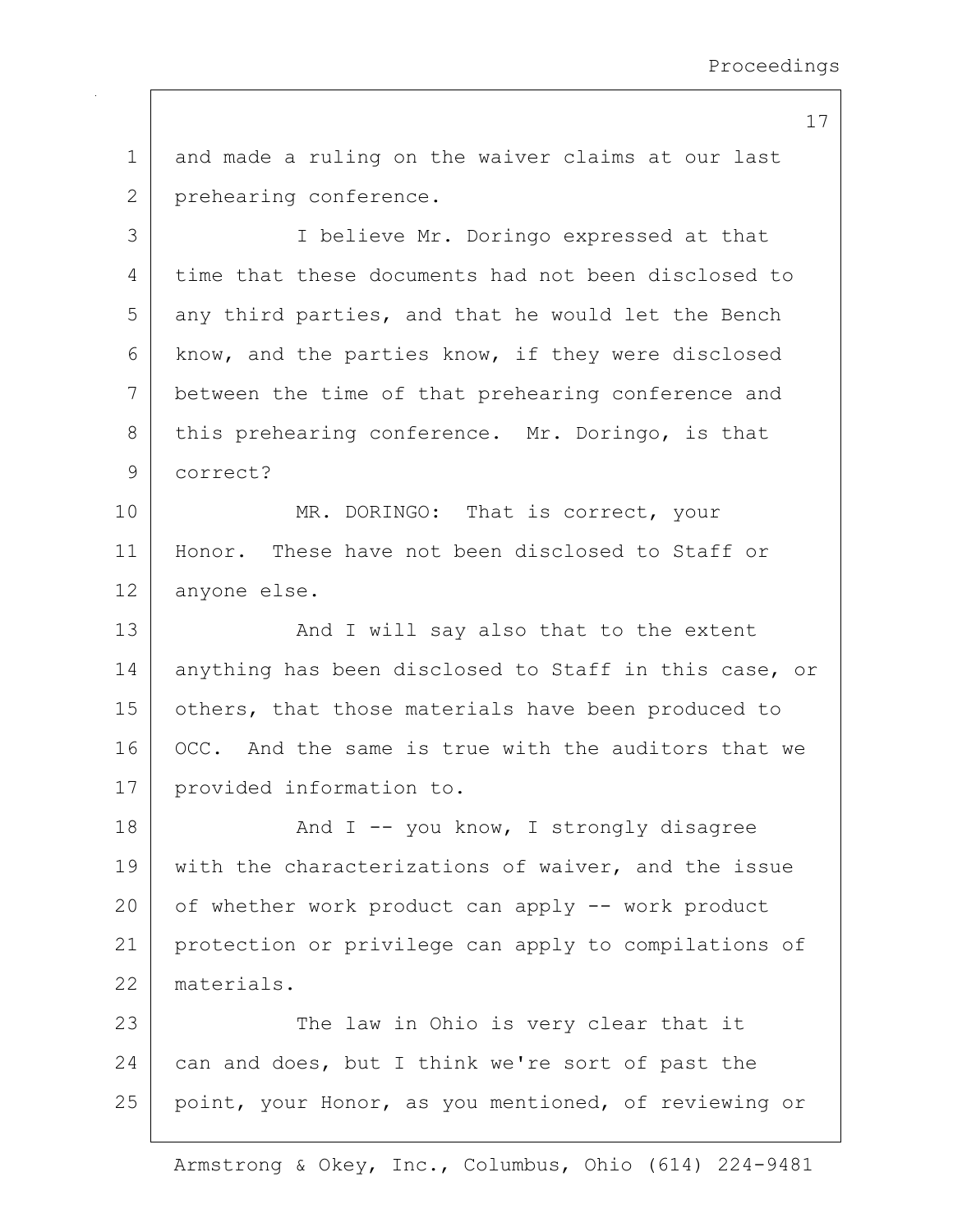18 1 returning to those issues. 2 EXAMINER ST. JOHN: Thank you. 3 Ms. Willis, is there anything you'd like to add? 4 | MS. WILLIS: No, your Honor. 5 EXAMINER ST. JOHN: Okay. Thank you. 6 Moving on to the next group of 7 documents, I'd like to discuss documents 208 8 through 211. 9 You know, Mr. Doringo, as you've noted, 10 one of the difficulties with these documents is, you 11 know, as we're reviewing we don't know exactly how 12 the documents are related, and if they are related. 13 So my question to you is, is this group 14 of documents 208 to 211, is there a relationship 15 | between that group of documents? And if so, what is 16 that relationship? 17 | MR. DORINGO: Right. So in terms of the 18 subject matter, they are related in that they concern 19 review of certain vender payments, but they are not 20 of the same  $-$  we call them families of documents, 21 right, when we're doing electronic discovery. So  $22$  they are not all attachments to the same 23 communication. 24 Three of them, however, are. The 25 spreadsheets  $--$  I'll turn to those first. The 209,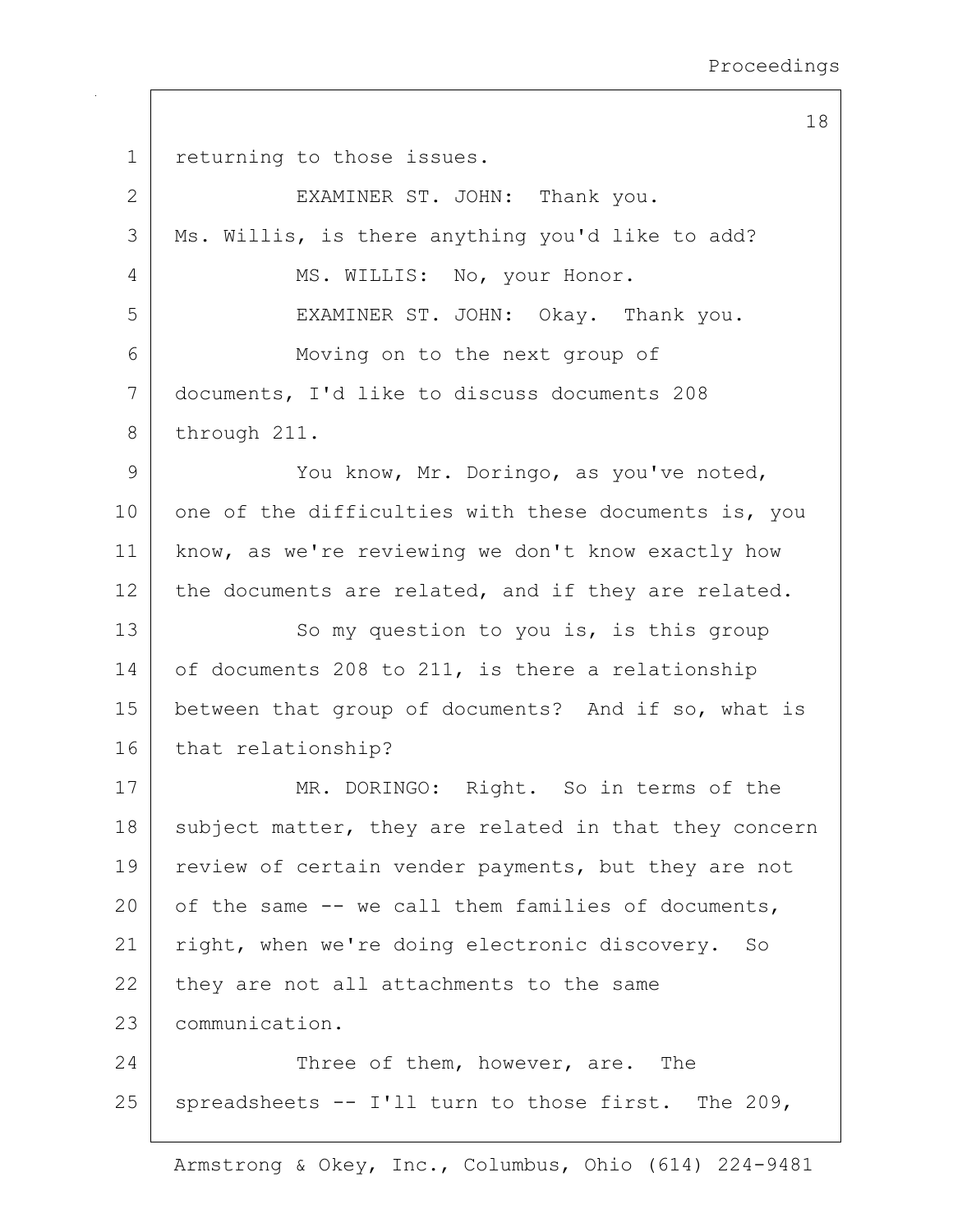|                 | 19                                                    |
|-----------------|-------------------------------------------------------|
| $\mathbf 1$     | 210, and 211 are part of the same family of emails.   |
| 2               | The parent document for all three of those items is   |
| 3               | Log No. 200, which is a communication between counsel |
| 4               | and Ms. Mikkelsen.                                    |
| 5               | EXAMINER ST. JOHN: I'm sorry, did you                 |
| 6               | say that was -- the parent is 200, 2-0-0?             |
| 7               | MR. DORINGO: Yes, that's right, the                   |
| 8               | parent document is 200 for Log Nos. 209, 210 and 211. |
| 9               | So those are part of the same email family, and all   |
| 10 <sub>o</sub> | those spreadsheets are attached to that email.        |
| 11              | This was, again, a compilation of data                |
| 12              | prepared at the direction of counsel for analysis     |
| 13              | relating to those vender payment issues that I        |
| 14              | discussed, and any spreadsheet contains I guess       |
| 15              | indications of matters that were specifically under   |
| 16              | review by counsel at that time.                       |
| 17              | As for 208, like I said, the subject                  |
| 18              | matter is related, and I would assume that the work   |
| 19              | that was being done in connection with the first      |
| 20              | proof of documents we talked about fed into 208. But  |
| 21              | yes, it's part of the same effort, I quess I would    |
| 22              | say.                                                  |
| 23              | EXAMINER ST. JOHN: Okay. Thank you.                   |
| 24              | Ms. Willis, do you have any comments on that group of |
| 25              | documents?                                            |
|                 |                                                       |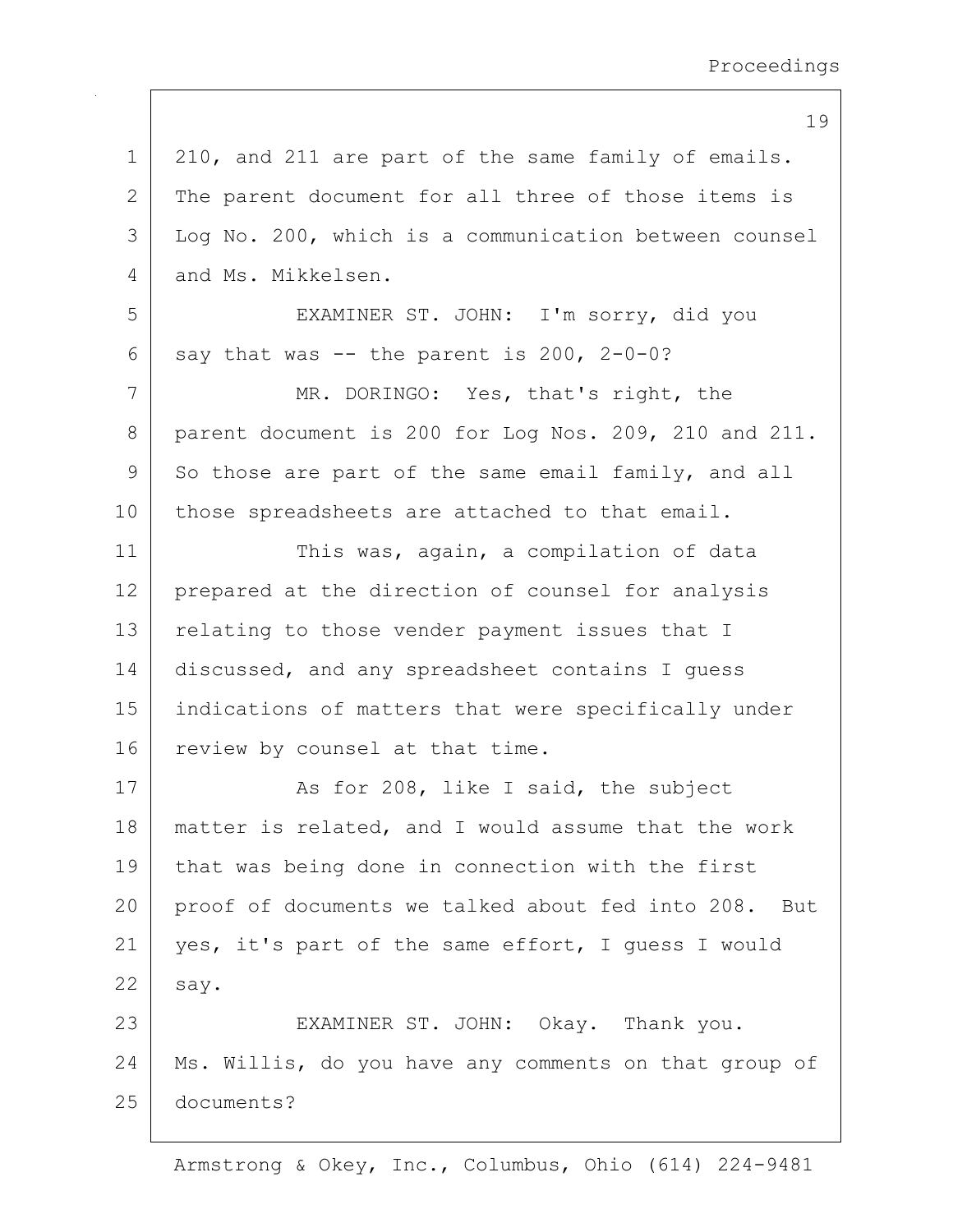1 MS. WILLIS: Yes, your Honor, and I 2 guess this really goes to sort of the approach that 3 we took. 4 When we looked -- relooked at the  $5$  spreadsheets, we tried to group the spreadsheets by 6 the subject matter, how the Companies had  $-$  had 7 categorized the subject matter, and the 208 through 8 211 were categorized as vender payments in certain 9 cost centers. 10 | So when we looked at that spreadsheet we 11 found that there were a number of other spreadsheets 12 on this privileged log that had that same  $-$ - that had 13 that same category. 14 So to the extent that your Honors are 15 considering whether or not the spreadsheets on the 16 vender payments for lines 209 through 211 are 17 | privileged, we would expect that similar items -- and 18 we have got a list of them  $-$  should be under review, 19 and should the Commission determine that the lines 20 208 through 211 are not subject to privilege and 21 should be disclosed, we would arque that similar 22 items on similar lines  $-$  and again, I've got the  $23$  specific lines  $-$  that the ruling would apply to 24 those lines as well, and those lines as well would be 25 | subject to disclosure.

Armstrong & Okey, Inc., Columbus, Ohio (614) 224-9481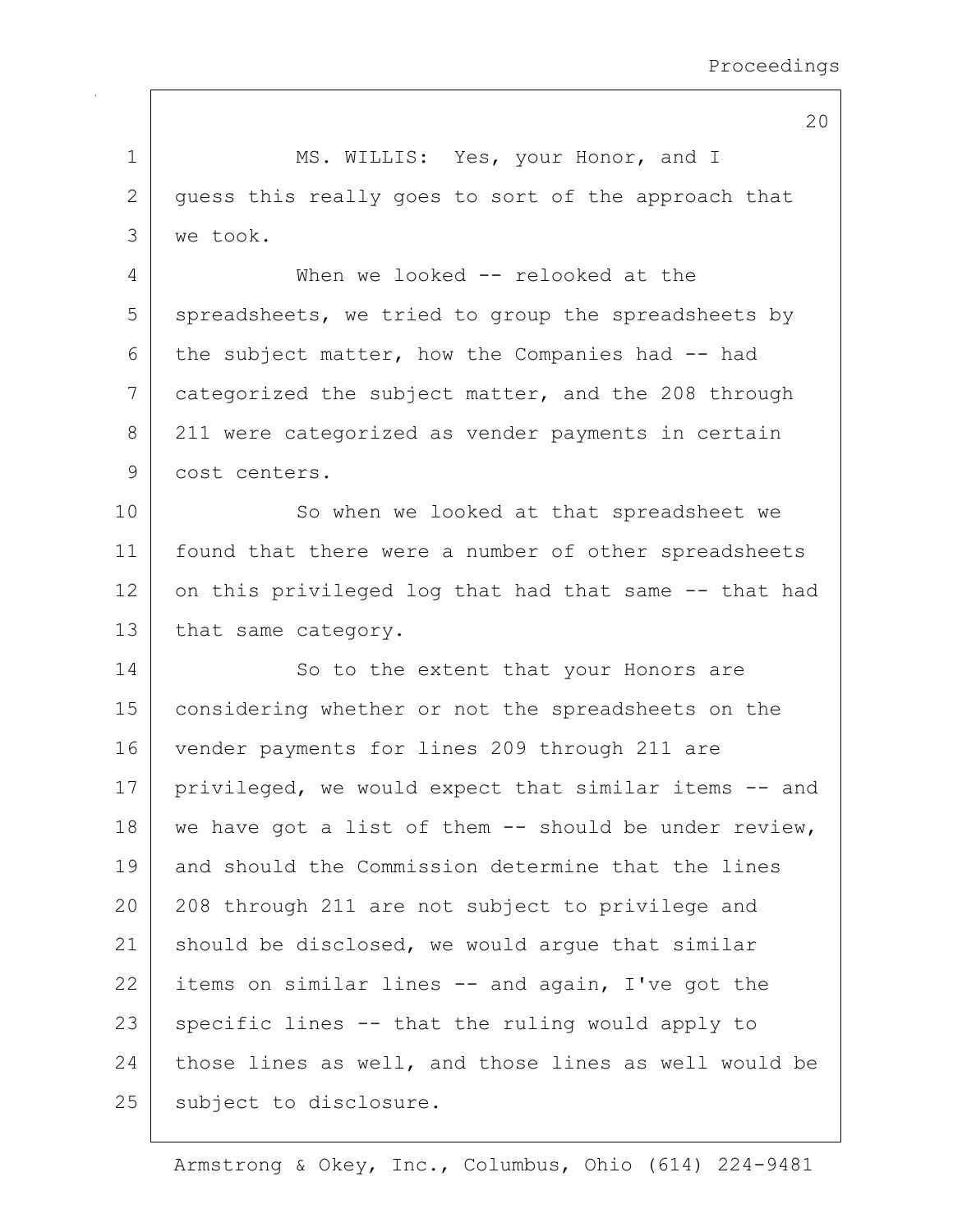| $\mathbf 1$  | So I don't know what point in time you'd              |
|--------------|-------------------------------------------------------|
| $\mathbf{2}$ | like to hear what lines they are, but we have them -- |
| 3            | we do certainly have them divided up by category, and |
| 4            | this category was vender payments and certain cost    |
| 5            | centers, and so we took that category and found all   |
| 6            | the line items that entailed Excell spreadsheets and  |
| 7            | put them in that category.                            |
| $8\,$        | EXAMINER ST. JOHN: I appreciate that.                 |
| 9            | Let's hold off on that further discussion until --    |
| 10           | because -- let's hold off until a ruling is made on   |
| 11           | the privilege of those documents, which I anticipate  |
| 12           | to make later on in this prehearing conference.       |
| 13           | MS. WILLIS: And, your Honor, we                       |
| 14           | might -- there is an issue that we need to discuss,   |
| 15           | and I want to raise it just because I think it's out  |
| 16           | there and it does need to be discussed.               |
| 17           | We have seen that there are -- there are              |
| 18           | several data lines that indicate that the company is  |
| 19           | claiming privilege with regard to Tracy Klaes         |
| 20           | communications, and Tracy Klaes is, of course, the    |
| 21           | analyst for the Blue Ridge Consulting.                |
| 22           | And there are a number of items where                 |
| 23           | the -- Tracy Klaes is listed as the author, and we    |
| 24           | would question how that could be covered by the       |
| 25           | Companies' attorney/client privilege, and how that    |
|              |                                                       |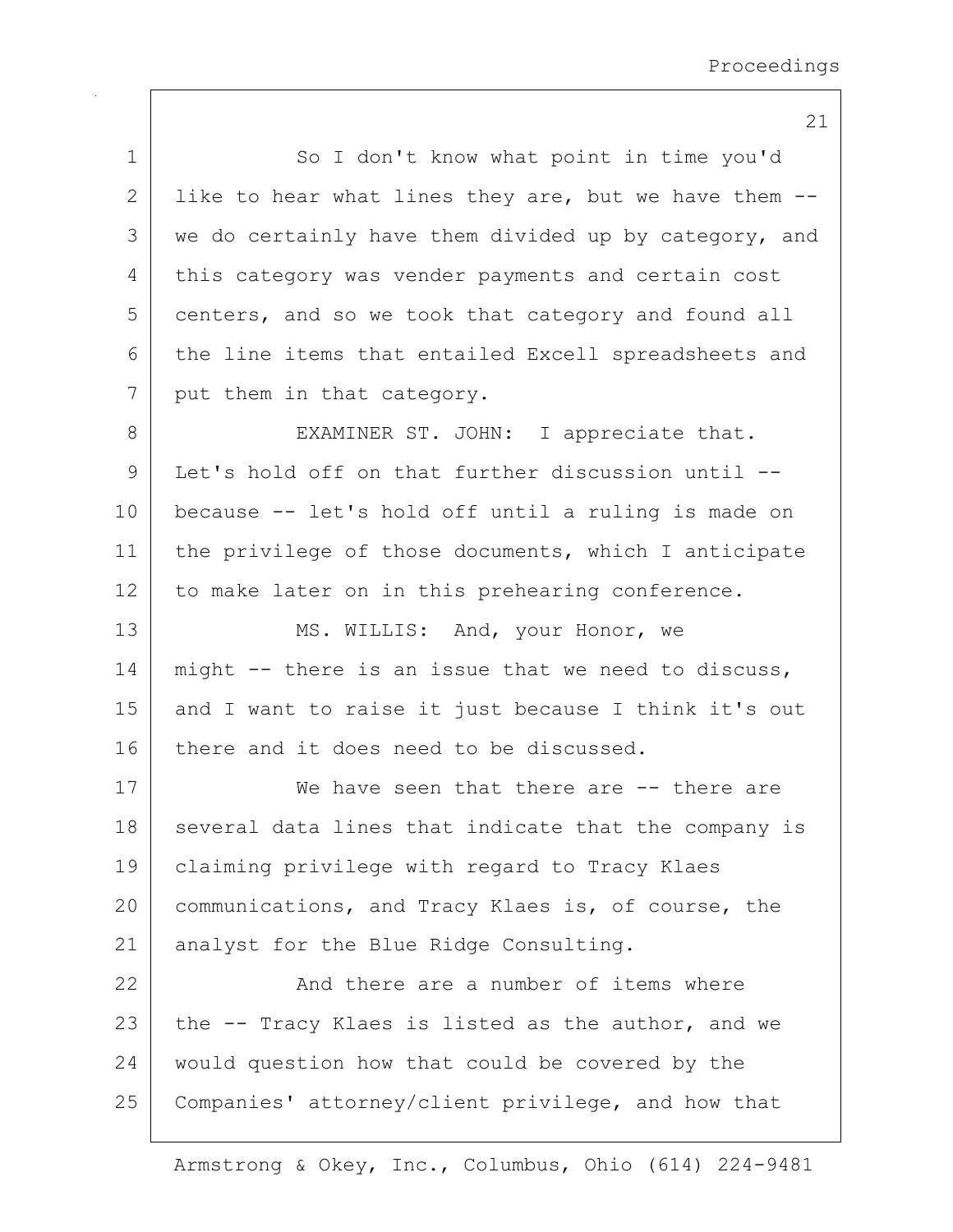1 | plays into all this. So that certainly is an issue 2 | we want to raise and discuss. 3 EXAMINER ST. JOHN: Okay. Do you have 4 document numbers for those? Are there particular 5 document numbers for those? 6 MS. WILLIS: Yes, your Honor, we have  $7$  lines 100, 102, 149, and 158, all dealing with Tracy 8 | Klaes. And the dates of those -- the dates vary on 9 those. 10 | Think the -- I think one or two of 11 | them are a spreadsheet, the other are communications.  $12$  But again, we have a hard time figuring out how a 13 communication with the auditor who was looking at the 14 vender payments could be considered privileged 15 information that the Company is asserting privilege 16 over. 17 EXAMINER ST. JOHN: Understood. 18 Mr. Doringo, I understand that these 19 | were not documents that we had flagged for your 20 review to discuss during this conference, so at the 21 | risk of kind of, you know, putting you on the spot 22 here, would you have any response to Ms. Willis' 23 comments about those four documents at this time? 24 MR. DORINGO: Yes, that the -- and I'm  $25$  trying to go through my log here and identify these.

Armstrong & Okey, Inc., Columbus, Ohio (614) 224-9481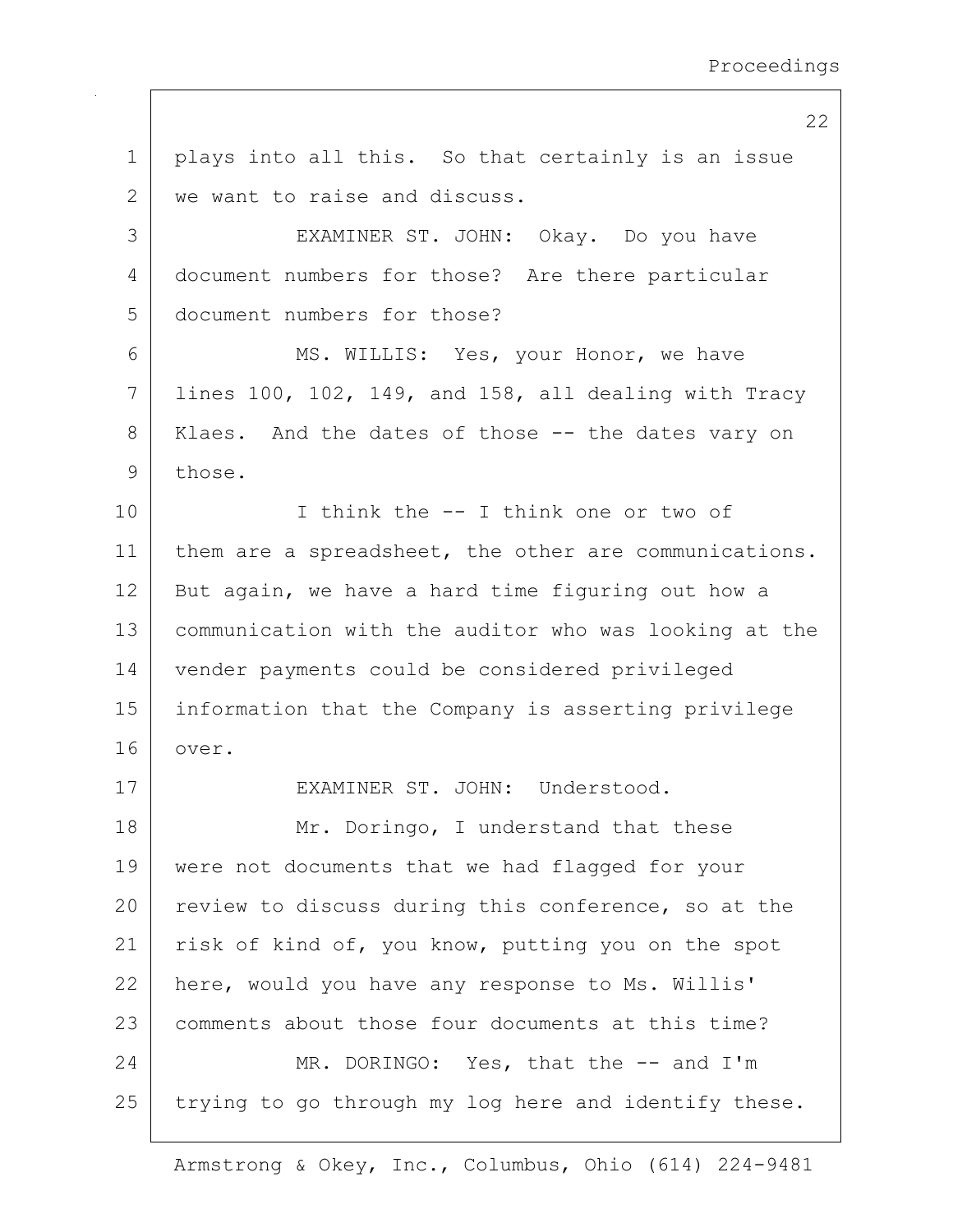|             | 23                                                    |
|-------------|-------------------------------------------------------|
| $\mathbf 1$ | My assumption is that these were                      |
| 2           | attachments to privileged emails being exchanged      |
| 3           | between counsel during the audit process, which is    |
| 4           | not surprising that the Companies would be conferring |
| 5           | with their counsel about responding to auditor        |
| 6           | requests or questions.                                |
| 7           | I do not see, in my quick review of our               |
| 8           | log, any email communications involving Ms. Klaes --  |
| 9           | Mr. Klaes, I'm sorry, I'm not familiar with Tracy     |
| 10          | Klaes. Is it Ms.?                                     |
| 11          | MS. WILLIS: Yes.                                      |
| 12          | MR. DORINGO: Okay.                                    |
| 13          | -- Ms. Klaes in the logs. So my quess                 |
| 14          | is that they are attachments to emails, the           |
| 15          | production of which would reveal the privileged --    |
| 16          | the contents rather than the subject matter of the    |
| 17          | privileged communications exchanged with counsel.     |
| 18          | I'll also note that the Attorney                      |
| 19          | Examiners were provided with all of these documents   |
| 20          | for their in camera review, and we would expect that  |
| 21          | if there were questions about whether they were       |
| 22          | privileged or not, that the Attorney Examiners are    |
| 23          | well positioned to address those.                     |
| 24          | EXAMINER ST. JOHN: All right. Thank                   |
| 25          | you for that.                                         |
|             |                                                       |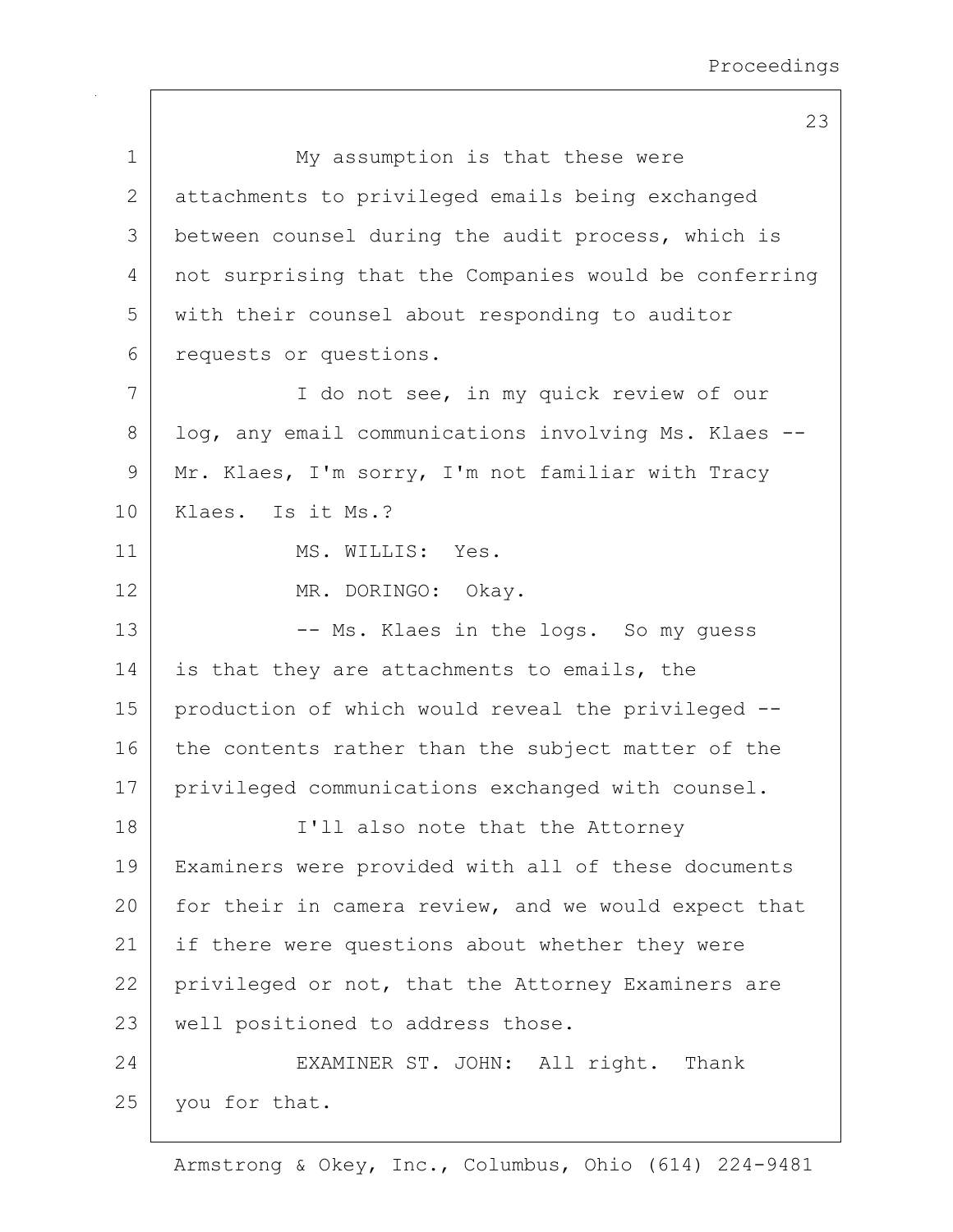1 The last document that I wanted to 2 discuss is document No. 214. Mr. Doringo, could you 3 | talk a bit more about this document and how you find 4 that it is privileged? 5 MR. DORINGO: Right. And this is -- so 6 this document contains notes by Ms. Mikkelsen for a 7 meeting, but those meeting notes reflect and 8 incorporate the advice and work product impressions 9 of counsel on a number of regulatory proceedings 10 pending, and anticipated in Ohio and elsewhere. 11 | T'll note that among those issues are  $12$  responses  $-$ - the plan for responding to certain data 13 requests that the Companies have received, which had 14 | not yet been produced to Staff in this case, and the 15 anticipated legal impact of House Bill 6 related 16 issues and other forums in which the Ohio -- I'm 17 | sorry, in which FirstEnergy has operating companies. 18 So we believe that this reflects and 19 takes in advice and impressions of counsel relating 20 to the path forward at this point in time. 21 | EXAMINER ST. JOHN: So you are saying 22 even though this document was not prepared by 23 | counsel, that it includes impressions of counsel? 24 MR. DORINGO: Right. And certainly, at 25 least in the one instance where I mentioned that

Armstrong & Okey, Inc., Columbus, Ohio (614) 224-9481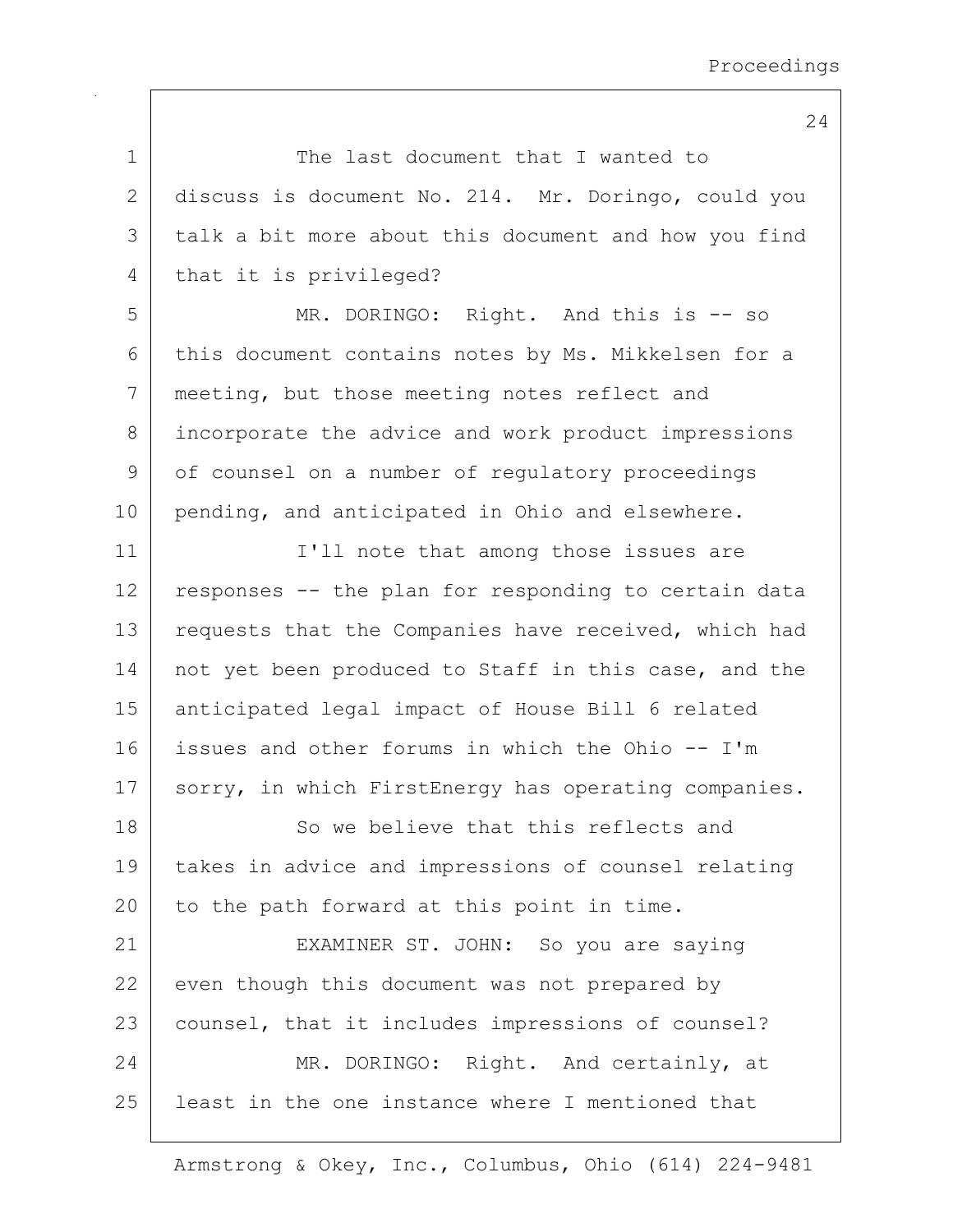25 1 | the -- the plan for a response to Staff data requests 2 that had not been submitted yet, I think there's one 3 instance where it is very clear that the advice and 4 impressions of counsel are included in this document. 5 That said, we -- upon reviewing this  $6$  one, we did think that it may be appropriate to 7 provide a redacted version of this document. We'd be 8 willing to do so. 9 There are -- there's certainly factual 10 information we think in here and we could redact out 11 | the problematic portions if necessary. 12 EXAMINER ST. JOHN: Okay. Thank you. 13 | Ms. Willis, do you have any response to that? 14 MS. WILLIS: Thank you, your Honor. 15 | Apparently I missed that one in the review, so I 16 don't have anything to add. 17 | EXAMINER ST. JOHN: Okay. Thank you. 18 | And, Ms. Willis, do you have anything else to add 19 generally, because otherwise I would like to take a 20 short break to review these documents briefly just 21 one more time before making a ruling, unless there's 22 anything you'd like to add before we take that break? 23 MS. WILLIS: Thank you, your Honor. I 24  $\vert$  do appreciate that. I just think generally, you 25 | know, we should -- the Commission should err on the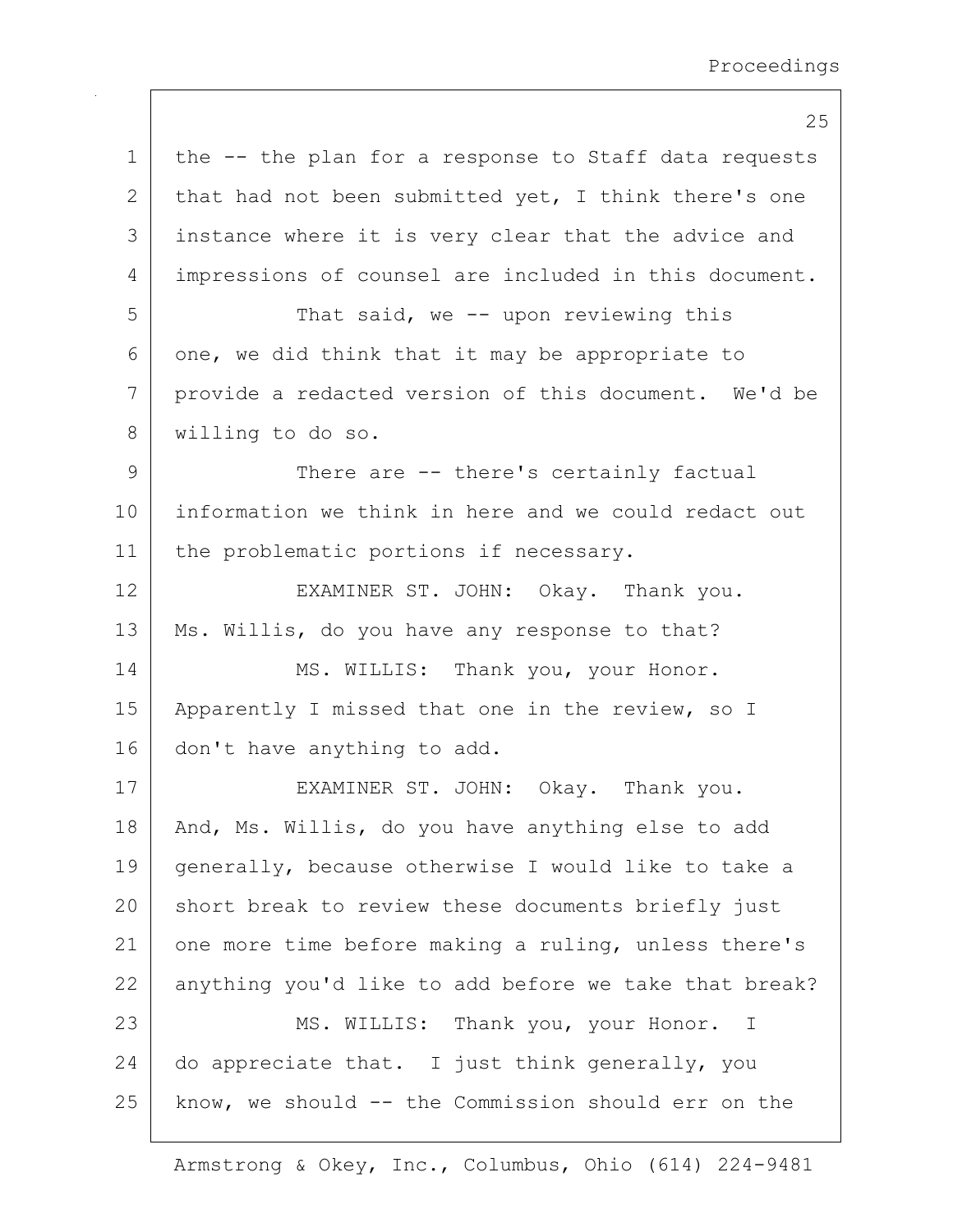1 | side of if there is attorney/client privileged 2 information and/or work product that can be redacted, 3 and that the facts that are contained within these 4 documents, the accounts, the information that's been 5 put together and compiled by accountants with respect  $6$  to amounts and accounts that may be related to show 7 cause, or related to vender payments, that that 8 information should be provided, and if it's part of a 9 | larger document, I would urge the Commission to 10 redact anything that could be considered 11 confidential, but to disclose -- to err on the side 12 of disclosure of facts and information in 13 spreadsheets, especially, your Honor, for purposes of 14 | transparency and allowing parties the discovery 15 | rights that they are entitled to under 4903.082. 16 Thank you.

17 EXAMINER ST. JOHN: Thank you. And with 18 that I'd like to take a short break. I'd encourage 19 everyone, please do not log off of the Webex event, 20 but instead feel free to stop your video and mute 21 | yourself if you have not already done so.

22 | I'd like to come back -- take about a 23 | five-minute break -- let's take a little bit longer  $24$  just so we have an opportunity to, you know, give  $25$  these  $-$ - give your arguments and the documents the

Armstrong & Okey, Inc., Columbus, Ohio (614) 224-9481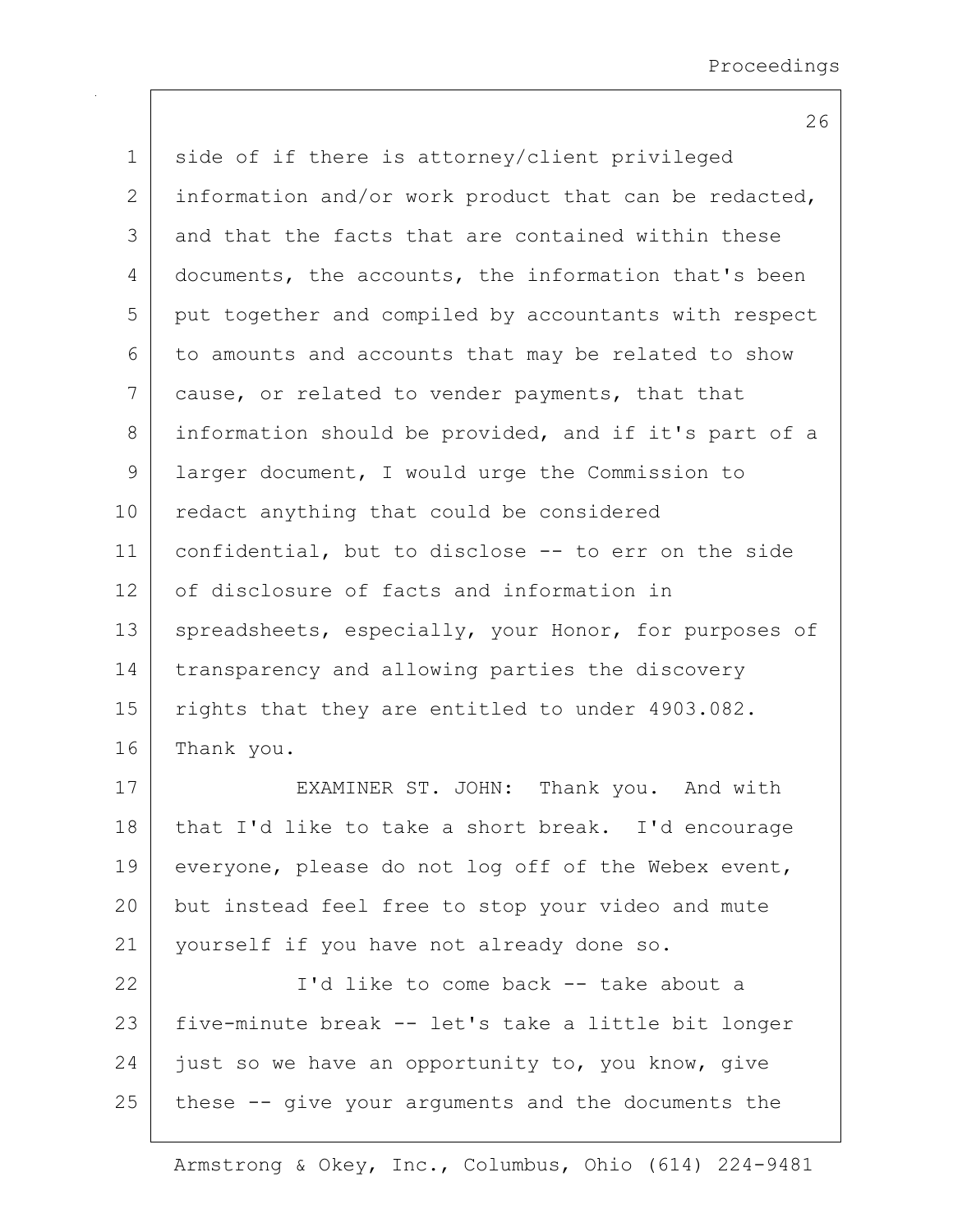1 | full attention that they deserve, so let's come 2 back  $-$  I think the time is 10:31, let's come back at 3 10:40. Thank you. 4 (Recess taken.) 5 EXAMINER ST. JOHN: Let's go back on the 6 record. 7 I want to thank you all for your 8 patience as we took that break to rereview a couple 9 of the documents that we had discussed this morning. 10 Before I get to our rulings, I first 11 want to mention that during our in camera review we 12 were as minimally intrusive as we could be. As soon 13 as we identified that a privileged is attached to a 14 document, we stopped reviewing at that time. 15 | T know there was a concern expressed 16 during our last prehearing conference on that point,  $17$  so I did want to confirm that we took that into 18 consideration and conducted our in camera review 19 accordingly. 20 So I do have a couple questions for 21 Mr. Doringo concerning documents 100 and 102, that 22 | Ms. Willis flagged during our earlier discussion. 23 My question to you regarding those two 24 documents in particular, could you confirm the parent 25 email log numbers for those documents?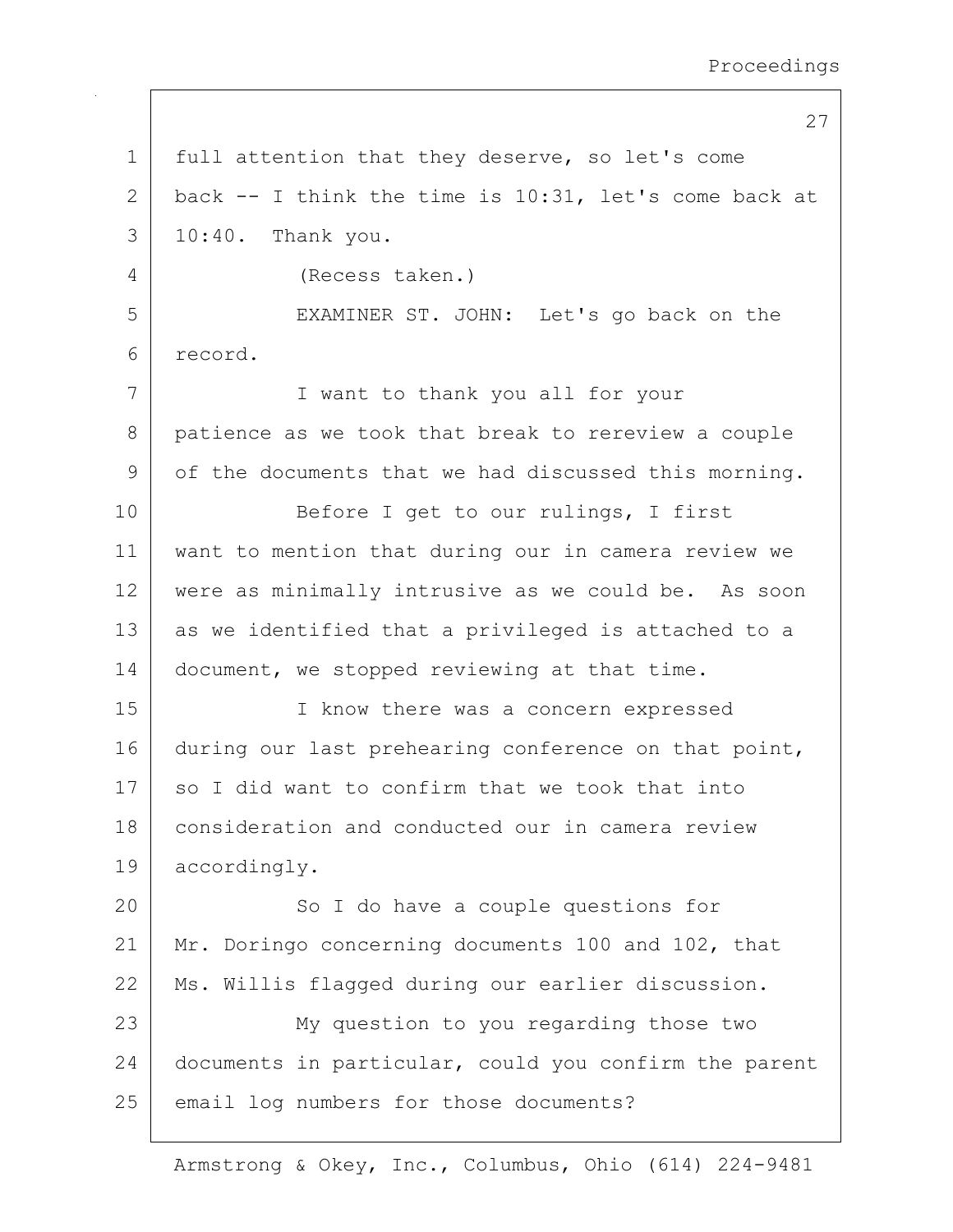1 MR. DORINGO: Your Honor, I'm looking to  $2$  see if I can do that quickly. 3 EXAMINER ST. JOHN: Take your time. 4 Thank you. 5 MR. DORINGO: You asked for 100 and 102? 6 EXAMINER ST. JOHN: Yes. 7 MR. DORINGO: I can say that I don't 8 think I'm going to be able to quickly pull those 9 parent emails while we have everybody waiting here, 10 but I do -- based on the review that we did since 11 | Ms. Willis raised that question, it looks like those 12 were draft responses to audit requests which would 13 explain why the original author would have been 14 | Ms. Klaes, but they were edited by counsel and 15 | others, I believe, in preparation for submission to 16 the auditor. 17 EXAMINER ST. JOHN: Okay. So at this 18 time you are confirming that those were either 19 attached to emails or drafts created by individuals 20 employed by the company in response to those  $-$  I'm 21 sorry, could you say that one more time? 22 | I'm trying to catch myself, because I 23 don't want to over speak and over share what the 24 documents are. So I'll ask you to please say what 25 | you said again so I'm not over sharing more than what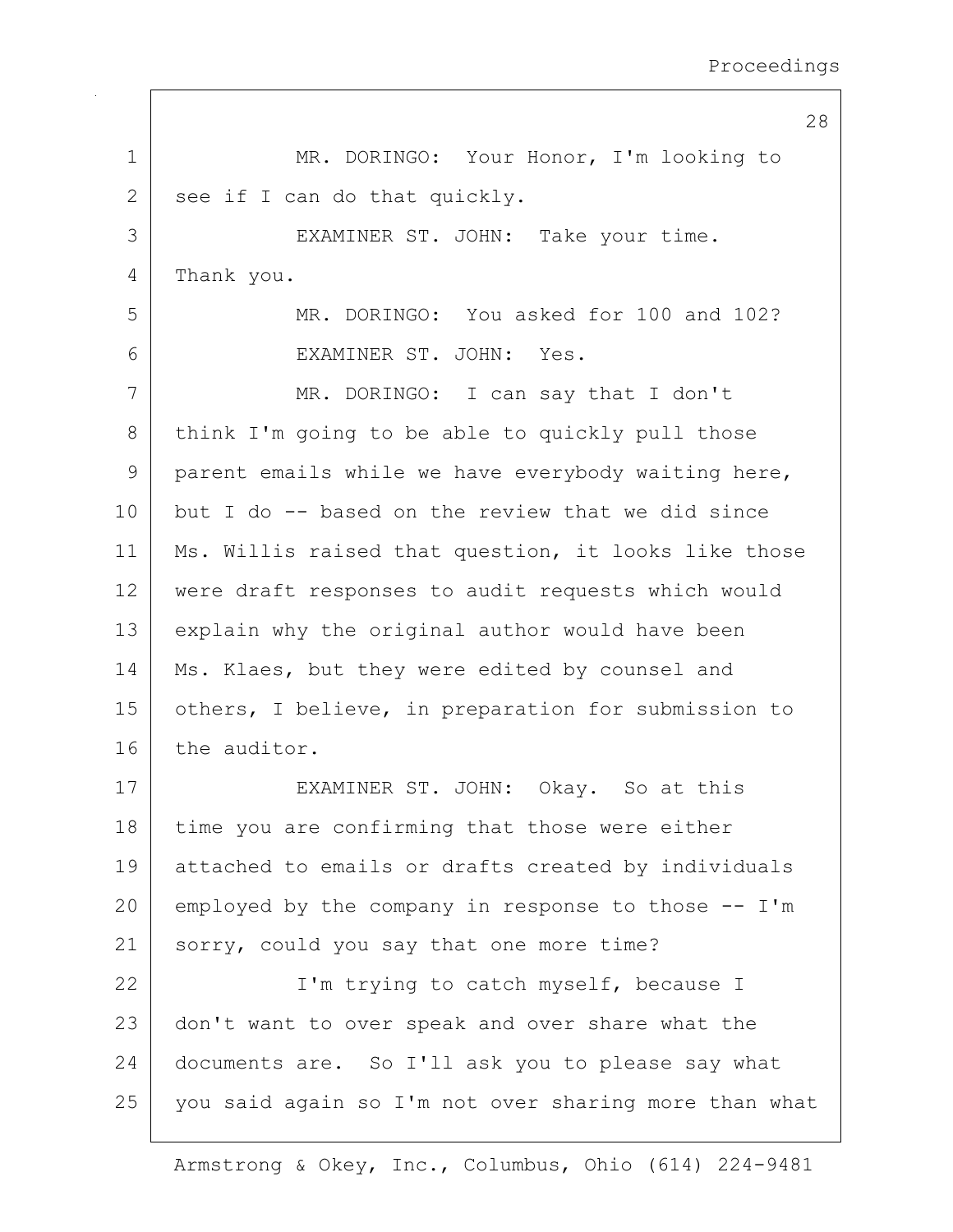1 | you feel comfortable with. 2 MR. DORINGO: Of course. And I 3 appreciate that. But my understanding is that those 4 were either the requests or the draft responses that 5 were received from the auditor attached to 6 communications between counsel about responding to 7 those requests, which should explain the original 8 author of those documents being Ms. Klaes. 9 That said, I do not have the parent 10 emails in front of me right now, and I don't think I 11 | would have them in the next couple minutes, so if we 12 | learn differently, we are happy to alert the Bench. 13 EXAMINER ST. JOHN: Okay. I guess my 14 question to you  $--$  I'm not sure who is going to be 15 fielding the discussion regarding the FERC 16 investigation that we planned to turn to next. 17 | The you going to be fielding that 18 discussion? And if not, would you have an 19 | opportunity to possibly get answers to those 20 questions during the remainder of the prehearing 21 conference? 22 MR. DORINGO: Right. I will be 23 addressing the FERC matter, but there are others of 24 my team on this call who I know are working 25 diligently to try to answer this question while I

Armstrong & Okey, Inc., Columbus, Ohio (614) 224-9481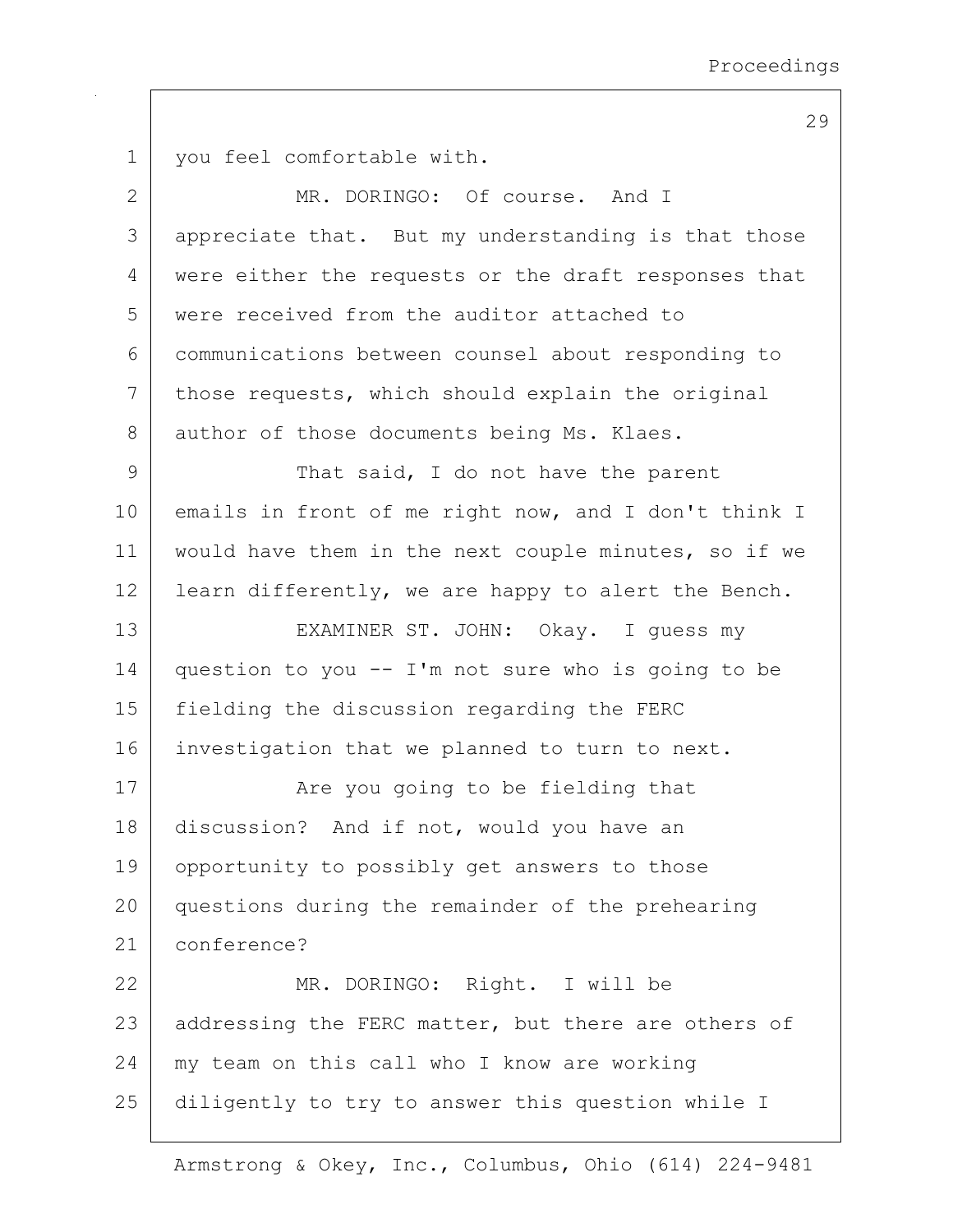1 will be talking to you about the FERC. 2 EXAMINER ST. JOHN: Understood. Well, 3 with that being said, let's hold off on any ruling 4 for documents 100 and 102 at this time, and we can 5 turn to those two particular documents towards the  $6$  end of our prehearing conference. 7 | MS. WILLIS: Your Honor, if I may be 8 heard very quickly, we -- in our earlier discussion I 9 talked about waiver, and your Honors had said that 10 | that issue was addressed fully in the prior 11 prehearing conference. 12 Over the break I did get a chance to 13 relook at the transcript. Although I believe the 14 express -- the concept of expressed waiver was ruled 15 | on, I don't think there was a ruling on implied 16 | waiver, that there can be a waiver -- an implied 17 waiver under the Hern's test in Ohio related to the 18 | filing of testimony and the filing of  $-$  well, the 19 | filing of the affidavit and the supplemental 20 response. So I just raise that for your 21 consideration. 22 EXAMINER ST. JOHN: Okay. Thank you. 23 | Mr. Doringo, I'd like to next turn to 24 documents 82, 83, 87 and 145. My question to you is, 25 would the Companies be willing to produce just that

Armstrong & Okey, Inc., Columbus, Ohio (614) 224-9481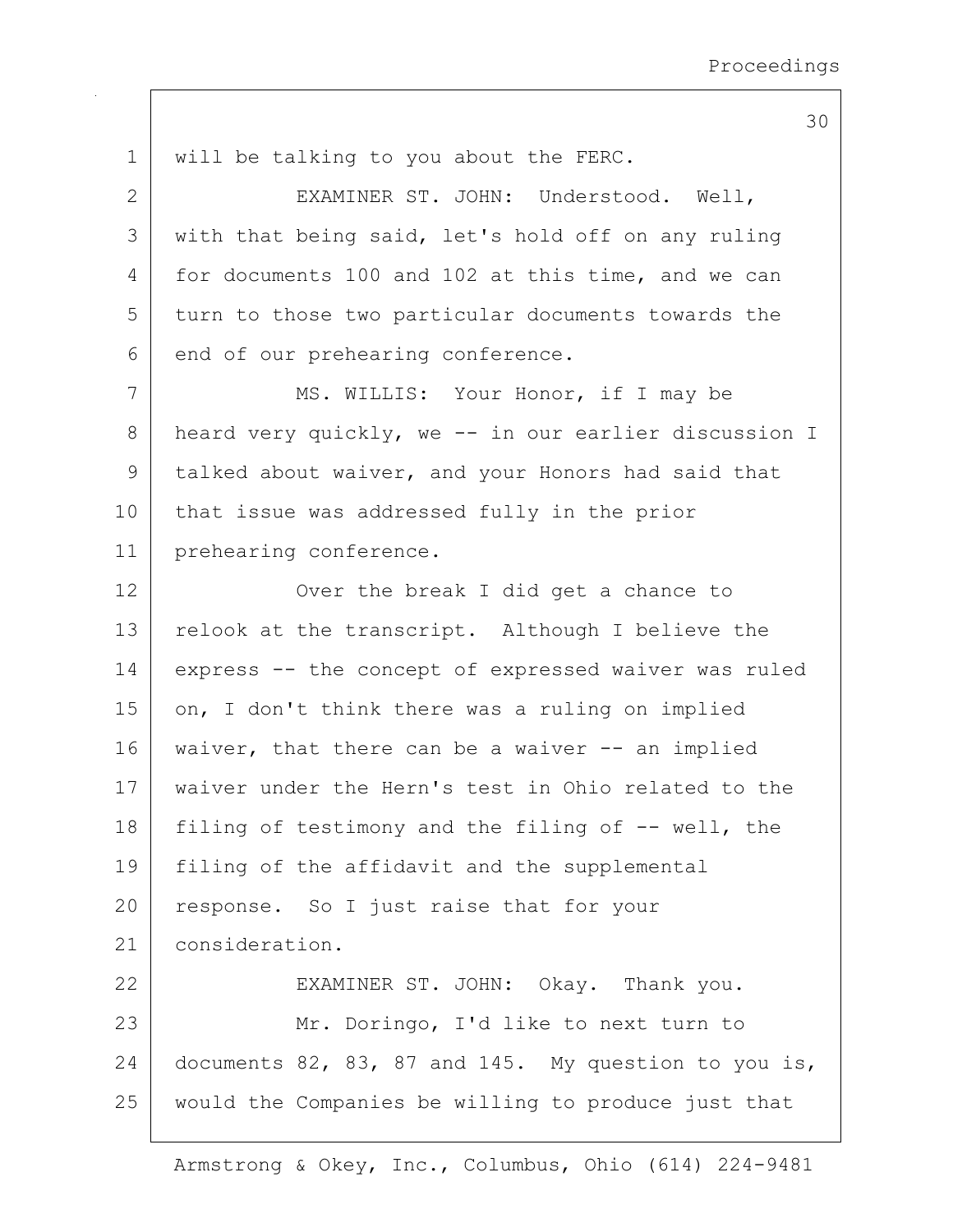1 first page of the document that we had discussed 2 earlier in the prehearing conference? 3 MR. DORINGO: Yes, I think we would be, 4 if we're permitted to take out the compilation -- the 5 | compilation I discussed earlier. 6 EXAMINER ST. JOHN: Yes. With that 7 understanding, we will ask you to produce just that 8 first page of the document then, and that again is 9 for documents 82, 83, 87, and 145. 10 Next, we find the document 214 should be 11 | produced, and that the Company should produce, as 12 discussed earlier, a redacted version of that 13 document. 14 This next document is not one that we 15 have already discussed this morning, but we'll note 16 the documents 1, 10 and 233 appear to be the same 17 document. 18 Documents 10 and 233 were redacted, 19 while document 1 was withheld. To fix that 20 inconsistency we'd like to clarify to the parties 21 | that they can reference the redacted documents 10 and  $22$  233 in place of document 1. We assume that was just 23 a minor oversight by the Companies. 24 Next, we find the documents 208 to 211,  $25$  that we discussed earlier in the prehearing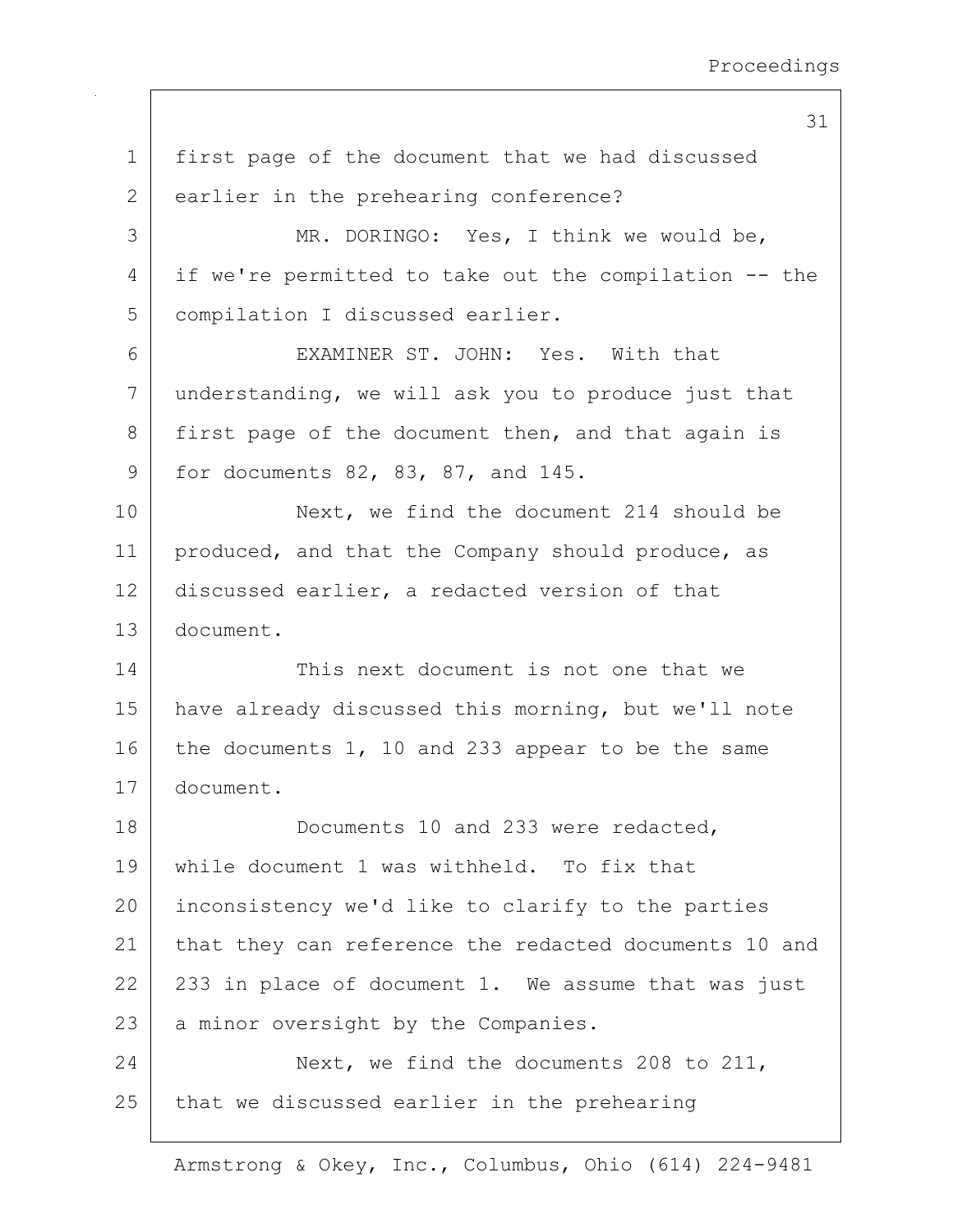1 conference, we do find those documents to be 2 privileged. 3 and at this time, with the exception of 4 documents 100 and 102 which we have yet to rule on,  $5$  and the documents that I have already ruled on, we 6 find that the remainder of the documents in the 7 privileged log are privileged. 8 And with that, I will turn things over 9 to Judge Addison. 10 ATTORNEY EXAMINER ADDISON: Thank you, 11 Judge St. John. 12 EXAMINER ST. JOHN: I'm sorry to 13 | interrupt, I think Ms. Willis was trying to speak and 14 | was on mute. 15 | MS. WILLIS: Thank you, your Honor. If 16 I may be heard just quickly. During our discussion I 17 had indicated there were a number of documents -- 18 | spreadsheets very similar to the -- to the 19 spreadsheets that your Honors identified as having 20 questions on, and would ask that we  $-$ - or ask that 21 the Bench consider the privilege -- whether privilege 22 is appropriate for those very similar documents. 23 I know we didn't have an opportunity to  $24$  go line by line, that that was done off the record,  $25$  so we would be prepared to provide a list of the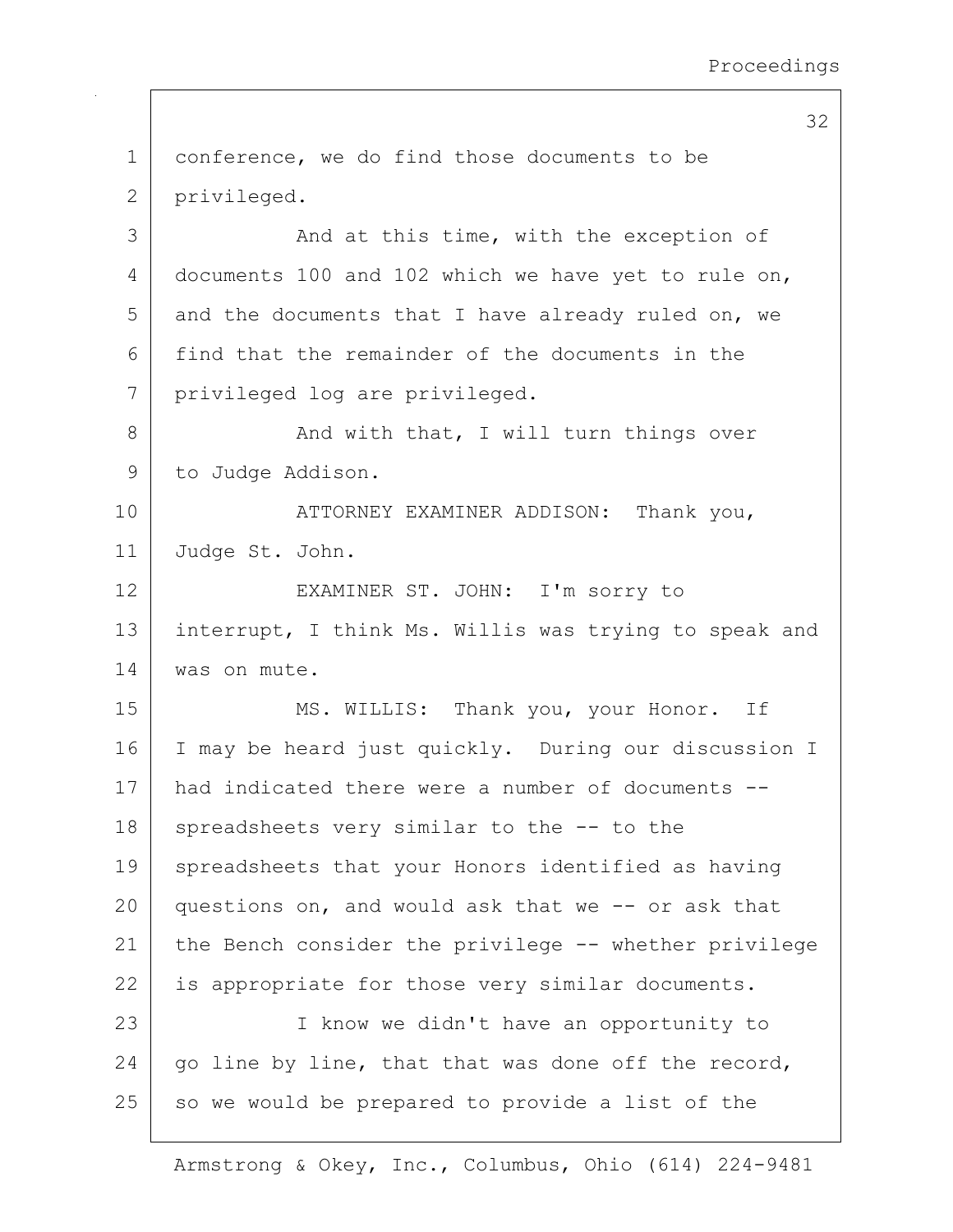1 categories of documents, along with the lines that we 2 | would ask the Bench to consider for purposes of 3 | whether or not they should be produced. 4 EXAMINER ST. JOHN: We have gone through  $5$  the entirety of the privilege log, identified each 6 document item by item, with the caveat, of course,  $7$  that I've said before that we have  $-$  as soon as we 8 recognized that a privilege existed, moved on to the 9 | following document. 10 But I do want to confirm at this time 11 that we have looked at each document that has been 12 | produced for in camera review, so to the extent, 13 | Ms. Willis, that you would like to draw our attention 14 to other documents, I know that you have done that 15 | already in this prehearing conference, the documents 16 relating to Ms. Klaes, but in terms of spreadsheets, 17 | tables, things like that, we have reviewed those 18 documents and, again, the remainder of the documents 19 | we have found to be privileged. 20 MS. WILLIS: Thank you, your Honor. 21 EXAMINER ST. JOHN: Thank you. And with  $22$  that, I'll go ahead and turn it over to you once 23 | again, Judge Addison. 24 ATTORNEY EXAMINER ADDISON: Thank you 25 very much.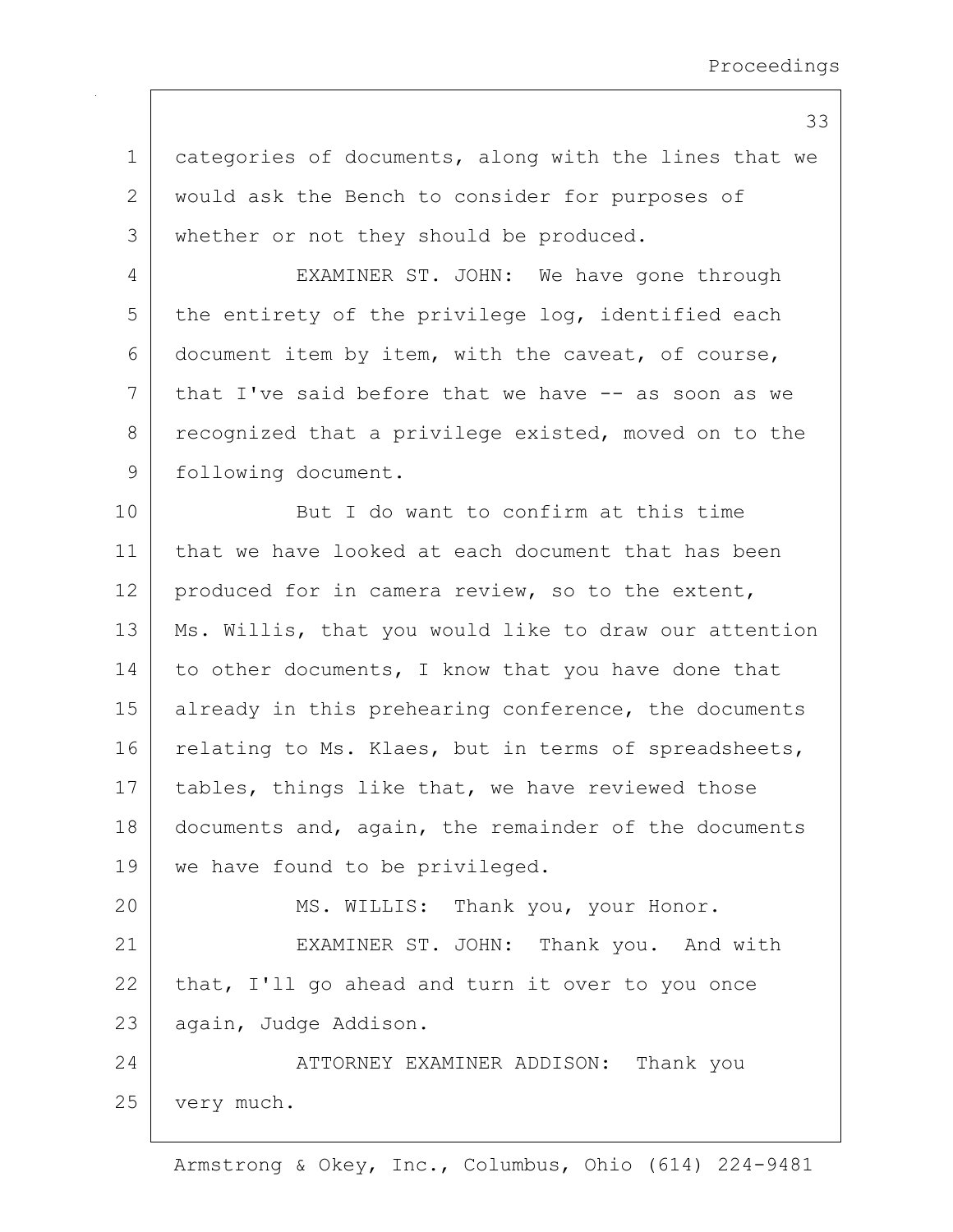| $\mathbf 1$  | And if the parties could provide a                    |
|--------------|-------------------------------------------------------|
| $\mathbf{2}$ | reminder to the Examiners that we still need to       |
| 3            | address items 100 and 102 at the end of the           |
| 4            | prehearing conference, we would certainly appreciate  |
| 5            | that.                                                 |
| 6            | We know everyone has quite a bit on                   |
| 7            | their plate during this prehearing conference,        |
| 8            | ourselves included, and we would certainly appreciate |
| 9            | the reminder.                                         |
| 10           | Moving on to our second area of focus                 |
| 11           | today, during our previous prehearing conference held |
| 12           | on February 10th, 2022, we took up OCC's request that |
| 13           | we revisit our ruling on the motion to compel filed   |
| 14           | by OCC on June 29th, 2021, requesting that            |
| 15           | FirstEnergy disclose all documents given to the       |
| 16           | Federal Energy Regulatory Commission, or FERC, as     |
| 17           | part of their recent audit of the FirstEnergy         |
| 18           | utilities.                                            |
| 19           | As previously discussed, we denied the                |
| 20           | motion to compel during the August 31st, 2021,        |
| 21           | prehearing conference held in this proceeding, noting |
| 22           | that we would allow FERC to proceed with their        |
| 23           | investigation in a confidential manner, and could     |
| 24           | revisit this issue if and when the public audit was   |
| 25           | released.                                             |
|              |                                                       |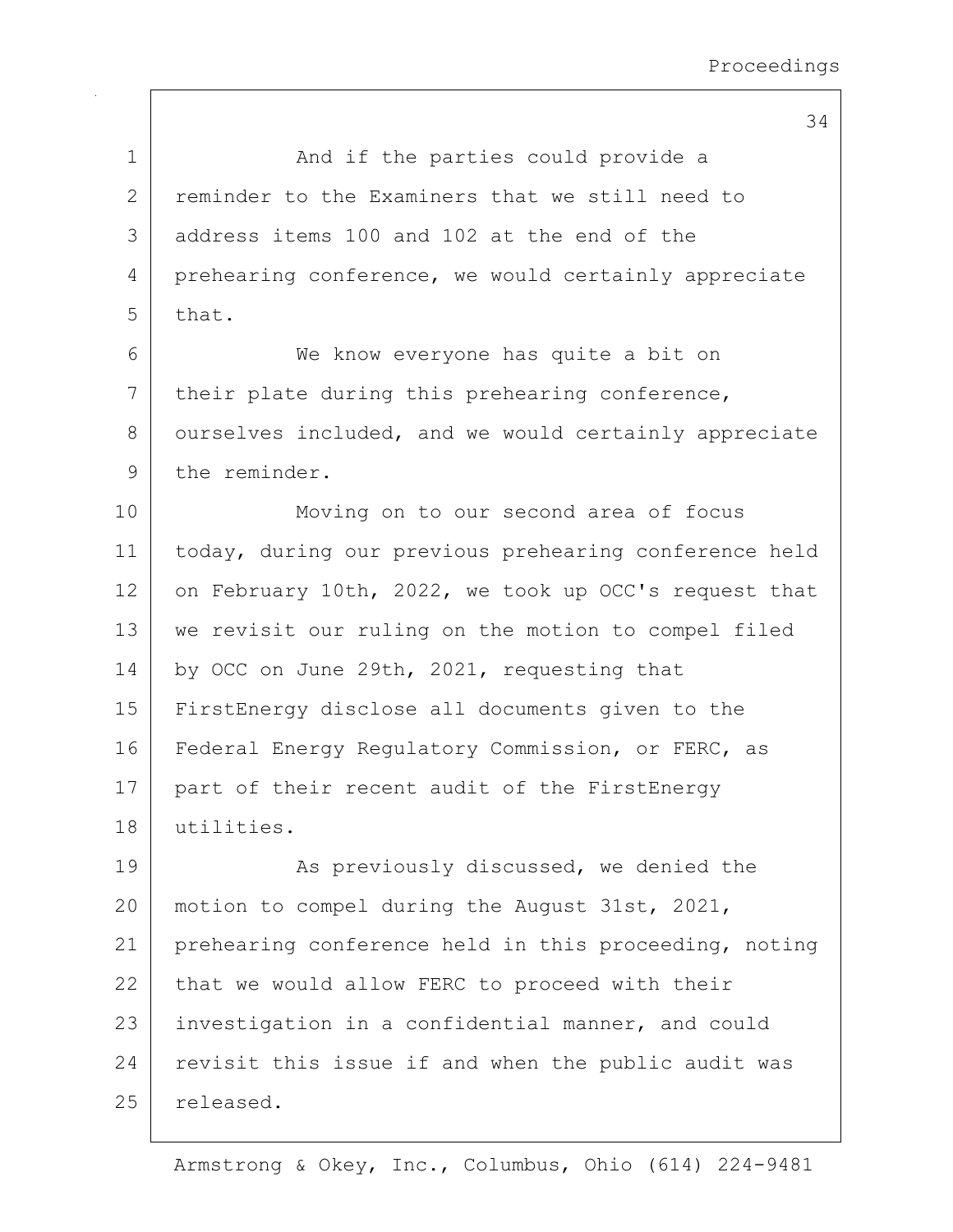| $\mathbf 1$  | The audit report was publicly filed on                |
|--------------|-------------------------------------------------------|
| $\mathbf{2}$ | February 4th, 2022. After hearing some brief          |
| 3            | arguments during that last conference, we instructed  |
| 4            | parties to file additional memoranda before we        |
| 5            | provided our decision.                                |
| 6            | As a preliminary matter, we thought we                |
| 7            | would ask the parties if we still needed a ruling on  |
| 8            | this issue, or if some other resolution had been      |
| $\mathsf 9$  | reached.                                              |
| 10           | Specifically, we are curious if                       |
| 11           | FirstEnergy Corp. will otherwise be providing these   |
| 12           | documents subject to the motion to compel in response |
| 13           | to a subpoena to FirstEnergy Corp.'s Vice-President,  |
| 14           | Controller, and Chief Accounting Officer, Mr. Jason   |
| 15           | Lisowski in the corporate separation case, which is   |
| 16           | Case No. 17-974-EL-UNC.                               |
| 17           | MR. LEE: Thank you, your Honor.<br>This               |
| 18           | is Corey Lee on behalf of FirstEnergy Corp.           |
| 19           | First I'd like to just clarify one                    |
| 20           | thing. There is both the -- two different FERC        |
| 21           | matters at issue, the FERC investigation, which is    |
| 22           | ongoing and has not been completed, and then there's  |
| 23           | the FERC audit, which has been completed.             |
| 24           | So with that as background, yes, there                |
| 25           | has been a subpoena to FERC -- or to FirstEnergy      |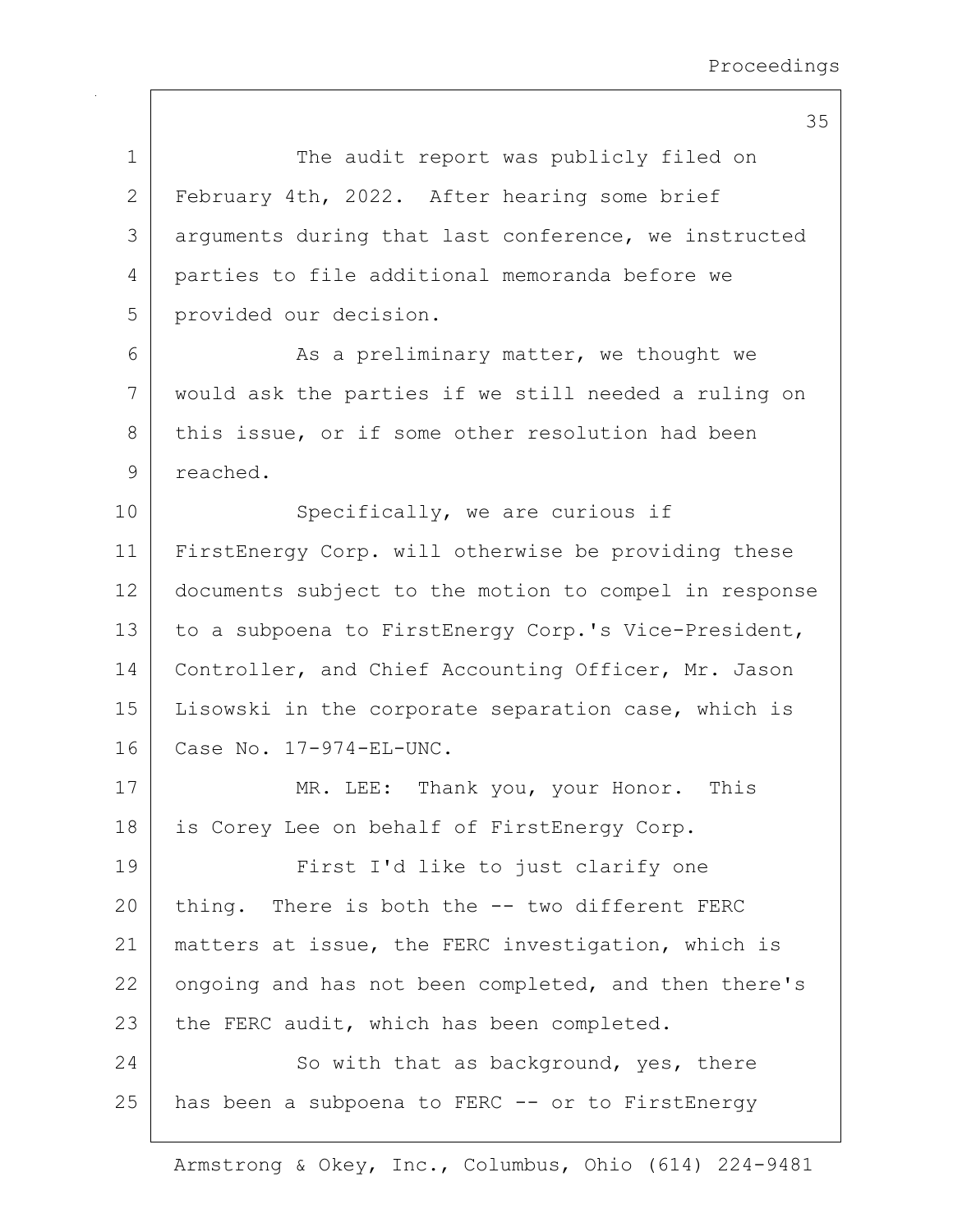1 Corporation for the FERC communication relating to 2 the audit, and FirstEnergy Corporation will not be 3 providing those documents. 4 And we actually moved to quash 5 Lisowski's subpoena yesterday. And that is a 6 position the Corporation has taken -- consistently it 7 has not agreed to produce those documents to any 8 third party. 9 I would also add, too, your Honor that 10 OCC has actually moved to intervene in front of FERC, 11 so it has placed this issue of its entitlement to 12 documents in front of FERC itself. 13 ATTORNEY EXAMINER ADDISON: Thank you, 14 Mr. Lee. 15 In that case, I'd like to thank the 16 parties for filing additional memoranda on this 17 | narrow question of whether the confidentiality 18 | provisions still apply once the FERC audit report has 19 been released. 20 I believe the request has been slightly 21 narrowed since the initial filing, Ms. Willis, so I'd 22 | like to confirm first and foremost, the two discovery 23 requests at issue are RPD-5-001, and 24 Interrogatory-06-003; is that correct? 25 MS. WILLIS: Yes, your Honor, that's my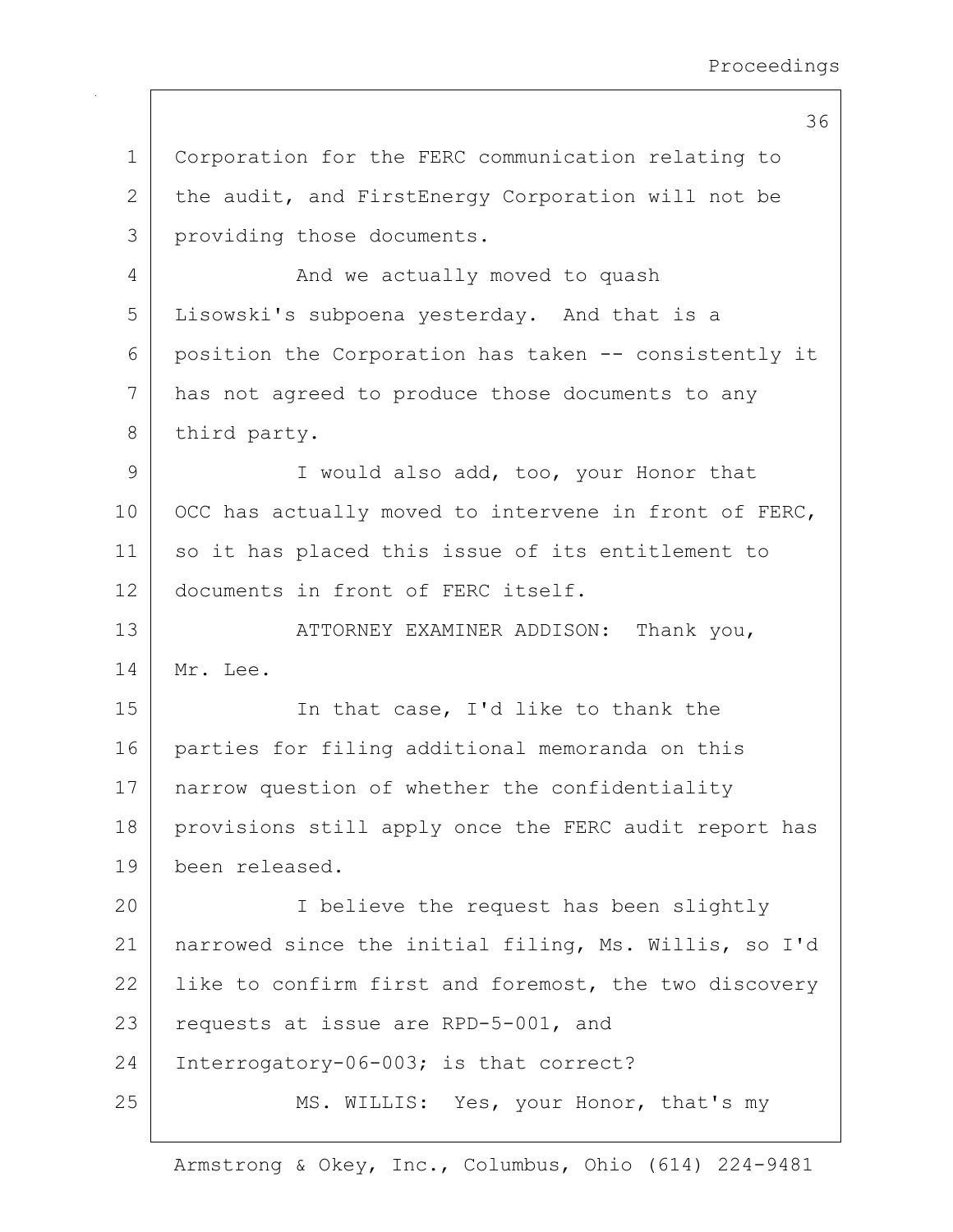1 understanding. And you are correct that we did 2 | narrow those.

3 We narrowed those fairly early on,  $4$  recognizing that we should  $-$  we were trying to reach  $5$  an agreement and accommodation, so we did not  $-$ - we 6 are not seeking FERC's nonpublic files or their 7 nonpublic documents, we are merely seeking the 8 documents that FirstEnergy entities, including 9 FirstEnergy Corp., and any subsidiary, may have 10 provided to FERC during the course of the audit and 11 afterwards.

12 ATTORNEY EXAMINER ADDISON: Thank you, 13 Ms. Willis.

14 | And just to follow up from the previous 15 | prehearing conference, OCC is obviously only 16 interested in those documents relating to Ohio 17 entities, correct?

18 MS. WILLIS: Yes, your Honor, that is 19 correct. So to the extent that documents would 20 include more than Ohio information, we would accept 21 the redactions on those documents.

22 | ATTORNEY EXAMINER ADDISON: Thank you 23 very much.

24 And just to make the record as clear as 25 | possible, I will mention, even though the

Armstrong & Okey, Inc., Columbus, Ohio (614) 224-9481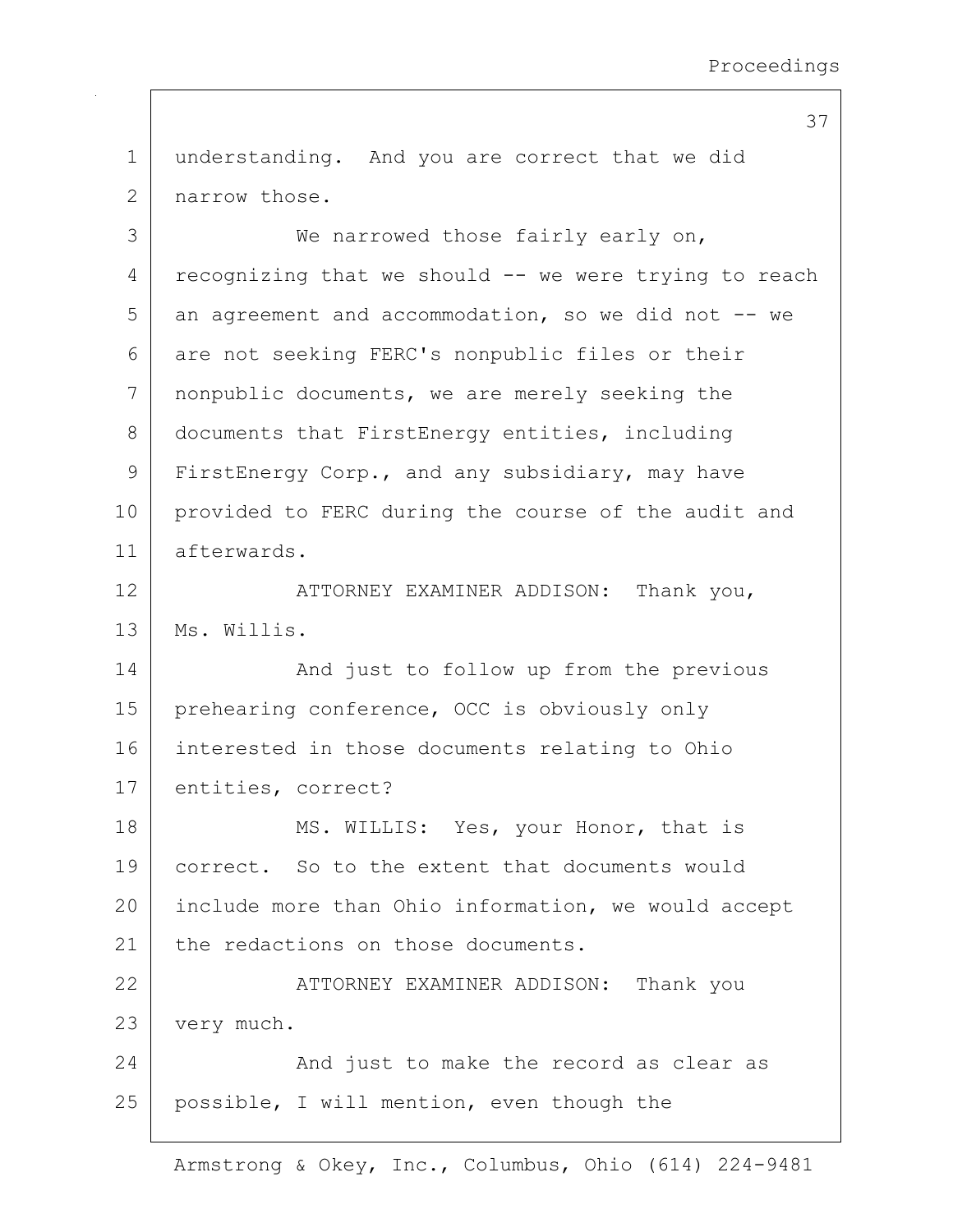1 interrogatory has not been narrowed in scope, I would  $2$  just like to state for the record, with respect to  $3$  the FERC audit mentioned, OCC is also requesting, in  $4$  response to that interrogatory, the employees that 5 have met with the FERC staff either in person or via 6 virtual meeting, the employees interviewed by FERC 7 staff, and the employees that have communicated with 8 FERC staff. 9 We have read the pleadings, including 10 the additional memoranda filed on February 18th, but 11 do have some follow-up questions, and I believe I'll 12 begin with Ms. Willis. 13 Can you respond to the Companies' claim 14 that there's still an ongoing audit or investigation 15 at issue here? I believe Mr. Lee may have started 16 this for us. And if so, if there is an ongoing audit 17 or investigation, will granting your narrowed motion 18 to compel inhibit FERC's ability to conduct that 19 audit or investigation? 20 MS. WILLIS: Thank you for your 21 question, your Honor. 22 As I understand it, FirstEnergy is being 23 | investigated with respect to HB 6 activities and 24 political and charitable contributions. 25 We were advised of that in a pleading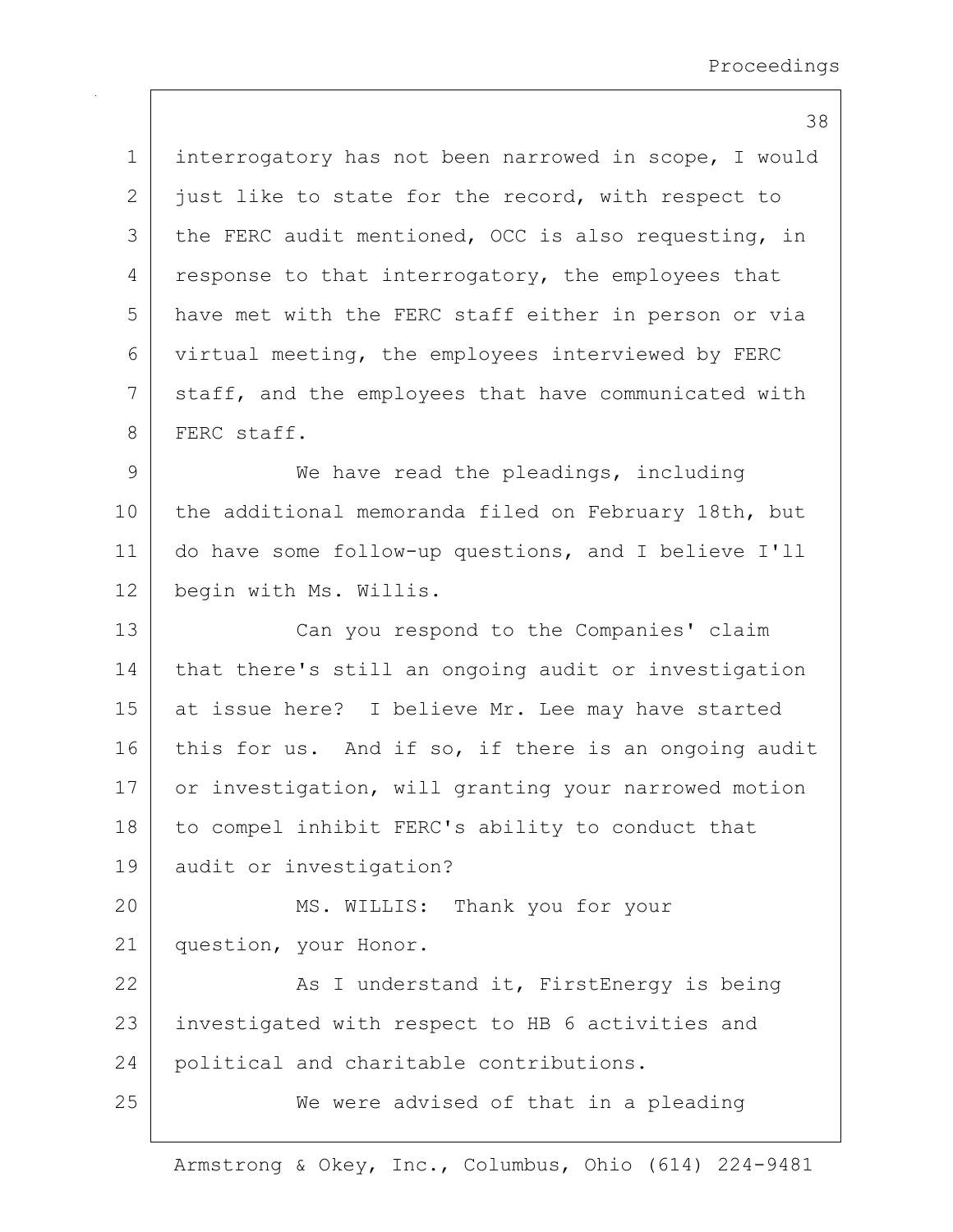1 | that was filed by FirstEnergy, and it was also 2 apparently disclosed in a filing before the 3 | Securities & Exchange Commission. 4 We are told that there were two letters 5 that were sent to FirstEnergy with regard to the 6 investigation, and those were sent in, I believe,  $7$  | 2021, in February -- well, actually 2020, I 8 believe -- well, certainly we can get that date from 9 the Company. 10 But the investigation, your Honor, is a 11 completely different proceeding than the audit. The 12 investigation is under different standards with 13 different staff, and it is a completely different 14 scope. 15 The audit was of the entire FirstEnergy 16 Corp. and their affiliates, and whether or not they 17 | were complying with the FERC restrictions on 18 | affiliate transactions and on service company 19 accounting, and it was a very separate matter. 20 The investigation is a different matter 21 all together. So yes, we would  $-$  we do understand 22 the investigation is ongoing, we do not understand 23 that the audit is ongoing. 24 The audit report was issued. 25 FirstEnergy actually even provided a response to that

Armstrong & Okey, Inc., Columbus, Ohio (614) 224-9481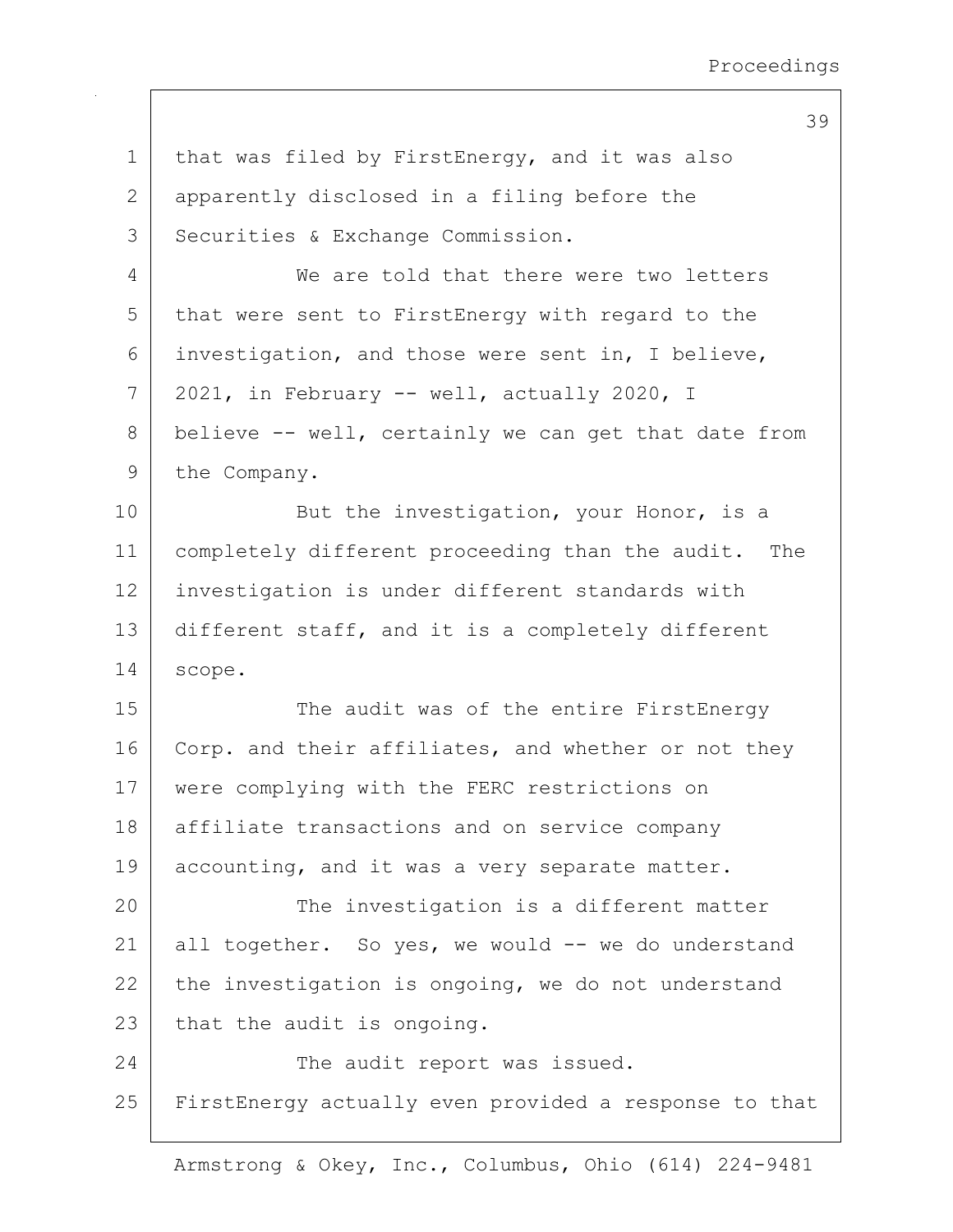1 audit report. It's at a much advanced stage, much 2 different than the investigation where there is no  $3$  audit  $-$  there is no report that has been issued, no 4 findings, no -- as far as we know, certainly not in  $5$  the docket, there is no published audit or published 6 report of the investigation. 7 So they are two separate proceedings. 8 Although they might involve similar issues, they are 9 very separate proceedings. 10 So we do not believe that by asking for 11 the documents that FirstEnergy provided to FERC in 12 the audit would interfere with the separate 13 investigation that FERC is undertaking with respect 14 | to FirstEnergy's HB 6 activities. 15 | So I guess that's the answer to your 16 question. I hope I've given you enough. So if you 17 | have any  $-$  if you want to  $-$  if you have further 18 questions, if I wasn't very clear, I can certainly 19 respond. 20 | ATTORNEY EXAMINER ADDISON: Thank you, 21 | Ms. Willis. I think that will be fine for now. 22 Mr. Doringo, would you like to respond? 23 MR. DORINGO: Yes. Thank you, your 24 Honor. The investigation staff's directions to the 25 Companies -- or to FirstEnergy were to maintain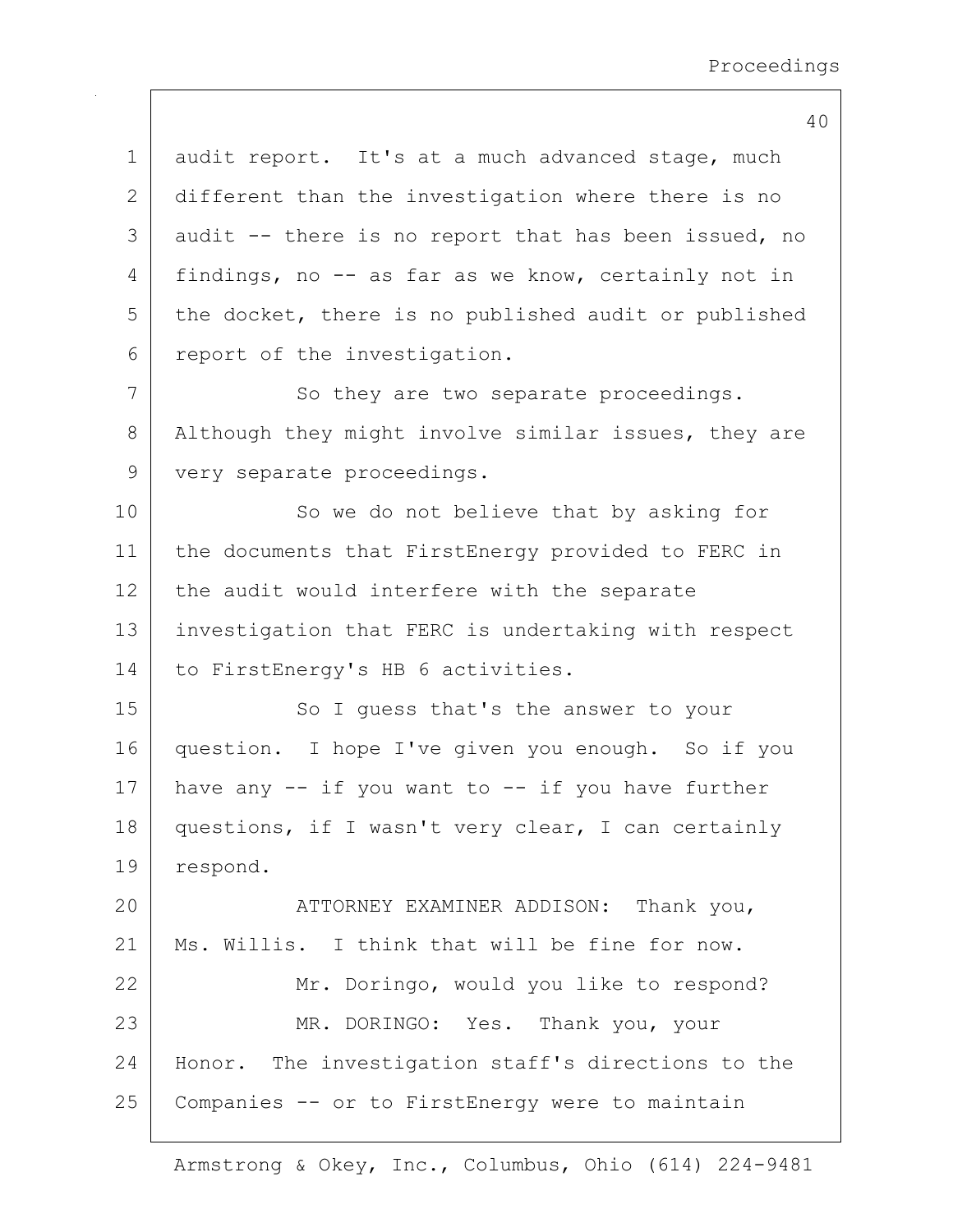| $\mathbf 1$ | records developed as part of the ongoing audit        |
|-------------|-------------------------------------------------------|
| 2           | conducted by FERC's Division by Audits & Accounting.  |
| 3           | That audit and those records are                      |
| 4           | directly relevant to the ongoing investigation being  |
| 5           | conducted by FERC. The -- we would note, as we have   |
| 6           | in our pleadings, that the audit itself has not       |
| 7           | completed, either.                                    |
| 8           | OCC, as Mr. Lee mentioned, has moved to               |
| 9           | intervene in the FERC -- and what if any rights it    |
| 10          | has with respect to that confidential audit are going |
| 11          | to be addressed by FERC soon.                         |
| 12          | We think that while -- as we said in our              |
| 13          | pleadings, that there is nothing in the Federal Power |
| 14          | Act of FERC's regulations, or any authority cited by  |
| 15          | any party indicating that the confidentiality         |
| 16          | protections of FERC statutes and regulations go away  |
| 17          | once an audit report is published.                    |
| 18          | This is the worst type of case to allow               |
| 19          | intrusion and to find an exception in those rules for |
| 20          | the production of confidential materials exchanged    |
| 21          | with FERC in light of the ongoing confidential        |
| 22          | investigation.                                        |
| 23          | ATTORNEY EXAMINER ADDISON: Thank you,                 |
| 24          | Mr. Doringo.                                          |
| 25          | Before I open it up to others to                      |
|             |                                                       |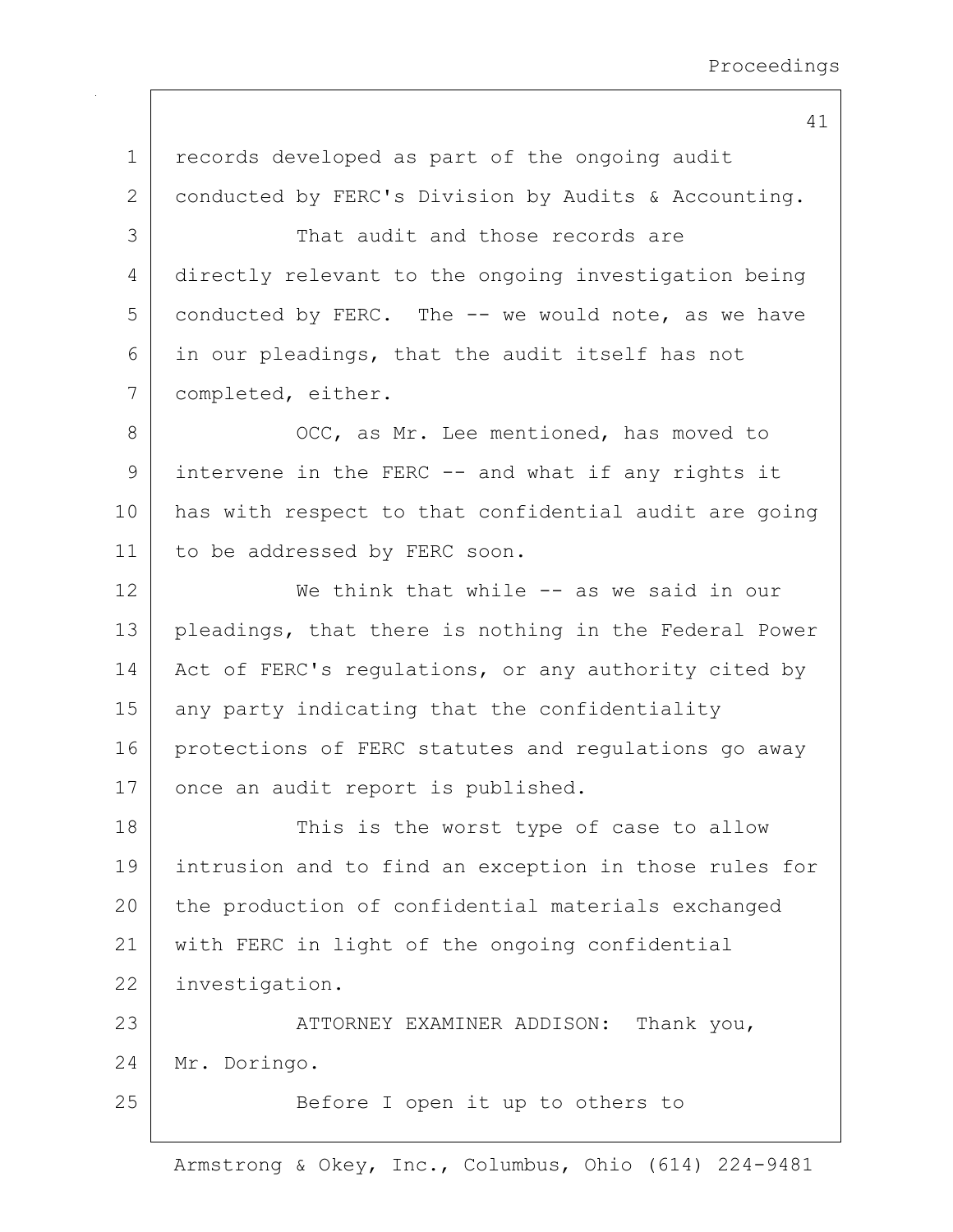1 comment, as noted in the responsive memorandum, you 2 acknowledged during this particular phase in the FERC 3 process, pursuant to the applicable regulations, 4 FirstEnergy Corp. may, within 30 days, notify FERC 5 whether it requests FERC review of certain findings  $6$  through a shortened procedure, or contends that there 7 are material facts in dispute which require 8 cross-examination or more trial type proceeding. 9 My question is, was such a request made, 10 and were either of these options selected? 11 MR. DORINGO: I am not aware of that 12 right now. I did not represent FirstEnergy in that 13 | proceeding. If Mr. Lee has any information, I defer 14 to him, but I do not know that answer. 15 | ATTORNEY EXAMINER ADDISON: Thank you, 16 Mr. Lee? 17 MR. LEE: Yes, your Honor. So I believe 18 you're asking is the Company going to contest the 19 | findings of the audit report. 20 At this point in time, I do not believe 21 | the Company intends to contest the audit itself. 22 That audit has now moved into its compliance phase 23 where there may be additional disputes regarding 24 compliance issues, but not the findings of the audit 25 itself.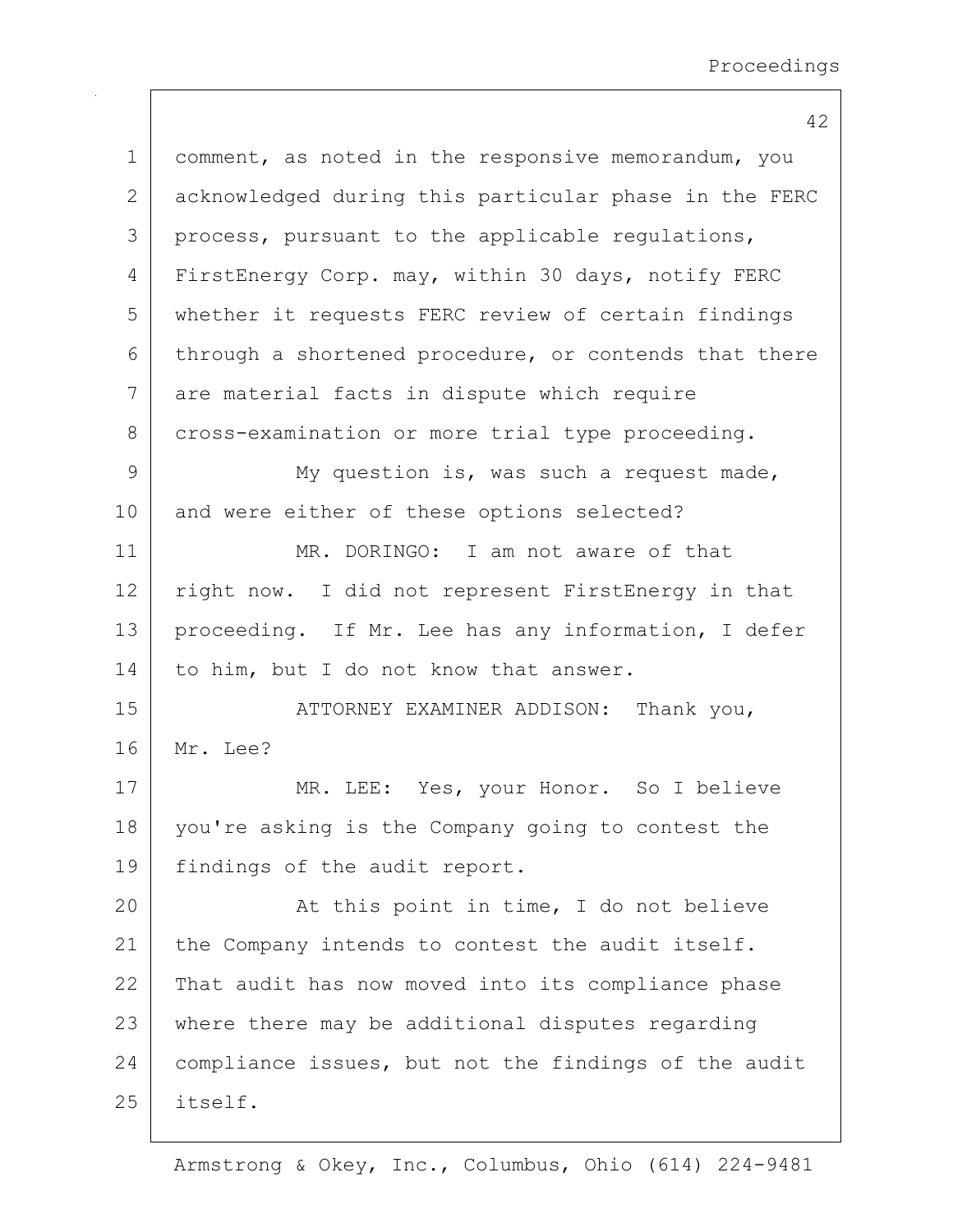43 1 ATTORNEY EXAMINER ADDISON: Thank you 2 for that clarification. 3 | MS. WILLIS: Your Honor, if I might add, 4 the FirstEnergy Corp. actually filed a response to  $5$  the audit where it  $-$  and that response is dated 6 January 24th, 2022, where it agreed in large part 7 and -- to the audit recommendations and findings. 8 ATTORNEY EXAMINER ADDISON: Thank you 9 | very much, Ms. Willis. 10 Mr. Doringo, in many of the FERC cases 11 | that you cite in your pleading, particularly the 12 cases related to discussion and adoption of FERC's 13 | procedural rules, they specifically cite to the fact 14 that information to be provided to the audit staff 15 will be done so on a nonpublic basis. 16 Is there a difference between nonpublic 17 and confidential? 18 | MR. DORINGO: I don't think so. Maybe 19 we have used those words interchangeably, but I 20 think  $--$  well, I think a nonpublic investigation 21 ensures for those under review in these comprehensive 22 FERC compliance investigations that the documents and 23 communications they exchange with FERC will not be 24 subject to disclosure later, which, you know, 25 promotes candor and efficiency in that process.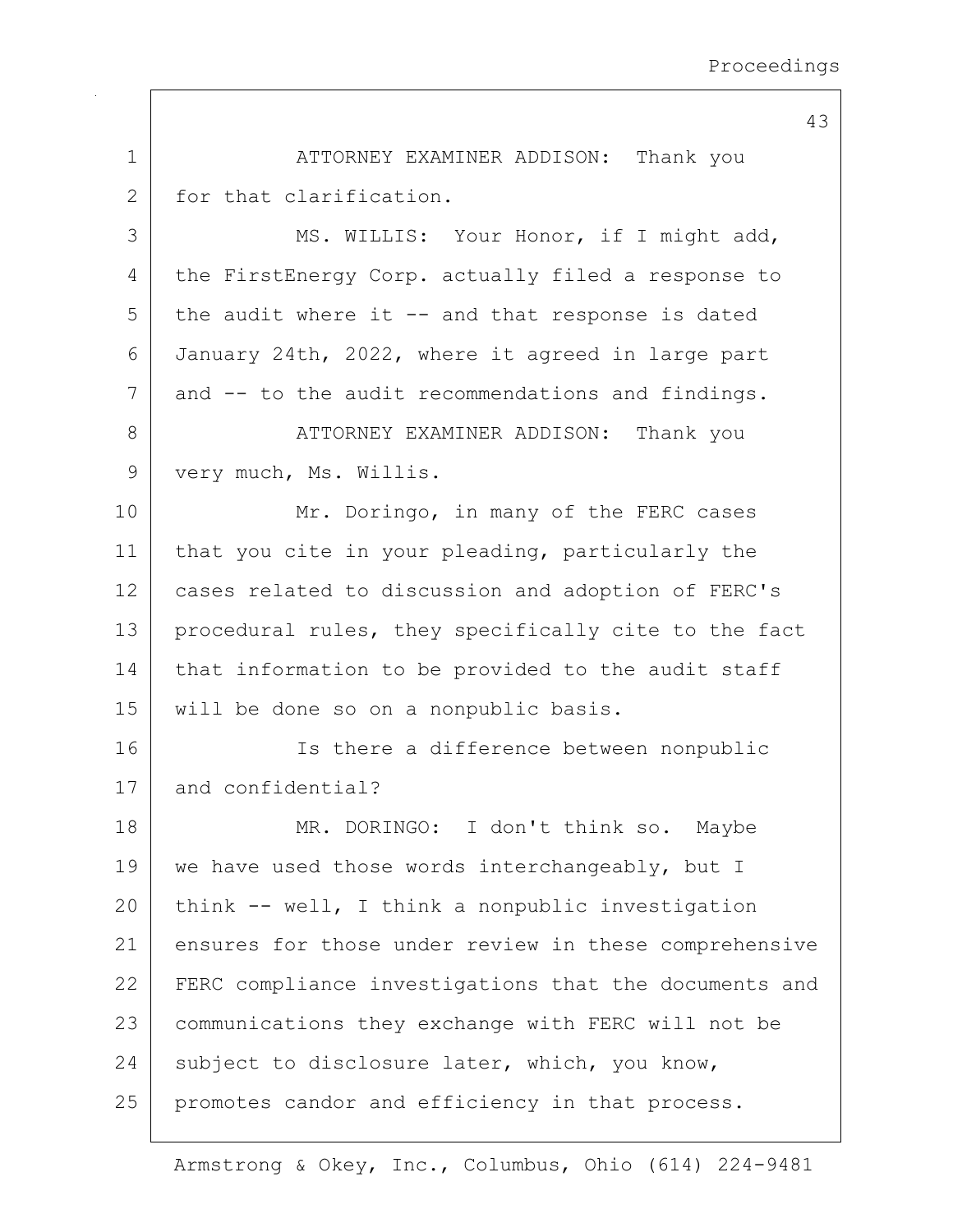44 1 So I guess I do not -- maybe we did not 2 draw a distinction between the confidential nature 3 and the nonpublic nature. 4 I think it's a difference in how FERC 5 describes the confidential nature of the proceeding  $6$  in the regulations and the  $-$  and in its 7 communications to parties under review who are told 8 that the documents will be placed in nonpublic files. 9 ATTORNEY EXAMINER ADDISON: Thank you. 10 | Ms. Willis, would you care to respond to that? 11 MS. WILLIS: No, your Honor. I'm not 12 sure I could add anything to that discussion, but 13 thank you. 14 ATTORNEY EXAMINER ADDISON: Thank you. 15 Of course. 16 Ms. Willis, in the Companies' responsive 17 | memorandum they note an offer to produce the 18 underlying documents that were provided to FERC 19 during the audit as a proposed compromise to this 20 issue. 21 Should the communications in response to 22 FERC's inquiries during the audit be held to a 23 different standard than the underlying documents? 24 Do we run the risk of revealing FERC's 25 internal deliberative process by granting your motion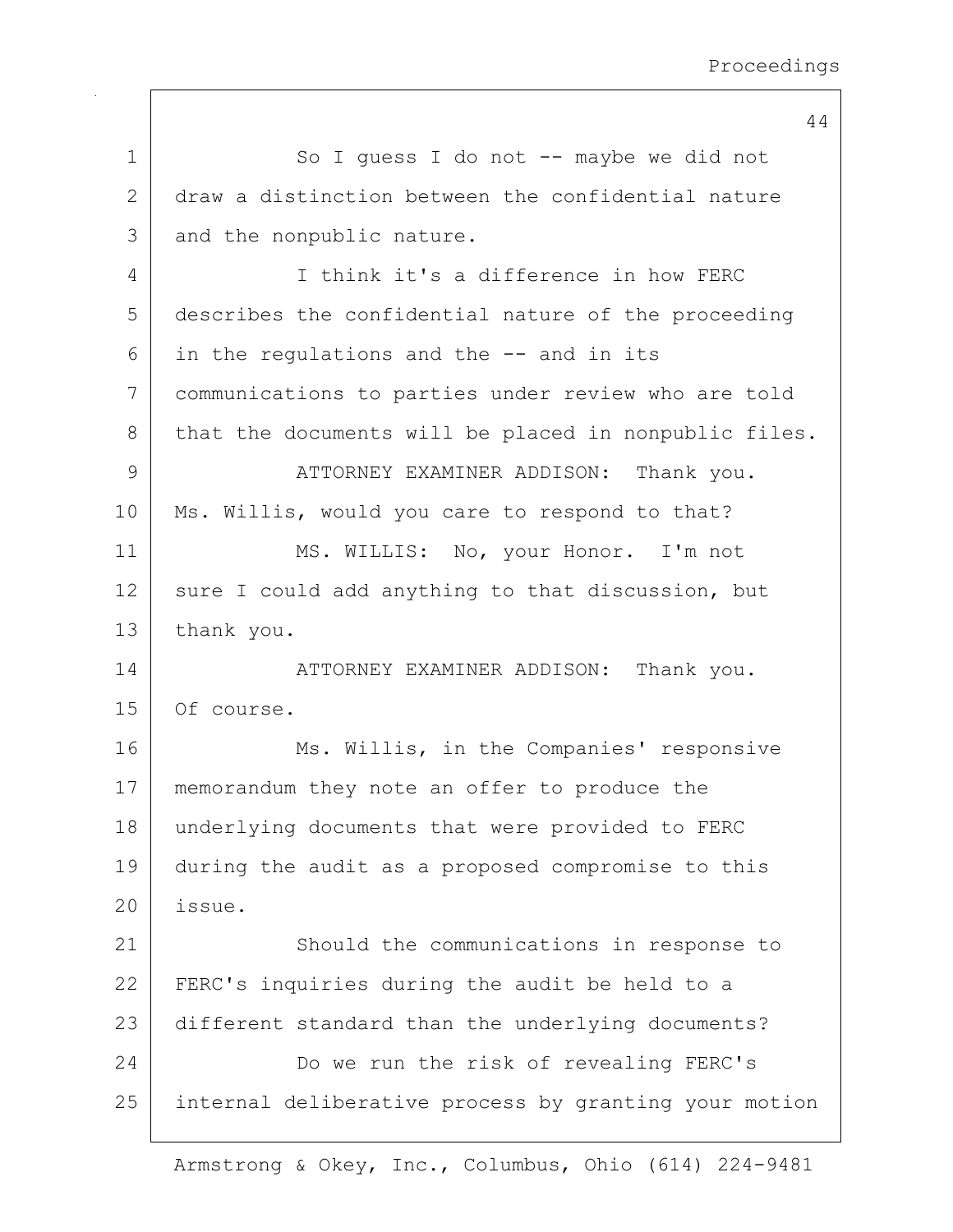1 to compel, even as it is narrowed? 2 MS. WILLIS: Your Honor, our position 3 would be that just the responsive documents could 4 be -- could be given to OCC and provided on a  $5$  public -- well, I quess they could be provided -- I 6 don't think it runs the risk of revealing FERC's 7 | process, thought processes, or their audit. 8 Again, I think, you know, if you are  $9$  going to consider that argument, then, you know, we 10 get into this argument I suppose of whether or not 11 the -- the FERC audit, after it's completed, still -- 12 whether those documents still remain nonpublic. 13 But I do not believe that the -- it runs 14 the risk of revealing FERC -- important FERC data 15 about the audit. 16 ATTORNEY EXAMINER ADDISON: Thank you. 17 MS. WILLIS: And I guess, your Honor, 18 just to quickly add, the offer of underlying 19 documents, certainly that  $-$  you know, that is an 20 offer, we do appreciate the offer. 21 | We do have a concern, and it's been a 22 concern that  $--$  you know, it's been borne out by 23 | practice, what FERC -- what FirstEnergy considers 24 | appropriate documents for us to review is not 25 necessarily what we would consider appropriate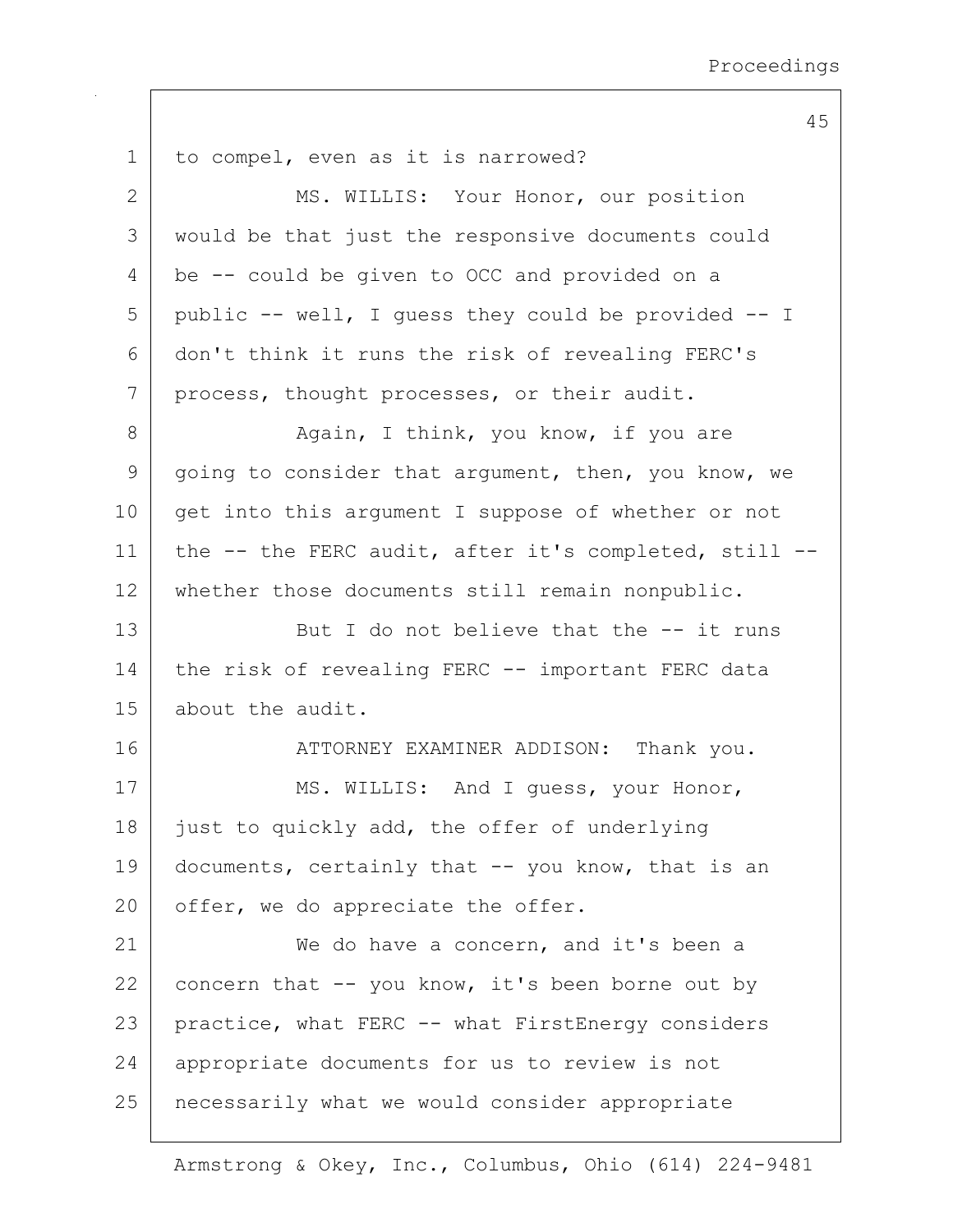46 1 underlying documents, so there is that challenge that 2 we have not really been able to  $-$ - I mean, we haven't 3 even been able to agree on what HB 6 costs are in 4 this case. 5 So I would find it, you know, difficult  $6$  to just accept that FirstEnergy is going to give us 7 the appropriate underlying documents. 8 | EXAMINER ADDISON: Thank you. 9 Mr. Doringo. 10 MR. DORINGO: Well, to the -- your 11 Honor, I think your question was -- and I just want 12 to clarify. 13 Was your question whether the production 14 of underlying records would reveal the deliberative 15 | process in which FERC is engaged, or was it the 16 production of the responses themselves to the 17 | request? 18 | ATTORNEY EXAMINER ADDISON: Responses 19 themselves. 20 MR. DORINGO: Well, then, I thought 21 | that's what your question was, and I disagree with 22 | Ms. Willis that the production of the questions and 23 | answers from FERC and received from FirstEnergy Corp. 24 during the audit absolutely reveal the heart of the 25 deliberative process.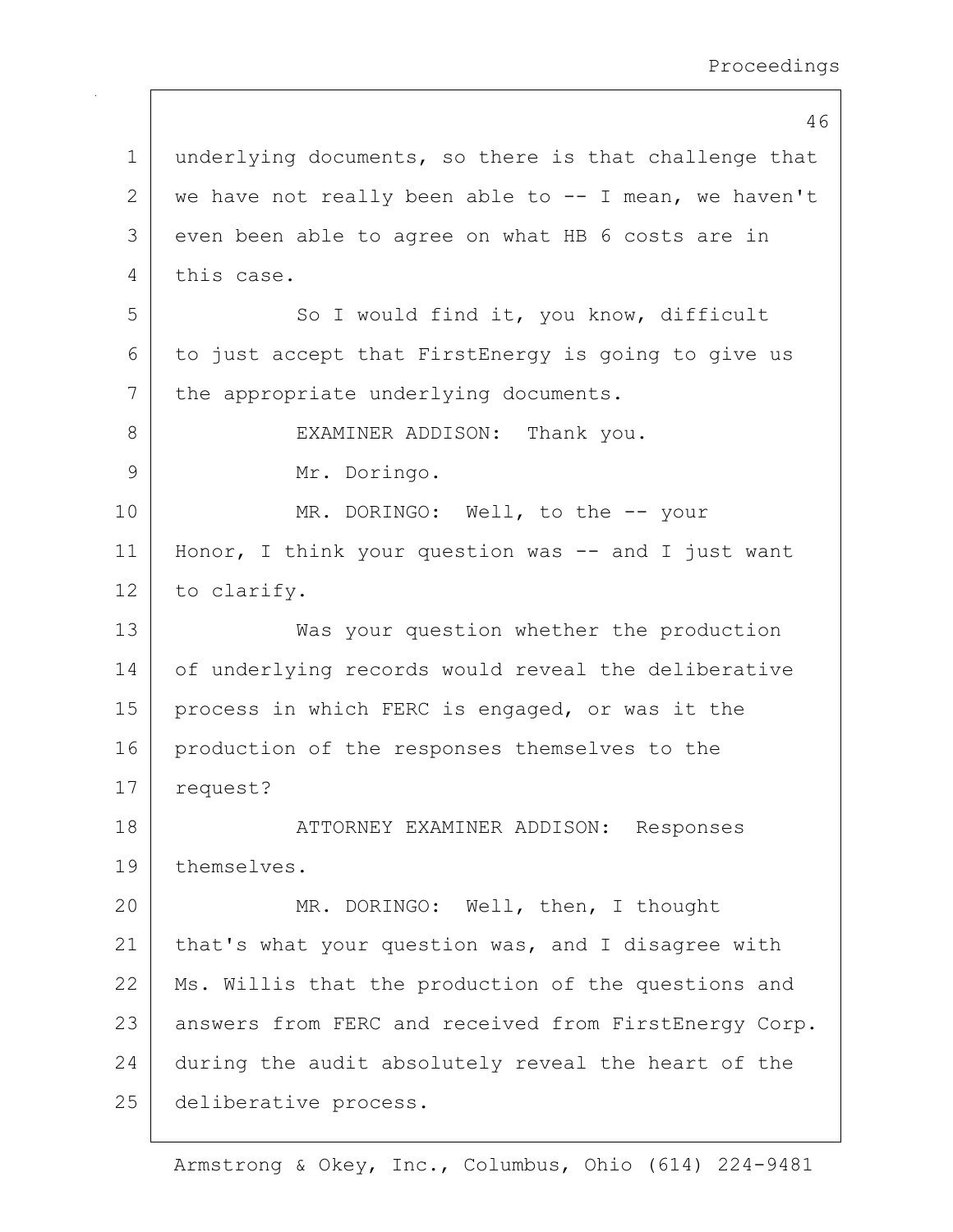|              | 47                                                    |
|--------------|-------------------------------------------------------|
| 1            | That is exactly how the FERC collects                 |
| $\mathbf{2}$ | information, and would reveal the course of its       |
| 3            | investigation.                                        |
| 4            | Those are the primary means by which the              |
| 5            | Companies are -- FirstEnergy Corp. communicated with  |
| 6            | FERC during the process, and they are just the type   |
| 7            | of thing that parties should not be entitled to.      |
| 8            | And I would note that even in contested               |
| 9            | audits before FERC, when parties are allowed to       |
| 10           | intervene, those parties, in contested audits, do not |
| 11           | get the audit communications with -- exchanged with   |
| 12           | FERC during the audit process. That's set out in      |
| 13           | Order No. 675 from FERC and 114 FERC, Paragraph       |
| 14           | 61,178. So, you know, I do think there is an abiding  |
| 15           | interest in protecting those communications.          |
| 16           | And as to the -- our offer to produce                 |
| 17           | the underlying communications -- I'm sorry, the       |
| 18           | documents that were produced for FERC, I would just   |
| 19           | reiterate that, as I said in the pleadings more than  |
| 20           | once, it was never the Companies' contention that a   |
| 21           | document, just because it was provided to FERC, was   |
| 22           | protected somehow in all other instances.             |
| 23           | What we are seeking to protect is FERC's              |
| 24           | investigative process itself. But -- and the problem  |
| 25           | has been that OCC has framed its request solely with  |
|              |                                                       |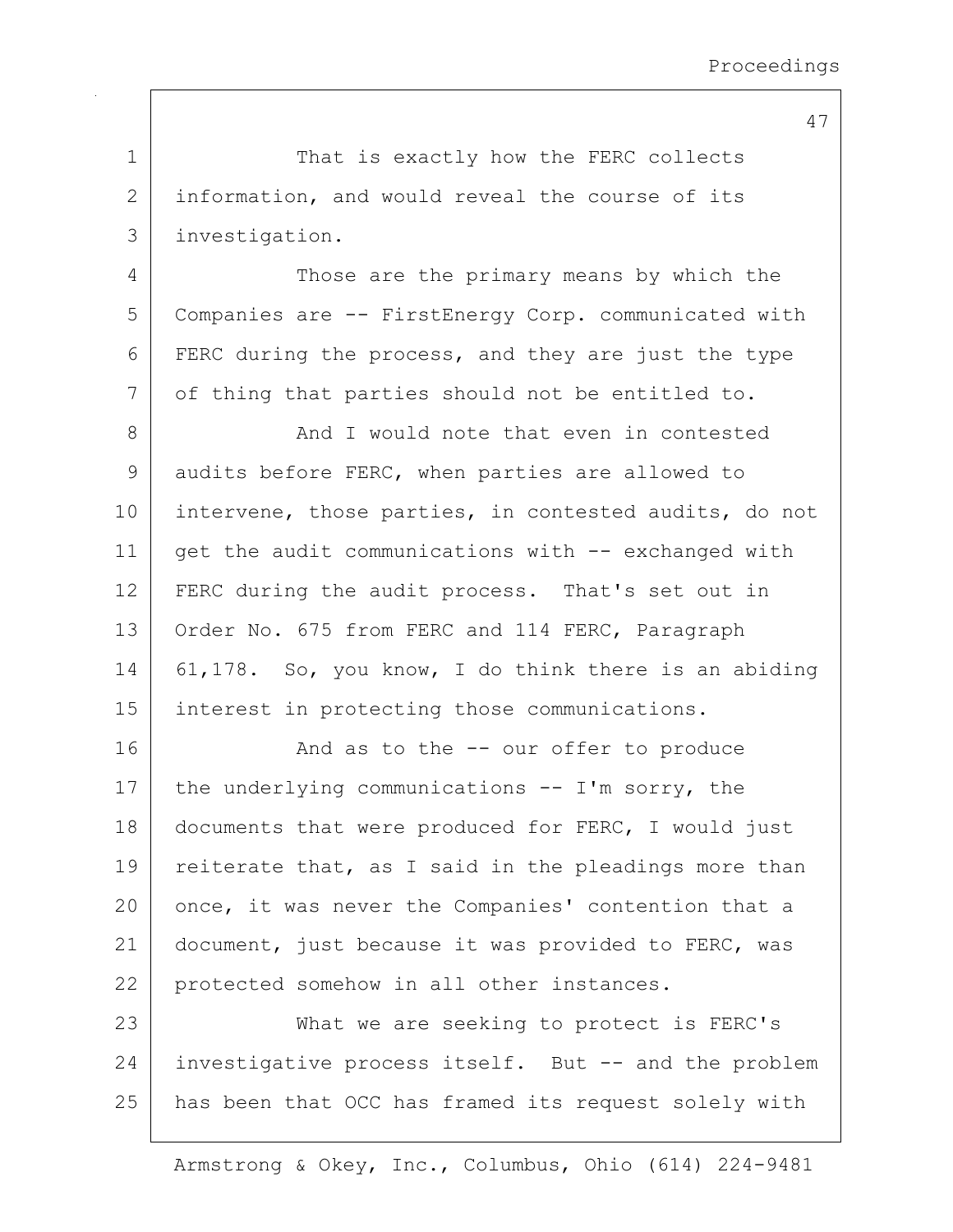| $\mathbf 1$  | reference to those communications with FERC.          |
|--------------|-------------------------------------------------------|
| $\mathbf{2}$ | So we offered to produce documents                    |
| 3            | without the Q and A responses to OCC. And I do not    |
| 4            | share Ms. Willis' concern that they need have any     |
| 5            | doubts about whether we would produce documents       |
| 6            | relating to the Ohio Companies that weren't produced  |
| 7            | to FERC. It's what we committed to do and would       |
| 8            | endeavor to do, but they again rejected that offer.   |
| 9            | ATTORNEY EXAMINER ADDISON:<br>Thank you.              |
| 10           | One final question, and then I'll open                |
| 11           | it up for general comments from others that may want  |
| 12           | to weigh in before we provide a ruling.               |
| 13           | Mr. Doringo, is OCC correct that there's              |
| 14           | an inconsistency in the application of these FERC     |
| 15           | statutes with the comparable statute applying to the  |
| 16           | Securities & Exchange Commission?                     |
| 17           | OCC alleges that FirstEnergy Corp. has                |
| 18           | already produced, or is in the process of producing,  |
| 19           | the documents it turned over to the SEC related to    |
| 20           | its investigation. So how is this different?          |
| 21           | MR. DORINGO: And my -- well, I'll back                |
| 22           | up.                                                   |
| 23           | What we have produced $--$ or FirstEnergy             |
| 24           | Corp., rather, Mr. Lee has produced to OCC, documents |
| 25           | that were made in productions to DOJ and the SEC, not |

Armstrong & Okey, Inc., Columbus, Ohio (614) 224-9481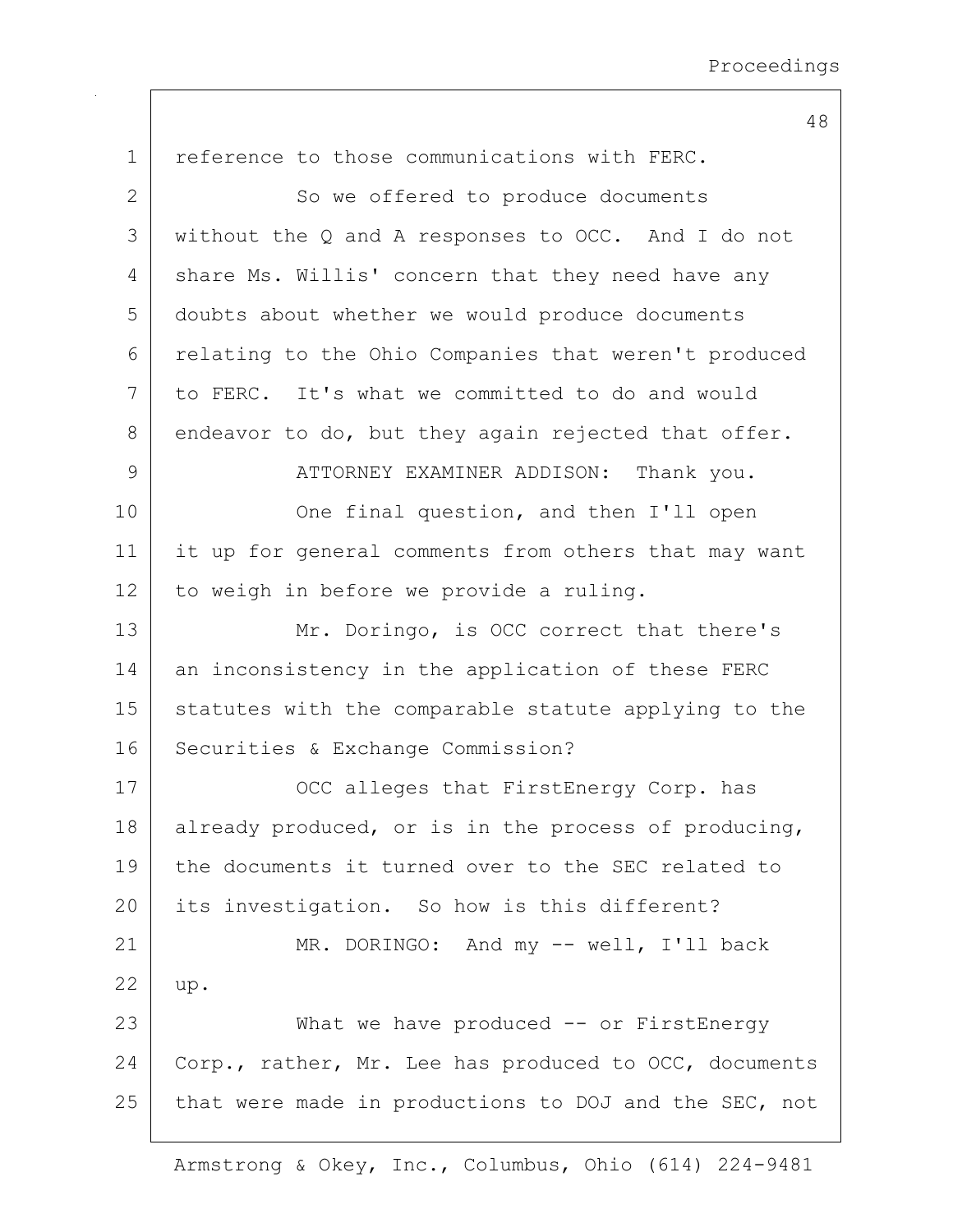1 the communications with those regulators, but the 2 underlying documents that were made in productions to 3 them. 4 That is precisely what I have proposed 5 to OCC to resolve this dispute. So I do not see any 6 inconsistency with our position here as opposed to 7 the way FirstEnergy Corp. has handled other matters. 8 And I'll also remind the Bench that 9 those productions were a result of a similar 10 | resolution where OCC was seeking a broader range of 11 | materials, but in that instance decided that the 12 | underlying documents weren't sufficient to address 13 their concerns. 14 | ATTORNEY EXAMINER ADDISON: Thank you 15 | very much. 16 Ms. Willis, any response? 17 | MS. WILLIS: Your Honor, I would tee 18 this up for Mr. Finnigan, as to Mr. Finnigan would be 19 much more familiar with this than I. If you would  $20$  allow that, I'd appreciate that. 21 | ATTORNEY EXAMINER ADDISON: Certainly. 22 Mr. Finnigan. 23 MR. FINNIGAN: Your Honor, our position 24 | would be that, you know, the whole scope of documents 25 produced to FERC should be subject to discovery in

Armstrong & Okey, Inc., Columbus, Ohio (614) 224-9481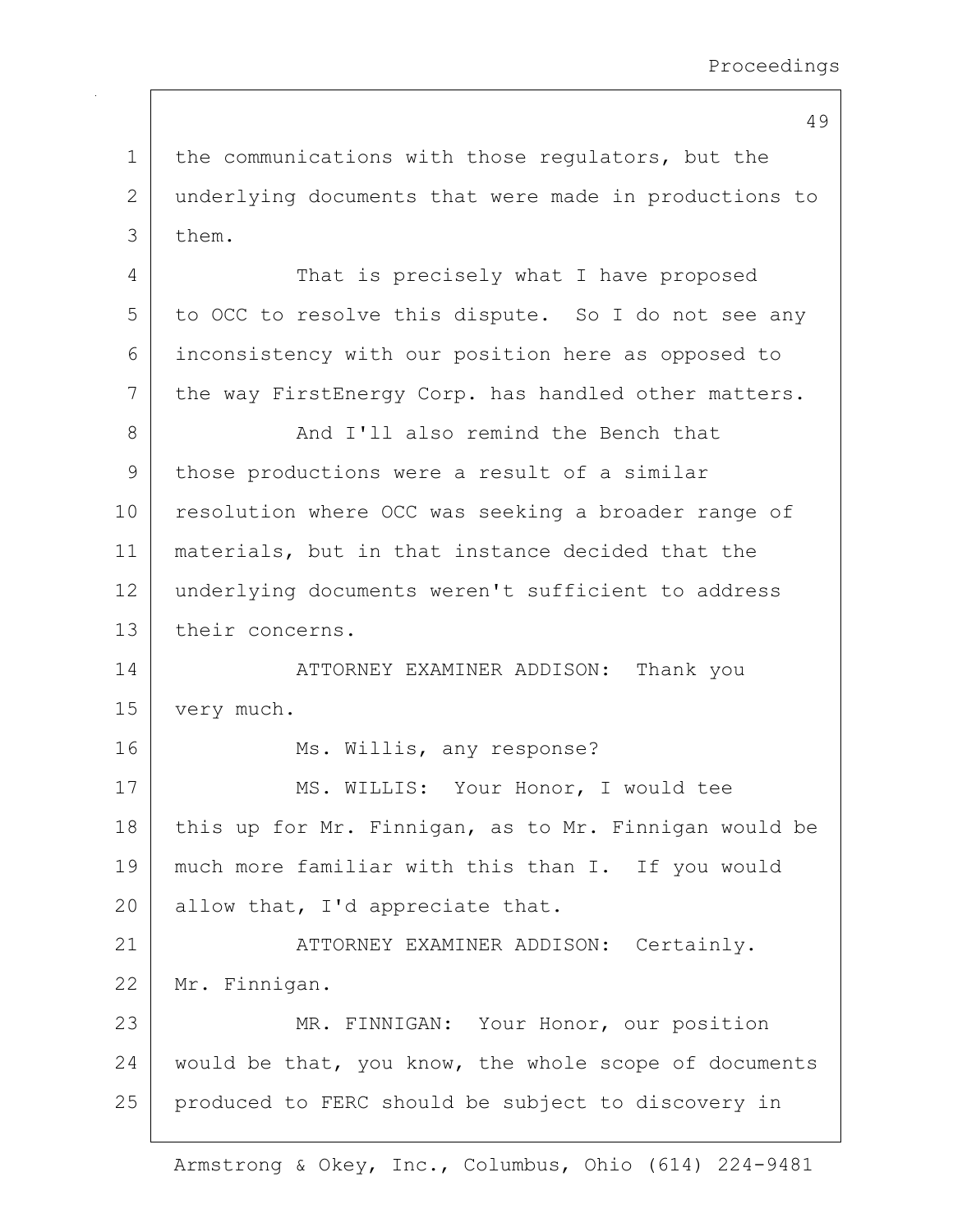1 the case. 2 MR. LEE: Your Honor, if I may, I

3 believe Mr. Finnigan didn't really answer the 4 question that was asked of you, and to answer your 5 question, as part of our resolution around the SEC 6 documents, no communications with the SEC, any kind  $7$  of the Q and A back and forth, were produced, only 8 underlying factual documents were produced, which I 9 believe is similar to the resolution that the 10 | Companies have suggested here.

11 | ATTORNEY EXAMINER ADDISON: Thank you, 12 Mr. Lee.

13 | The Many other parties that would like to 14 weigh in at this time?

15 MS. BOJKO: Your Honor, this is Kim 16 Bojko with OMAEG. We did file responsive pleadings, 17 I think the pleading speaks for itself.

18 Just as discovery is considered, data 19 requests in Ohio audits are considered to be 20 discoverable.

21 I is think that while the word 22 | communication is used in OCC's request for 23 production, that it's very comparable that it's a 24 question and answer, a data request, and it should be 25 able to be produced by the FirstEnergy utilities.

Armstrong & Okey, Inc., Columbus, Ohio (614) 224-9481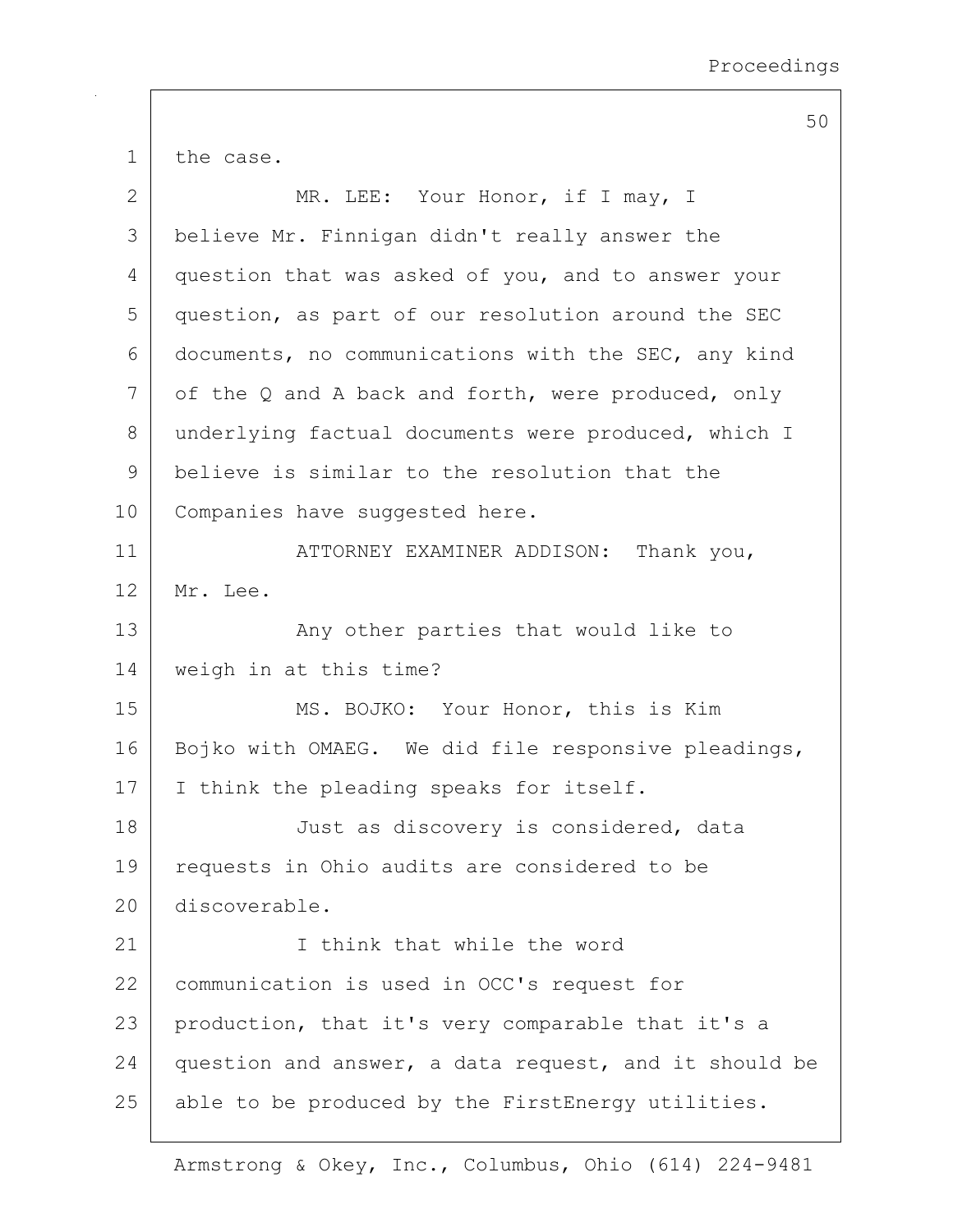51 1 | Nobody is asking the FERC employees, the 2 members, officers, or employees of the Commission to 3 divulge any fact or information which may come to the 4 knowledge during the course of examination of the  $5$  books or the accounts of the utility, and that's 6 what's privileged under the investigatory privilege 7 here. 8 We're not asking that, we're asking 9 FirstEnergy utilities to produce the communications, 10 the written communications. And in fact, the 11 Interrogatory 06-003 only asks for identification of 12 the employees, so that's not even asking for 13 underlying documents or communications, just asking 14 please identify the employees. 15 So those things do not fall under the 16 privilege, and given that the audit report has been 17 | filed, I think the investigatory privilege ends, 18 which I think was your Honor's original question 19 about how long it goes. 20 And the word confidential has been used 21 a lot today and in the last prehearing. There's a 22 distinction between what is privileged and what is 23 confidential. 24 If it's confidential, that can be 25 | handled under a protective agreement, and that cannot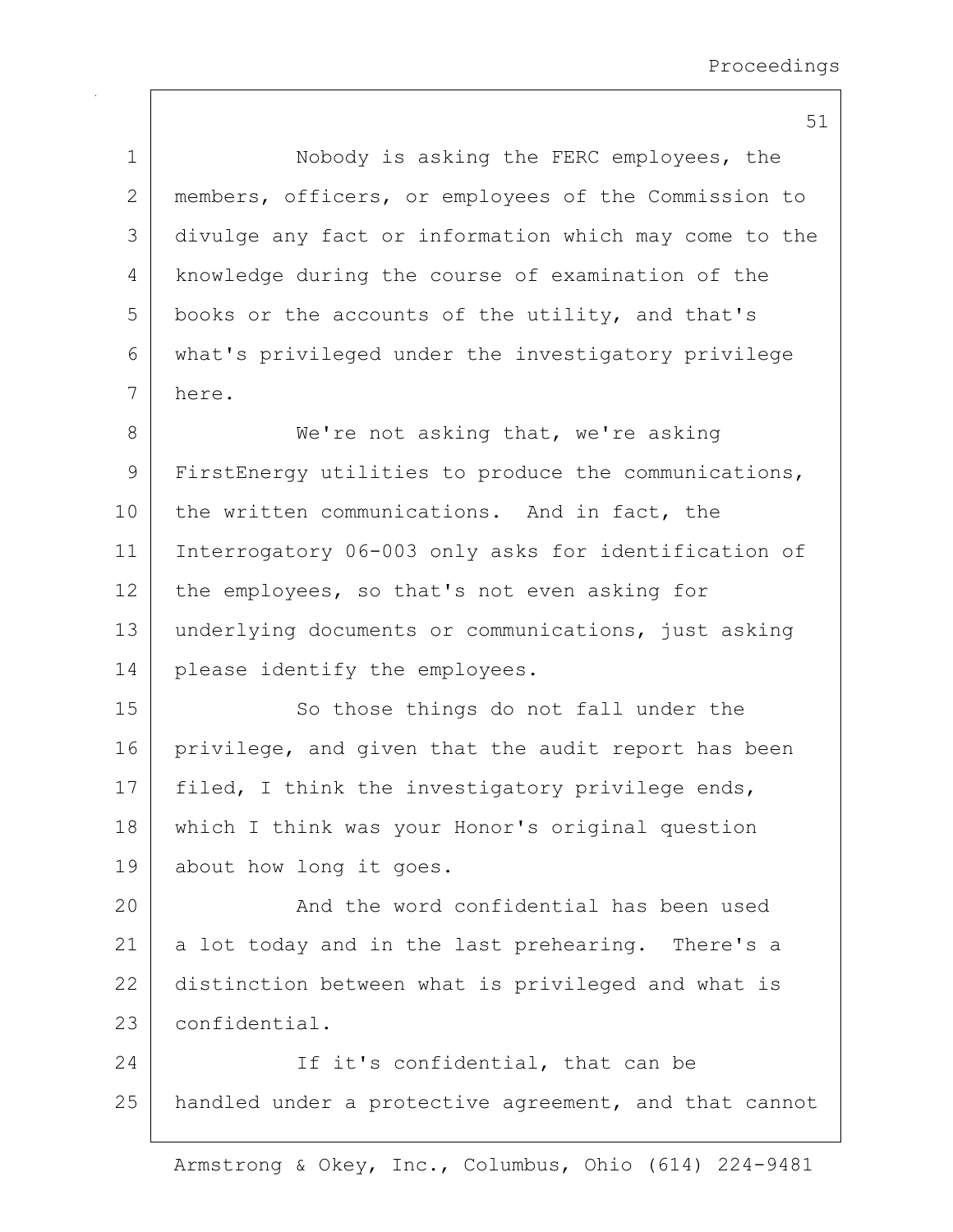52 1 be allowed to be disclosed to the public, but that 2 doesn't mean that it's not disclosed to the parties. 3 So I think we have to be careful about 4 our use of confidential versus privileged, which have 5 different production results. Thank you, your Honor. 6 ATTORNEY EXAMINER ADDISON: Thank you, 7 Ms. Bojko. 8 Any other parties? Ms. Willis or 9 Mr. Doringo, do you have anything to add as a final 10 | thought on the matter? 11 MR. DORINGO: No, your Honor. I think 12 the briefs and our statements today speak for 13 themselves. 14 MS. WILLIS: And likewise, your Honor, I 15 | think we have fully briefed it and are ready for the 16 decision. 17 | ATTORNEY EXAMINER ADDISON: Thank you. 18 | I believe we are ready to provide a decision. 19 Upon consideration of the arguments 20 presented in the February 18th, 2022, memoranda and 21 discussion here today, the arguments of OCC and OMAEG 22 are well taken, and we will grant OCC's motion to 23 compel as to Interrogatory O6-003 and RPD-05-001 to 24 the extent that it has been narrowed as discussed 25 earlier during this conference.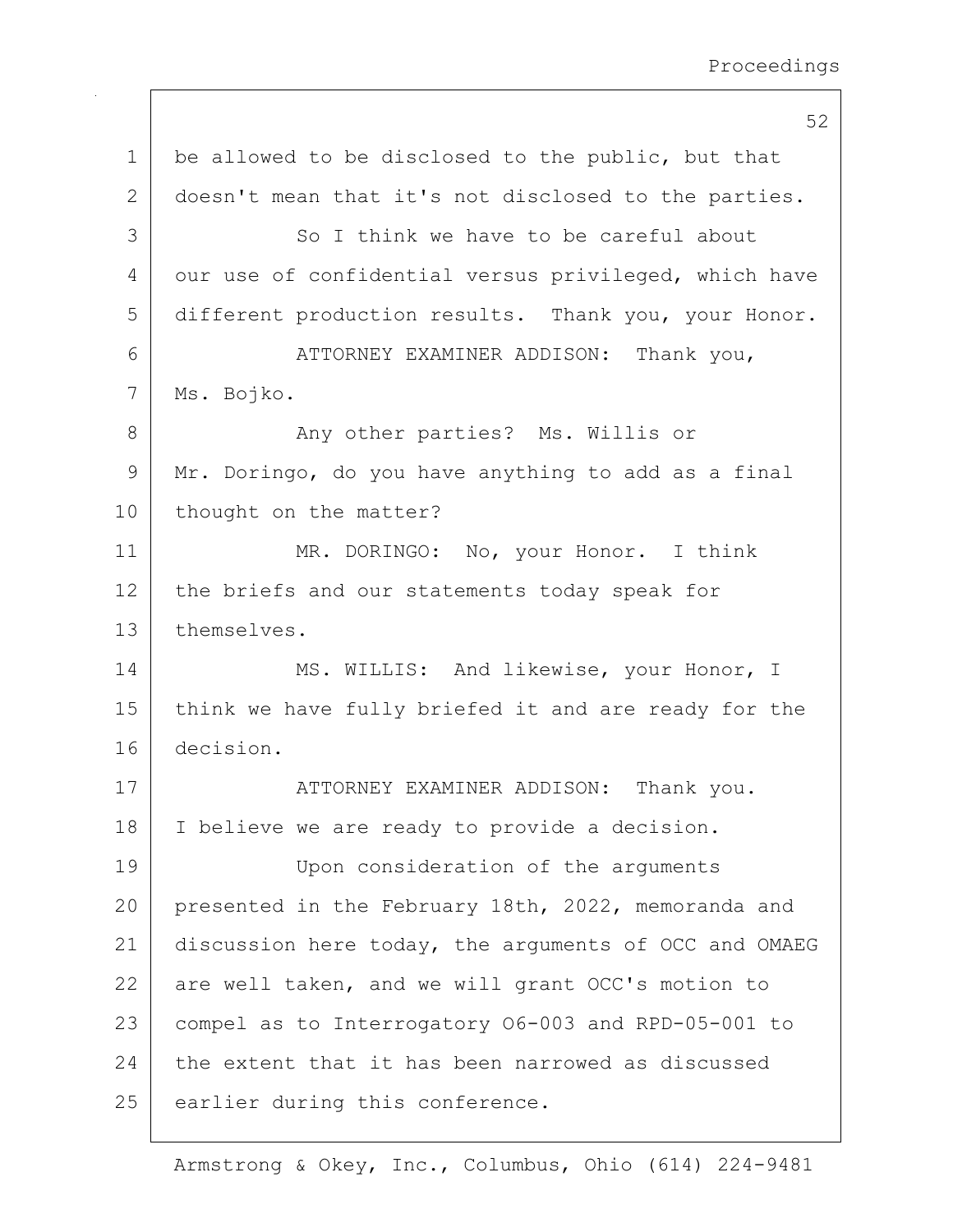| $\mathbf 1$  | Ohio Admin Code 4901.116 provides any                 |
|--------------|-------------------------------------------------------|
| $\mathbf{2}$ | party to a Commission proceeding may obtain discovery |
| 3            | of any matter not privileged which is relevant to the |
| 4            | subject matter of the proceeding. It is not grounds   |
| 5            | for objection that the information sought would be    |
| 6            | inadmissible at the hearing, if the information       |
| 7            | sought appears reasonably calculated to lead to the   |
| 8            | discovery of admissible evidence.                     |
| 9            | As noted earlier, we denied OCC's                     |
| 10           | June 29th discovery request to allow FERC to conclude |
| 11           | its audit without interference from the discovery     |
| 12           | process in this proceeding.                           |
| 13           | That audit has now been completed per                 |
| 14           | the express statement from the FERC Division of       |
| 15           | Audits and Accounting.                                |
| 16           | While the Companies admit, and the                    |
| 17           | memorandum contra OCC's original June 29, 2021 motion |
| 18           | to compel that these federal statutes and regulations |
| 19           | expressly apply to FERC, the Companies also attempt   |
| 20           | to arque that they reflect and implement important    |
| 21           | federal rules and policy that implicitly extends to   |
| 22           | State regulators like this Commission. However, the   |
| 23           | Companies have produced no persuasive case precedent  |
| 24           | to substantiate that claim.                           |
| 25           | The cases regarding the Freedom of                    |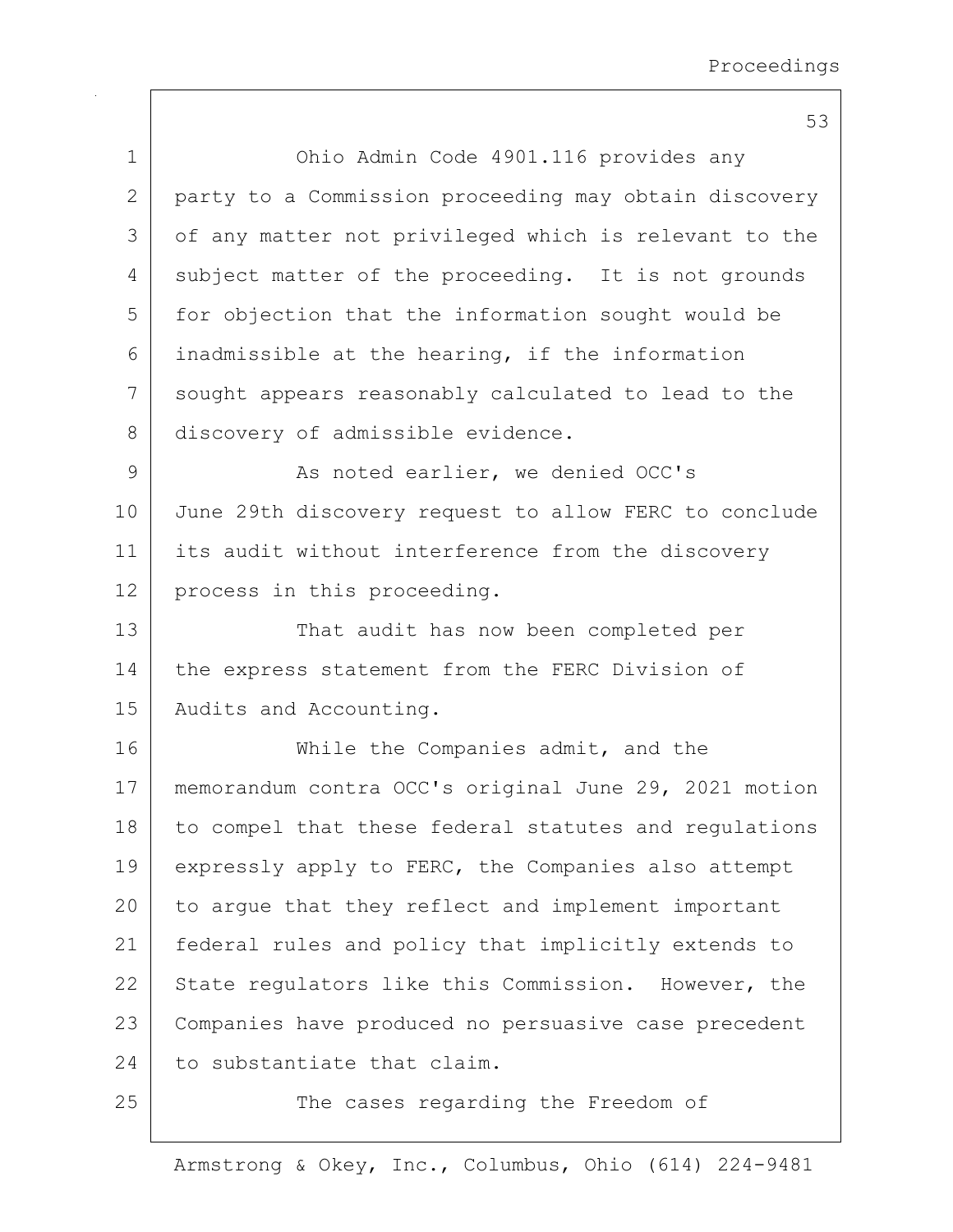1 Information Act cited by the Companies may be 2 informative to some limited extent as to how FERC may 3 | choose to respond to a request for its records 4 regarding the audit, but they are not compelling or 5 on point for our purposes today. 6 Analogous to our own statute, RC 7 4901.16, which precludes Commission employees from 8 prematurely divulging information during the course 9 of its investigation, we find that the statutes and 10 | regulations proffered by the Companies in their 11 responsive memoranda ultimately serve that same 12 purpose. 13 Furthermore, the provision of 14 information to FERC's audit staff as nonpublic during 15 the course of an audit is similar to the routine 16 procedural practice here at the Commission where 17 entities can provide Staff information on a nonpublic 18 | basis during the course of an investigation. 19 | Now that that audit has been publicly 20 filed, the requested information may and should be 21 disclosed through discovery. 22 | Moreover, we believe our ruling today 23 | will not improperly interfere with FERC's ongoing 24 | nonpublic investigation of FirstEnergy Corp.'s 25 | lobbying and governmental affairs activities, nor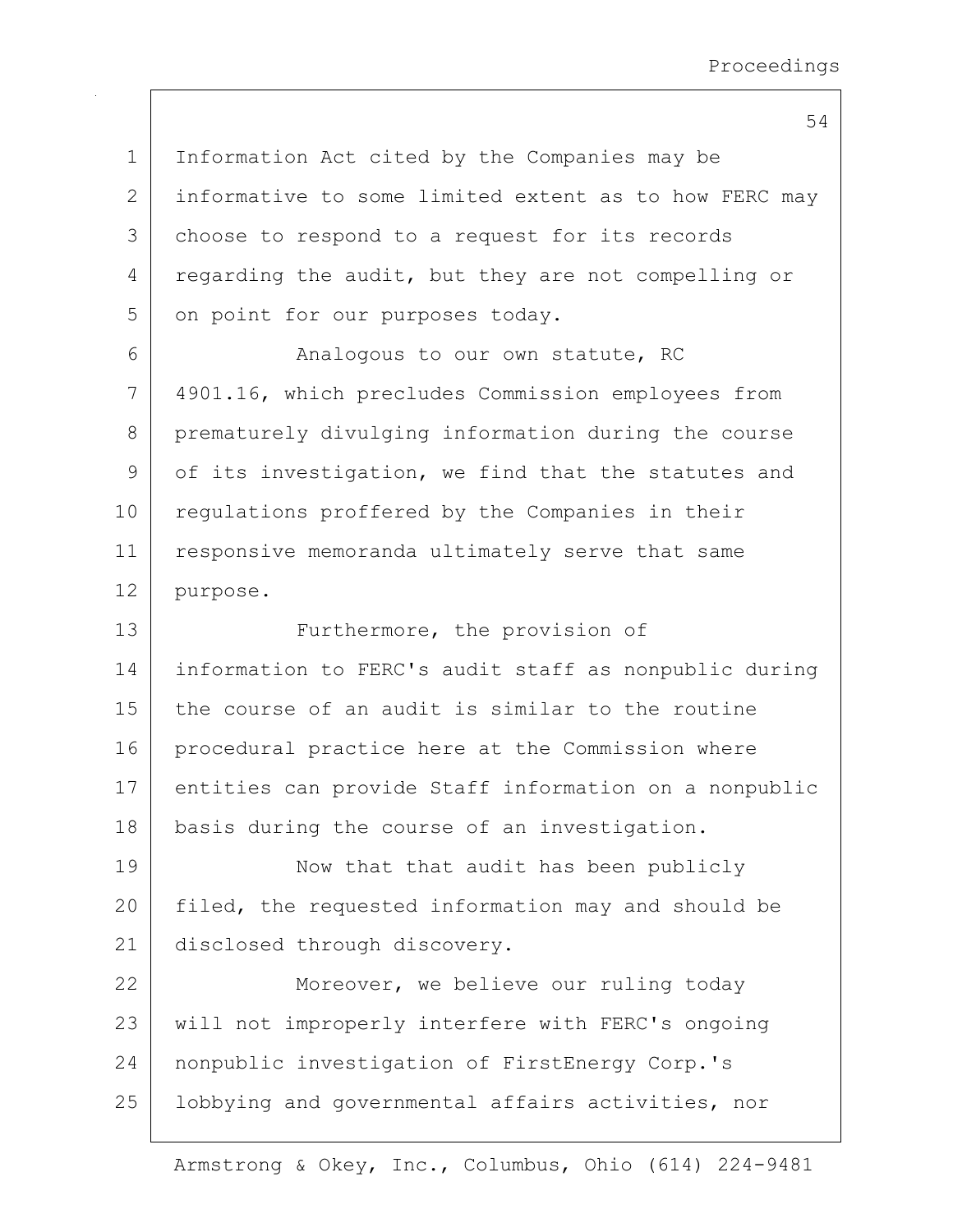1 cause an inappropriate intrusion into any applicable 2 deliberative process of FERC.

3 We are focused on the publicly available 4 audit report. While the Companies provided quidance 5 from FERC indicating that it is not uncommon for 6 information to be shared between audit staff and 7 enforcement staff to promote efficiency, that was 8 made in reference to encourage entities undergoing an 9 audit to be forthcoming with existing violations and 10 | cooperate during that audit process.

11 | Our ruling today is limited to those 12 documents and communications provided by the 13 | Companies to FERC during the course of the audit.

14 It does not, however, cover any 15 | communications from the audit staff to FirstEnergy, 16 or internal workpapers, draft reports, or internal 17 | communications of the audit staff, whether the audit 18 staff subsequently provided such information to the 19 enforcement staff, or how the enforcement staff may 20 use any information during the course of its 21 | investigation, which is separate as noted by several 22 parties during this conference call from the audit.

23 To the extent that there are concerns 24 regarding the confidentiality of information to be 25 produced, Ms. Bojko was quite correct indicating

Armstrong & Okey, Inc., Columbus, Ohio (614) 224-9481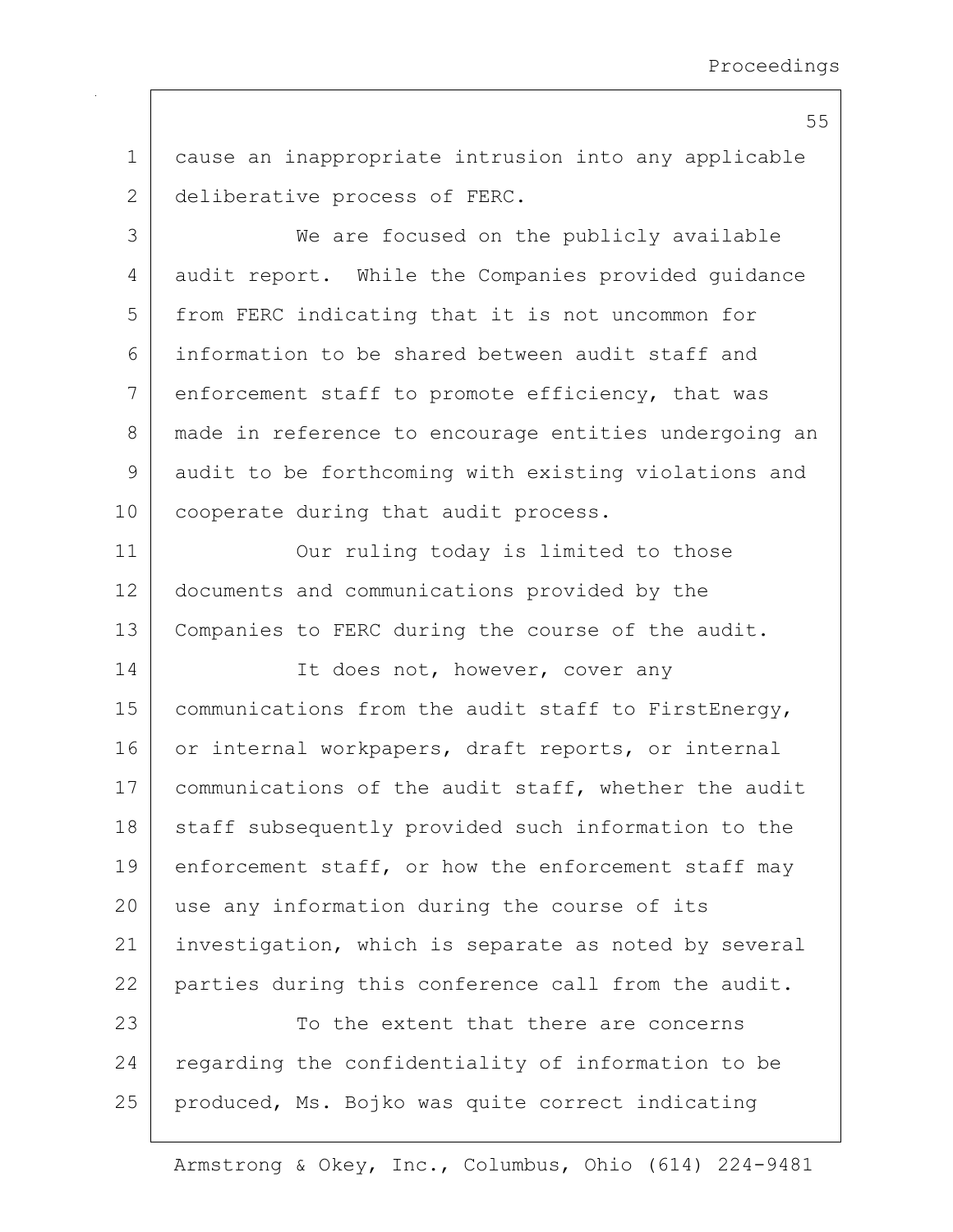1 during the last prehearing conference, and today's 2 conference, that the majority, if not all parties 3 have executed a confidentiality agreement with the 4 Companies. 5 | Further, any disputes as to the 6 confidentiality of such information will be handled  $7$  through the routine mechanisms we have in place, and 8 with which I'm sure all the parties here are quite 9 | familiar at this point. 10 | As to timing for producing information, 11 | Mr. Doringo, when would production be possible? 12 MR. DORINGO: Your Honor, can I 13 understand, please, before I answer that question, 14 the limitation to the documents that must be 15 | produced? It might help inform my response there. 16 ATTORNEY EXAMINER ADDISON: Okav. 17 MR. DORINGO: So if I think I heard your 18 | Honor correctly, the ruling is limited to documents 19 | provided by the Companies to FERC during the audit,  $20$  and  $-$  go ahead. 21 ATTORNEY EXAMINER ADDISON: Documents 22 and communications provided by the Companies to the 23 audit staff, correct. 24 MR. DORINGO: Right. And I think that

25 the ruling was not communications provided by audit

Armstrong & Okey, Inc., Columbus, Ohio (614) 224-9481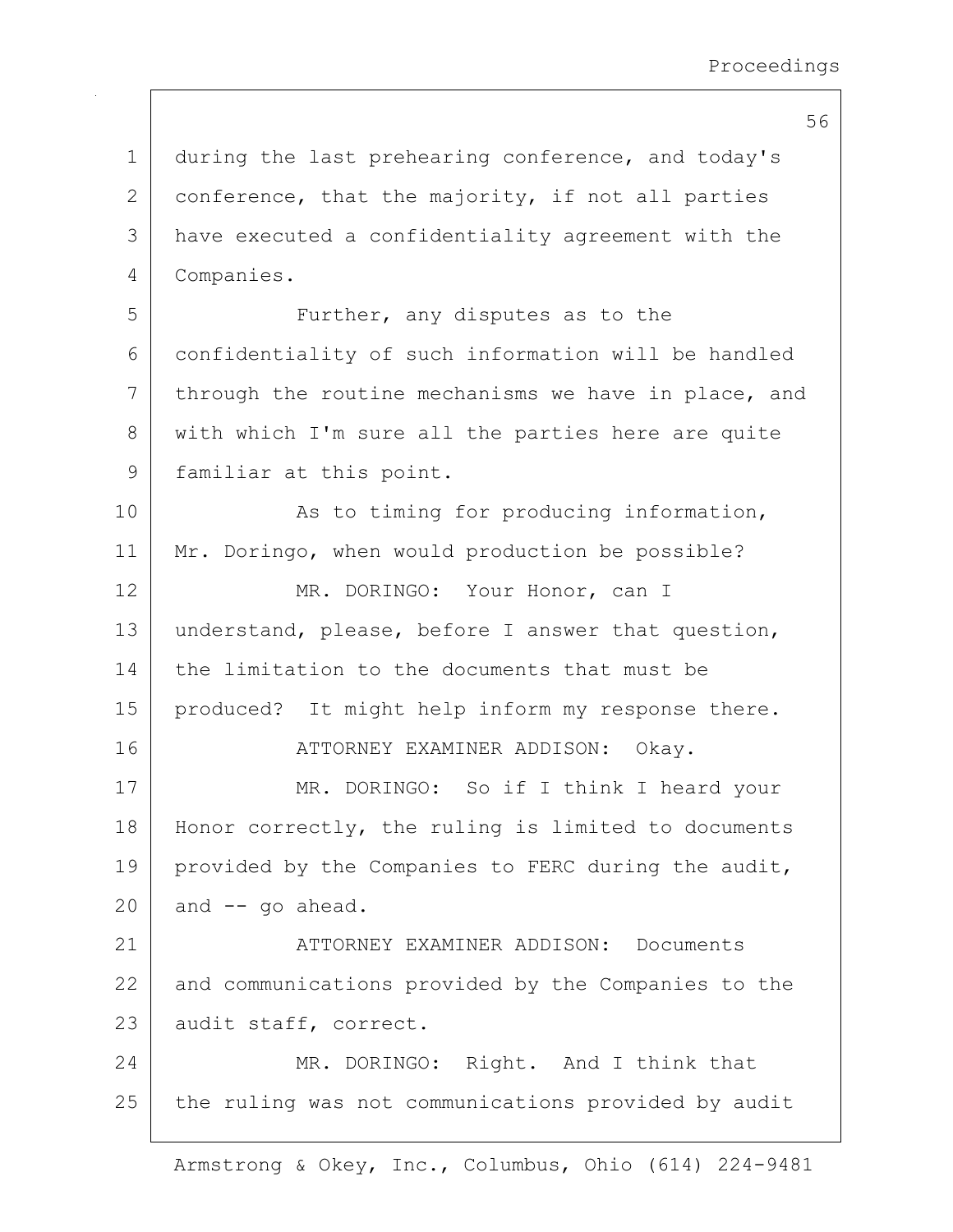57 1 staff to the Companies, and my question just is, you 2 know, in terms of data requests and responses, of 3 course the request themselves, you know, will include 4 the communications of the Staff to the Companies and 5 others. 6 So I just want to be clear that those 7 data requests and responses are subject to being 8 compelled -- subject to the compelling production? 9 ATTORNEY EXAMINER ADDISON: Correct. 10 MR. DORINGO: In terms of timing, will 11 there be -- I assume -- can I ask whether there will 12 be a written ruling on this issue? 13 ATTORNEY EXAMINER ADDISON: Similar to 14 our prior prehearing conferences held in this and 15 other investigations related to what -- one of the 16 four investigations of the FirstEnergy utilities, 17 | this will be all the parties get. There will be no 18 written ruling in response to our holdings here 19 today. 20 MR. DORINGO: Okay. Thank you, your 21 Honor. We do reserve all of our rights with respect 22 to this ruling and to take advantage of the  $-$ - of 23 | rules of interlocutory appeal of course. 24 ATTORNEY EXAMINER ADDISON: Of course. 25 MR. DORINGO: And in terms of timing, I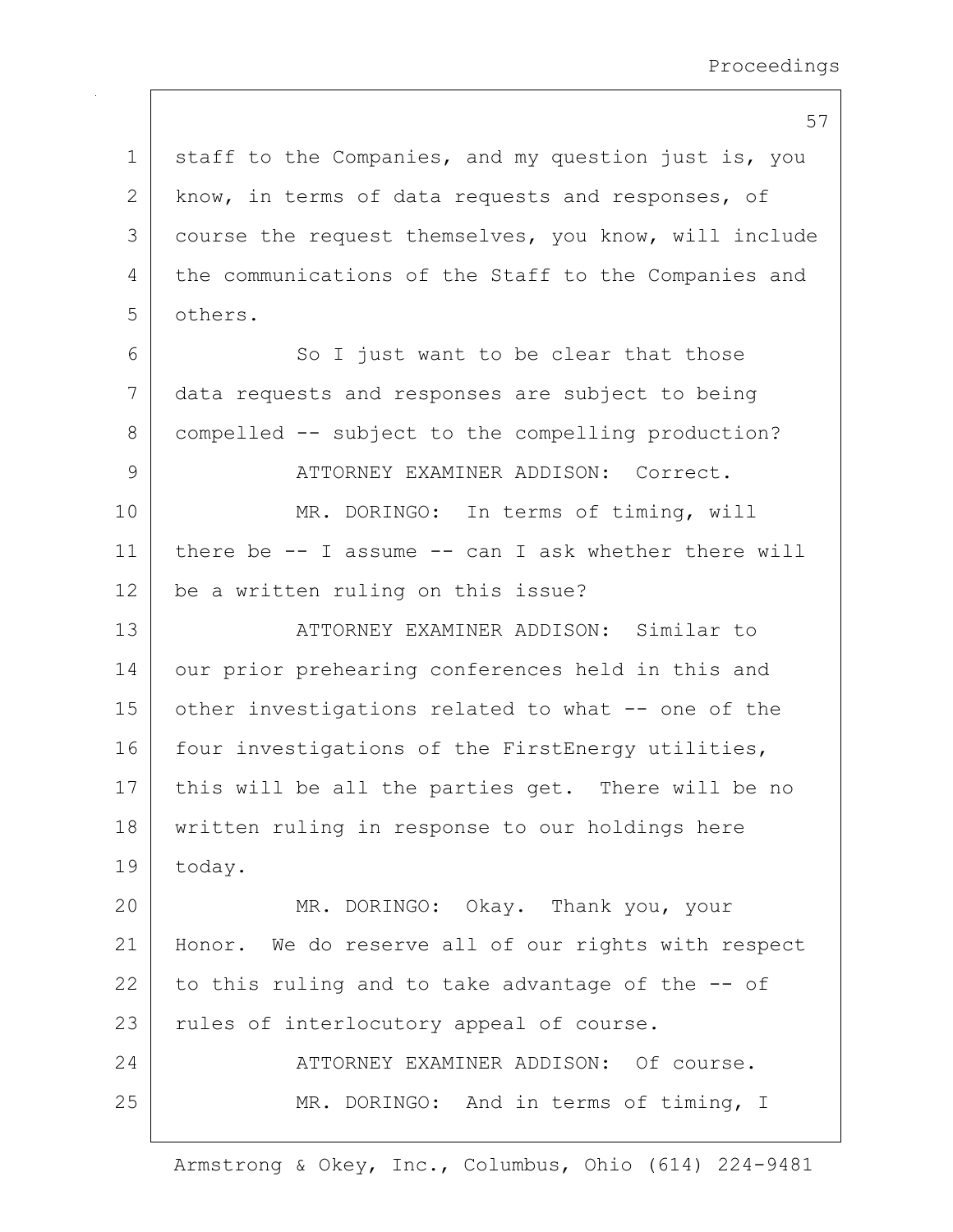1 would say given the length of the audit that 2 continued for, you know, some years, and the breath 3 of the audit and OCC's request, we would request 30 4 days at least to make a production, subject to any 5 motions of interlocutory appeal. 6 MS. WILLIS: Your Honor, if I may. 7 | ATTORNEY EXAMINER ADDISON: You may. 8 MS. WILLIS: When you said that the 9 documents are to be produced, those are the ones that 10 | the Companies provided to the audit staff. 11 The clarification, we had asked for all 12 FirstEnergy entities, whether it be the utilities or 13 the Corp. or the Service Company, because all of 14 those entities were subject to the audit, it was not 15 just the FirstEnergy utilities. 16 ATTORNEY EXAMINER ADDISON: Thank you 17 | for that clarification, Ms. Willis. 18 | I was granting the motion to compel as 19 it has been narrowed, so to the extent that I 20 misspoke, we will granting the motion to compel as we 21 discussed earlier in the conference. 22 MS. WILLIS: So that would include the 23 entities -- discovery of documents from FirstEnergy  $24$  entities, is that  $-$ 25 | ATTORNEY EXAMINER ADDISON: Correct.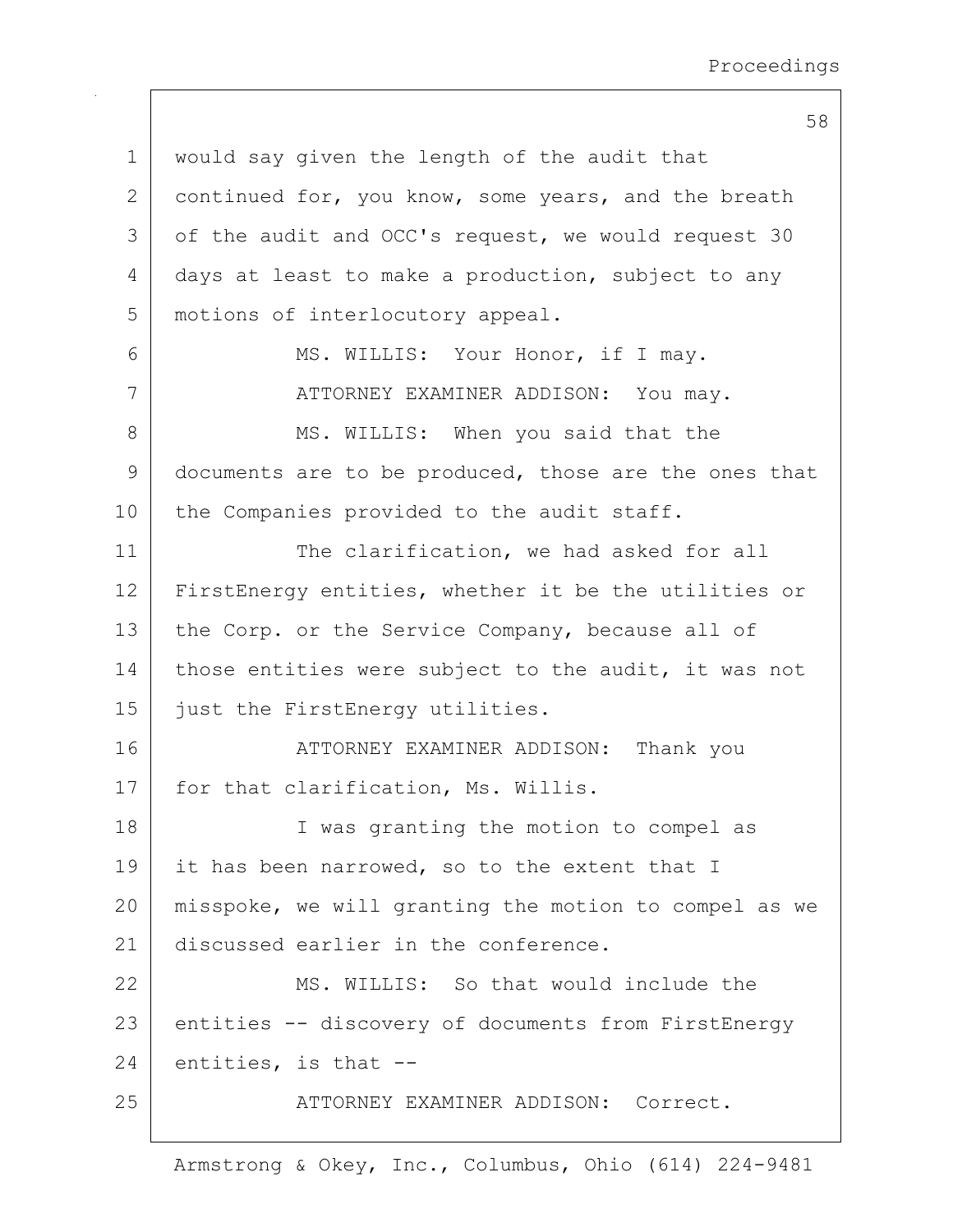59 1 MS. WILLIS: Thank you. 2 MR. DORINGO: Your Honor, I'm sorry, 3 | just trying to get this --4 ATTORNEY EXAMINER ADDISON: Go ahead. 5 MR. DORINGO: Just to be clear, when you  $6$  say it includes production of documents from 7 FirstEnergy entities, I understand that to mean all  $8$  entities that were under  $-$ - that were party to that 9 audit, but so the limitation then is only those 10 documents which concern the Ohio Companies? 11 | ATTORNEY EXAMINER ADDISON: Of course. 12 | And I think we did make that designation earlier 13 during the conference, but thank you for making that 14 | clarification, Mr. Doringo. 15 I do believe the 30-day time frame is 16 appropriate to allow the FirstEnergy utilities to 17 | file an interlocutory appeal, if they so choose. 18 | That would happen, we will of 19 course take that under advisement, and to the extent 20 that we need to adjust the timing of any production, 21 or if the Commission would later reverse our decision 22 here today, we can certainly  $-$  that will certainly 23 be addressed at a later time. 24 Anything else in regards to the motion 25 to compel?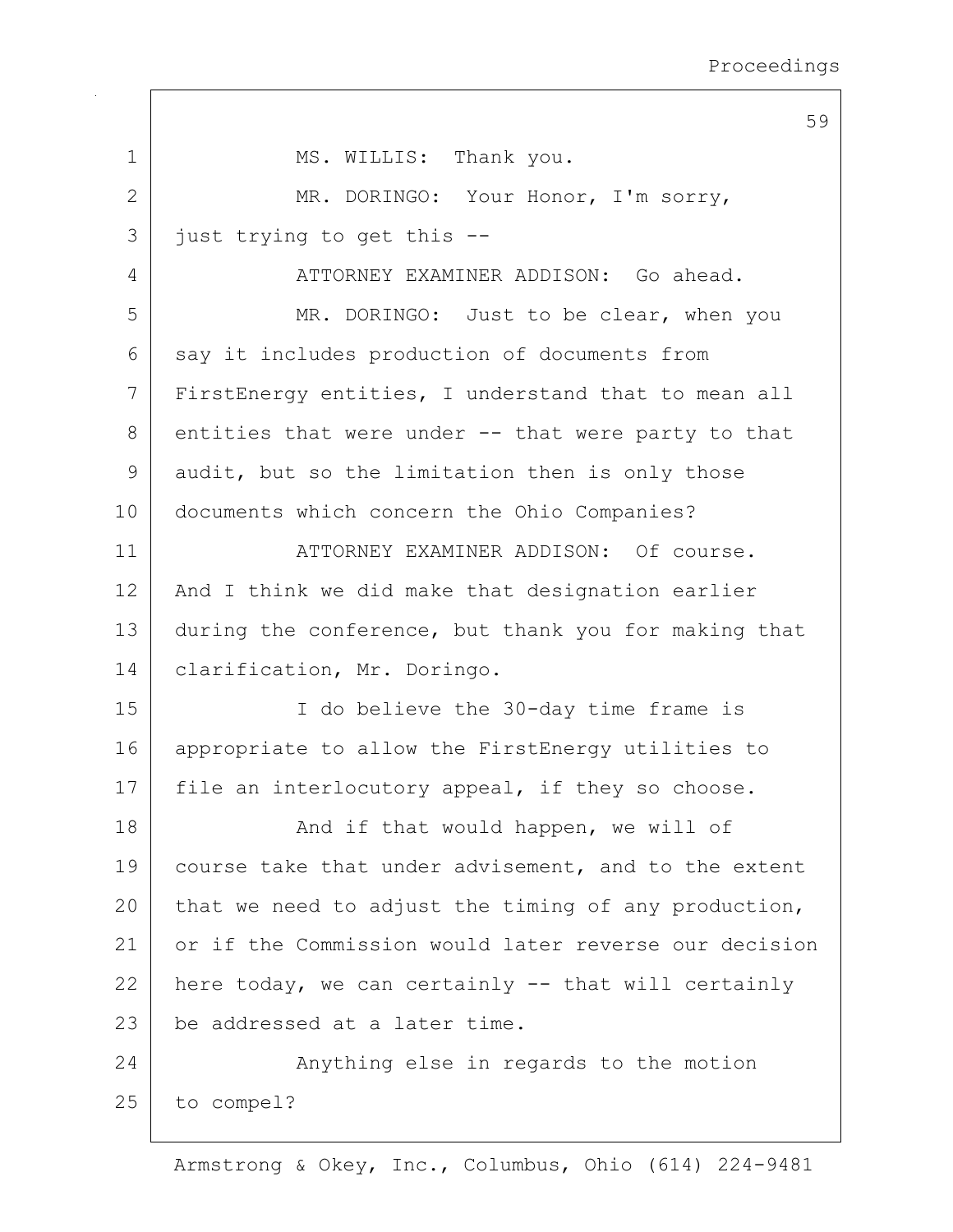|              | 60                                                    |
|--------------|-------------------------------------------------------|
| 1            | Okay. I will note we are, here at the                 |
| $\mathbf{2}$ | Commission, starting to slowly transition back into   |
| 3            | meeting in the physical hearing rooms for purposes of |
| 4            | prehearing conferences and hearings.                  |
| 5            | I will note and advise everyone, in the               |
| 6            | event that we do have future prehearing conferences,  |
| 7            | we wanted to let everyone know that we will likely be |
| 8            | in person. Anything else? I'm sorry, did I hear       |
| $\mathsf 9$  | something?                                            |
| 10           | MS. WILLIS: Yes, your Honor, that was                 |
| 11           | me. Yes, there were a couple other matters that we    |
| 12           | wanted to raise for the Bench's attention.            |
| 13           | The first matter is we were making a                  |
| 14           | motion for clarification of Examiner Price's letter   |
| 15           | of withdrawal from presiding over this case and the   |
| 16           | three other cases that he filed March 4th, 2022.      |
| 17           | And specifically, we're seeking                       |
| 18           | clarification of Examiner Price's words that he       |
| 19           | withdraws from presiding over the case, and the three |
| 20           | other cases.                                          |
| 21           | We are asking for whether Examiner Price              |
| 22           | will continue to have involvement either directly, or |
| 23           | indirectly, with anything and anyone regarding the    |
| 24           | four cases, and if so, what would his involvement be? |
| 25           | And we give as an example, will Examiner              |
|              |                                                       |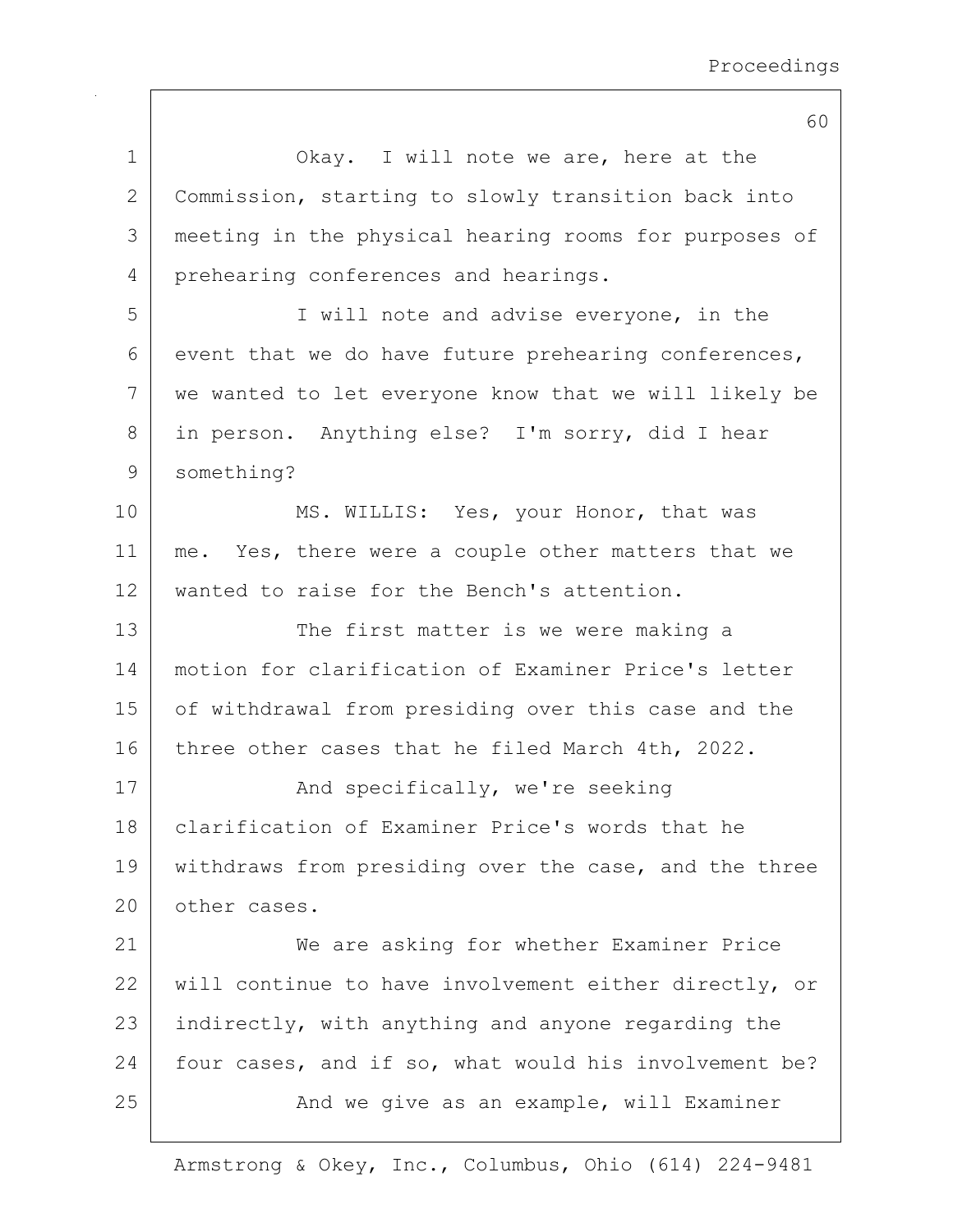1 Price be supervising or advising any PUCO personnel 2 involved in these cases? 3 And also, is there a distinction between 4 the words withdraw from presiding, and the commonly 5 used judicial term recusal? Thank you. 6 ATTORNEY EXAMINER ADDISON: Thank you, 7 Ms. Willis. And you indicated that you'll be filing 8 this in the docket? 9 MS. WILLIS: Your Honor, if that is your 10 | preference, we can do that, although we would 11 certainly accept clarification through this 12 prehearing. 13 ATTORNEY EXAMINER ADDISON: Thank you. 14 I think it would be our preference that this be filed 15 | in the docket. We had quite a bit to move through 16 today, that obviously was not on our agenda. So I 17 would appreciate if OCC could make that filing for 18 us. 19 | MS. WILLIS: Appreciate it, your Honor. 20 Secondly, I quess we raise the issue 21 about -- I mean, we raised the issue about whether or 22 not the schedule that we have got set out for this 23 proceeding will work. 24 We are wondering whether -- we are still 25 considering whether there would be a need for a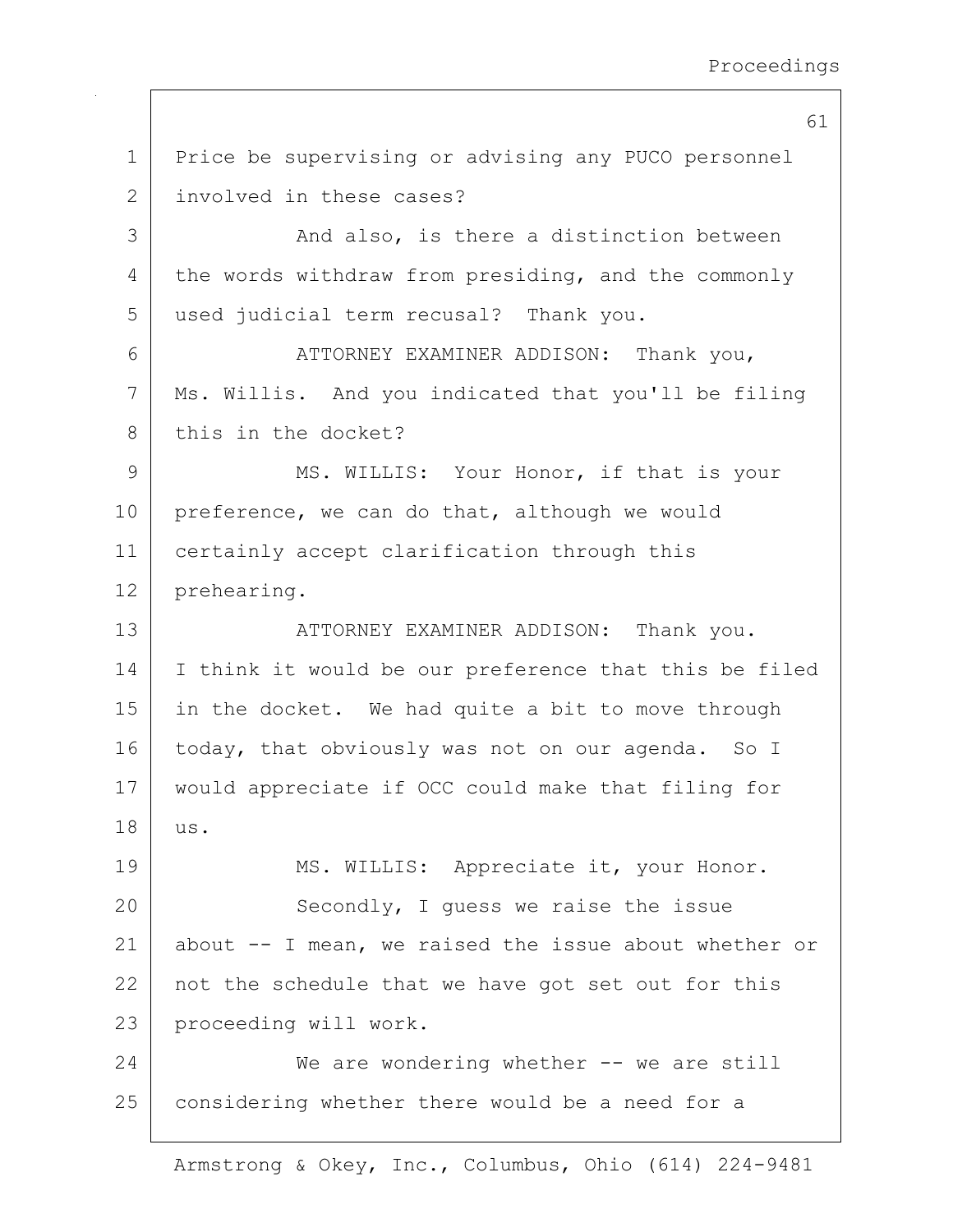1 continuance or extension of the schedules that 2 were  $-$ - that we are under, so we are considering that 3 matter. 4 I raise that for the Bench's knowledge  $5$  so that you were aware that this is one of the 6 considerations we are  $-$  that we are weighing. 7 And the other -- the last issue that we 8 | wanted to briefly raise for future consideration is  $9$  that we have a number  $-$  in the different proceedings 10 we have had issued -- have had subpoenas issued for a 11 | number of FirstEnergy Corp. personnel, and in the 12 past the Bench has indicated a preference, or a 13 strong desire that we not file pleadings and 14 documents with multiple case headings on them, and 15 we're heading into these -- I mean, right now we're 16 still going to  $-$  we're still under the subpoenas, 17 | we're still trying to figure out whether -- because 18 of all the pleadings that have been filed, whether 19 the subpoenas will be upheld because of our motions 20 to quash, but we raise the issue that a lot of the 21 | witnesses, like the corporate witnesses, their 22 | testimony would be applicable to more than one case 23 | number, and we would rather not have to bring these 24 witnesses in more than once and depose them multiple 25 times with different cases numbers, so we raise that

Armstrong & Okey, Inc., Columbus, Ohio (614) 224-9481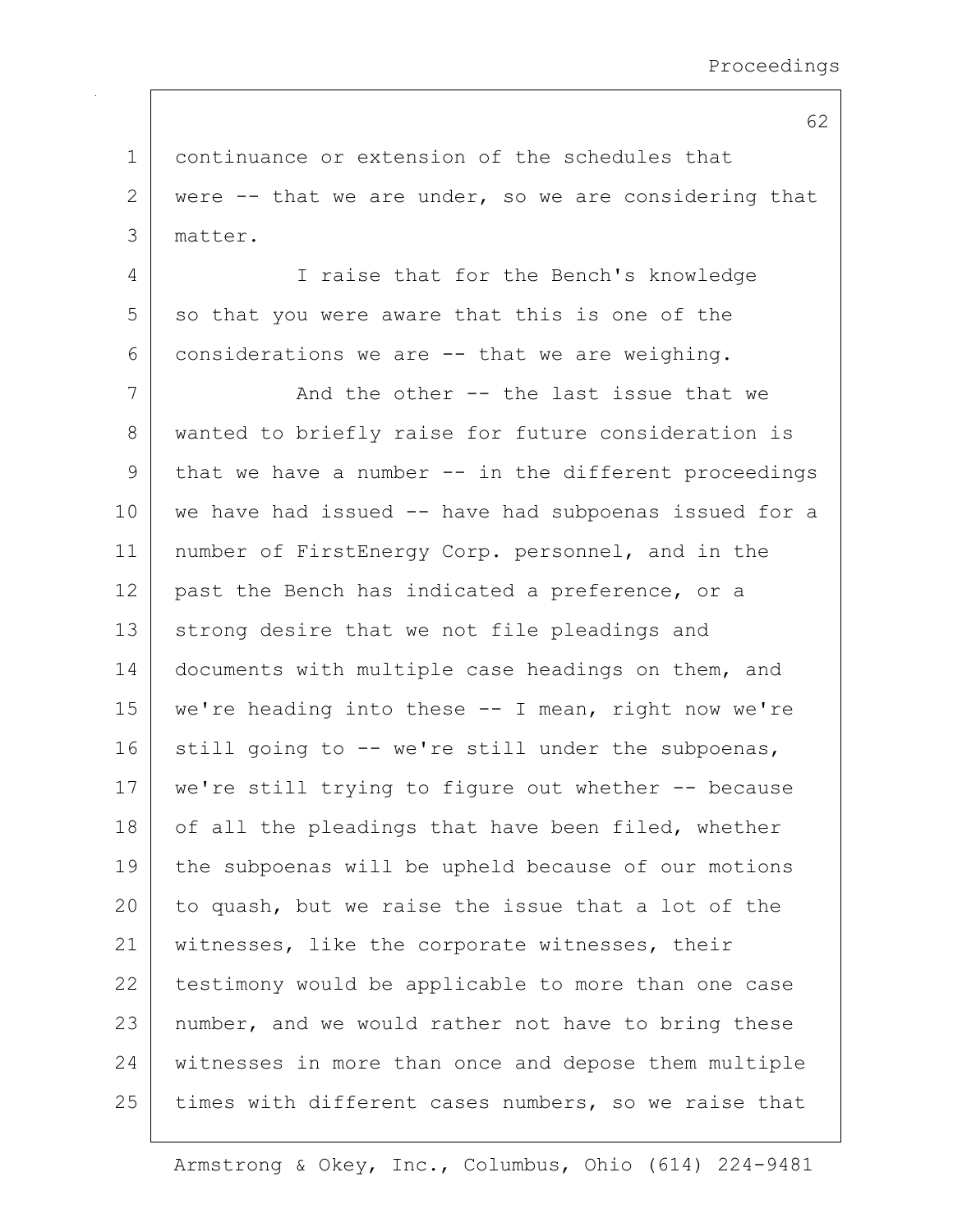1 as an issue.

| $\mathbf{2}$ | And I know there's been many, many times              |
|--------------|-------------------------------------------------------|
| 3            | when consolidation has been considered and ultimately |
| 4            | it has not been ruled upon, it has not been decided,  |
| 5            | but we raise it as an issue that, you know, once      |
| 6            | these depositions get started, if we don't have some  |
| 7            | accommodation, we may have to issue -- and we don't   |
| 8            | want to do that -- issue subpoenas for several        |
| 9            | depositions in each different case that a witness     |
| 10           | might be relevant in.                                 |
| 11           | ATTORNEY EXAMINER ADDISON: Thank you.                 |
| 12           | Are you asking if we will allow parties to file a     |
| 13           | subpoena in multiple case -- in multiple cases?       |
| 14           | MS. WILLIS: Certainly that would be --                |
| 15           | that would be -- yes, your Honor, I think that would  |
| 16           | be a request -- that that would be one way to handle  |
| 17           | it.                                                   |
| 18           | We're just raising that $-$ - I think it's            |
| 19           | an issue that we should be thinking about, and that   |
| 20           | will require resolution at some point.                |
| 21           | ATTORNEY EXAMINER ADDISON: Thank you,                 |
| 22           | Ms. Willis.                                           |
| 23           | With that, I do believe the current                   |
| 24           | process of keeping these cases separate has been      |
| 25           | working, especially to the benefit of the Attorney    |
|              |                                                       |

Armstrong & Okey, Inc., Columbus, Ohio (614) 224-9481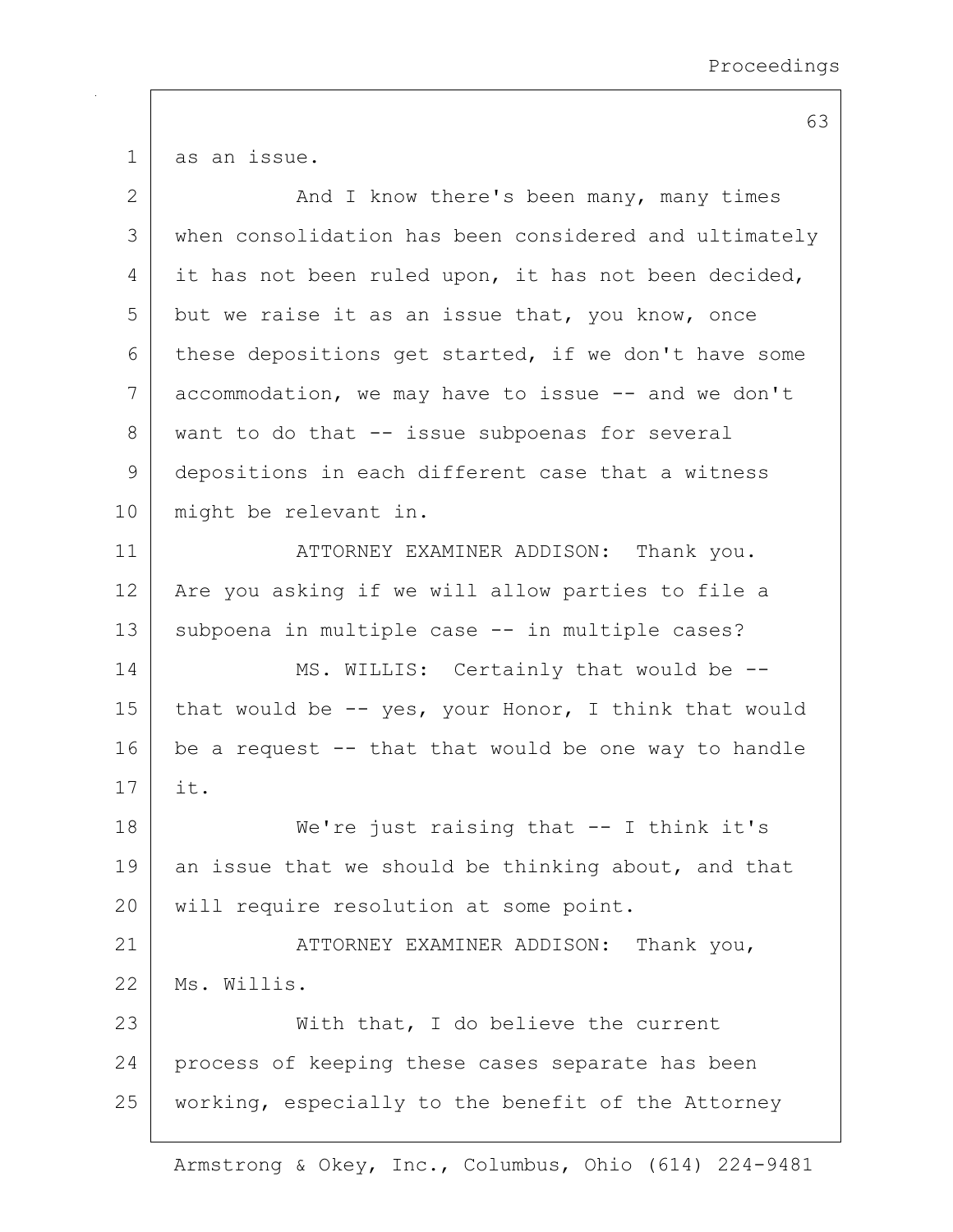64 1 Examiners to be able to sort everything out and not 2 convolute everything into one big proceeding as these 3 proceedings have not been consolidated. 4 So we will take that under advisement. 5 If the parties do feel it would be beneficial, that 6 would certainly be something we would entertain. 7 | MS. WILLIS: Thank you. 8 | EXAMINER ADDISON: Anything else for the 9 | good of the order? 10 MR. DORINGO: Go ahead. 11 EXAMINER ST. JOHN: I think at this time 12 it might be a good point for us to revisit documents 13 | 100 and 102 that were subject to the in camera 14 review. 15 | Mr. Doringo, I don't know if at this 16 time you have been able to obtain the information of 17 | the parent document for those two line items. 18 MR. DORINGO: I have. The -- so the 19 parent email to those documents is an internal 20 discussion regarding the  $-$ - including counsel, 21 regarding the audit responses, some audit responses 22 submitted in the Rider DCR Case No. 2016-29. 23 That document, the parent email was not 24 subject to production in this case, and so it was  $25$  not  $-$  it was not on the privilege log. We are happy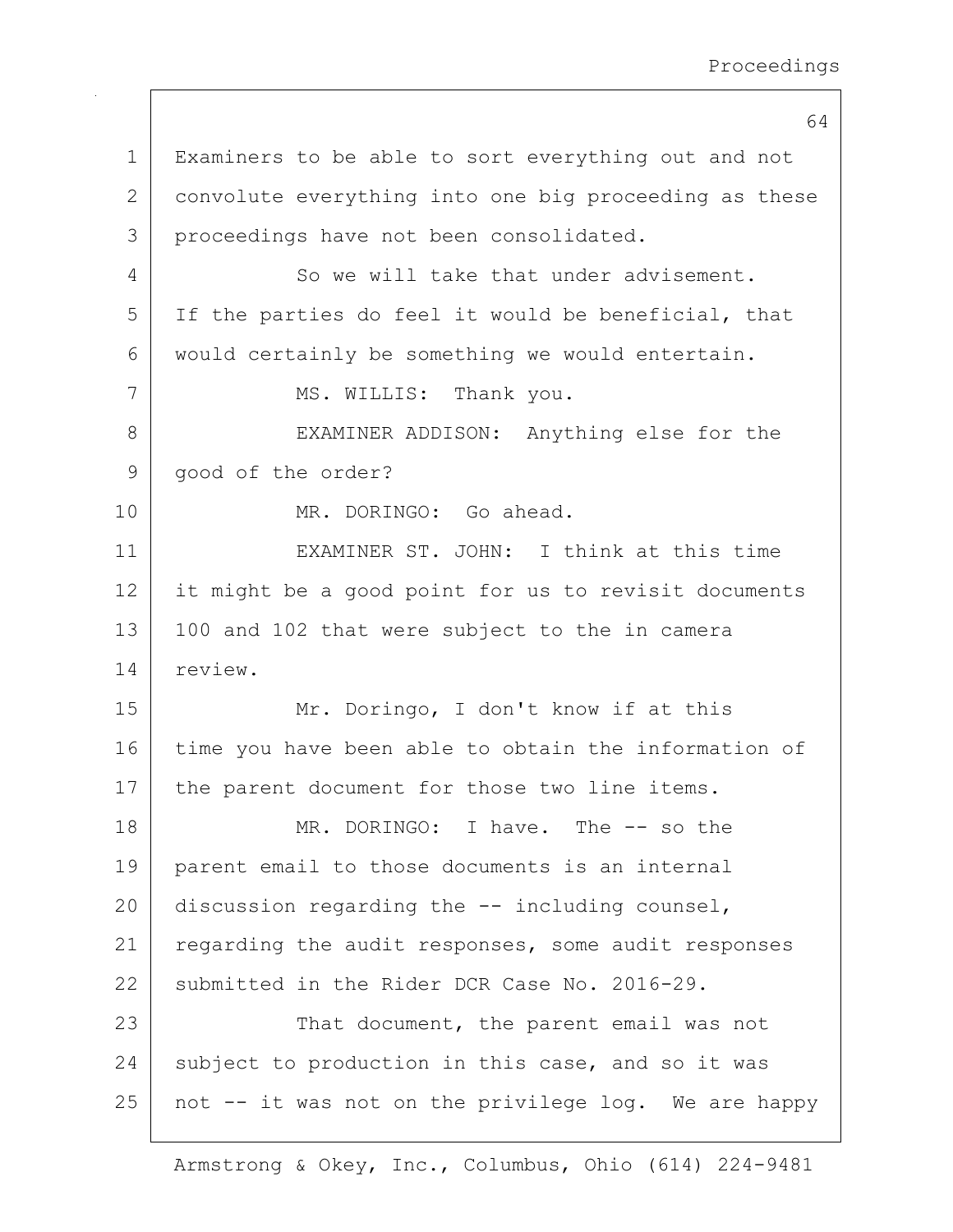65 1 to separately provide it to the Attorney-Examiners. 2 My understanding that -- is that the  $3$  spreadsheet to  $-$  that was attached to that email,  $4$  document No. 100, was modified  $-$  though it was 5 received from Ms. Klaes, was modified by the 6 Companies in draft form in preparing the responses to 7 | those audit requests. 8 | EXAMINER ST. JOHN: Thank you for that 9 information. 10 | With taking that into consideration, at 11 this time we will find both documents 100 and 102 to 12 be privileged. 13 And also for clarity of the record, I'd 14 | like to address OCC's implied waiver argument head 15 on. 16 Just for clarity of the record, again, 17 we do not find anything to suggest that the Companies 18 meet the test for implied waiver of its privilege 19 that we found for the documents at issue in this in 20 camera review. 21 | And unless there's anything else that  $22$  the parties would like to discuss before we sign off 23 for the day, hearing none, I'd like to thank you all 24 | for your participation today, and with that we are 25 adjourned.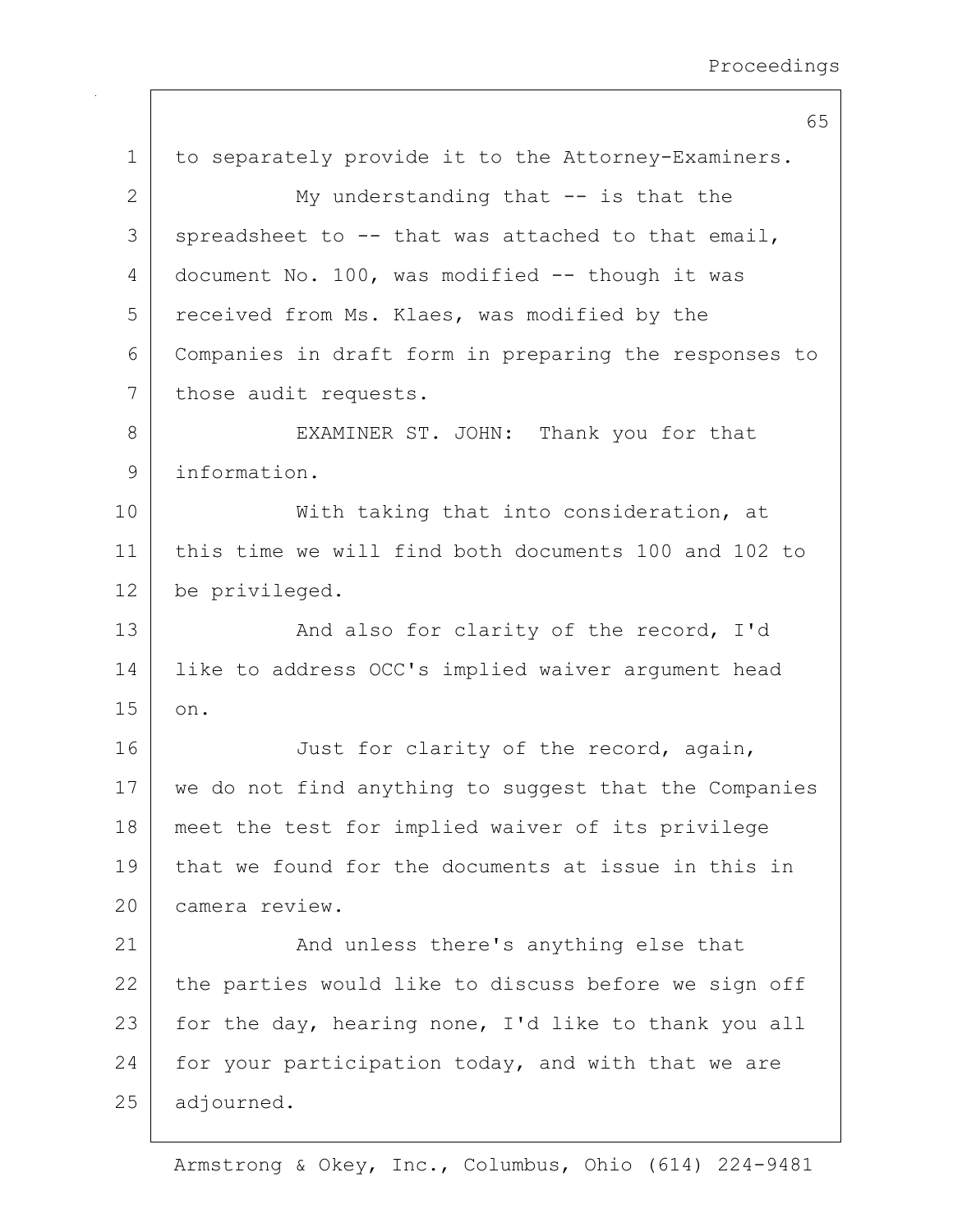|               | 66                                                    |
|---------------|-------------------------------------------------------|
| $\mathbf 1$   | (Thereupon, the prehearing was                        |
| $\mathbf{2}$  | adjourned at 11:45 a.m.)                              |
| 3             |                                                       |
| 4             | CERTIFICATE                                           |
| 5             | I do hereby certify that the foregoing                |
| 6             | is a true and correct transcript of the proceedings   |
| 7             | taken by me in this matter on Friday, March 11, 2022, |
| 8             | and carefully compared with my original stenographic  |
| $\mathcal{G}$ | notes.                                                |
| 10            |                                                       |
| 11            |                                                       |
| 12            | Valerie J. Grubaugh,<br>Court Reporter and Notary     |
| 13            | Public in and for the State<br>of Ohio.               |
| 14            |                                                       |
| 15            |                                                       |
| 16<br>17      | My commission expires August 11, 2026.                |
| 18            |                                                       |
| 19            |                                                       |
| 20            |                                                       |
| 21            |                                                       |
| 22            |                                                       |
| 23            |                                                       |
| 24            |                                                       |
| 25            |                                                       |
|               |                                                       |

 $\mathbf{I}$